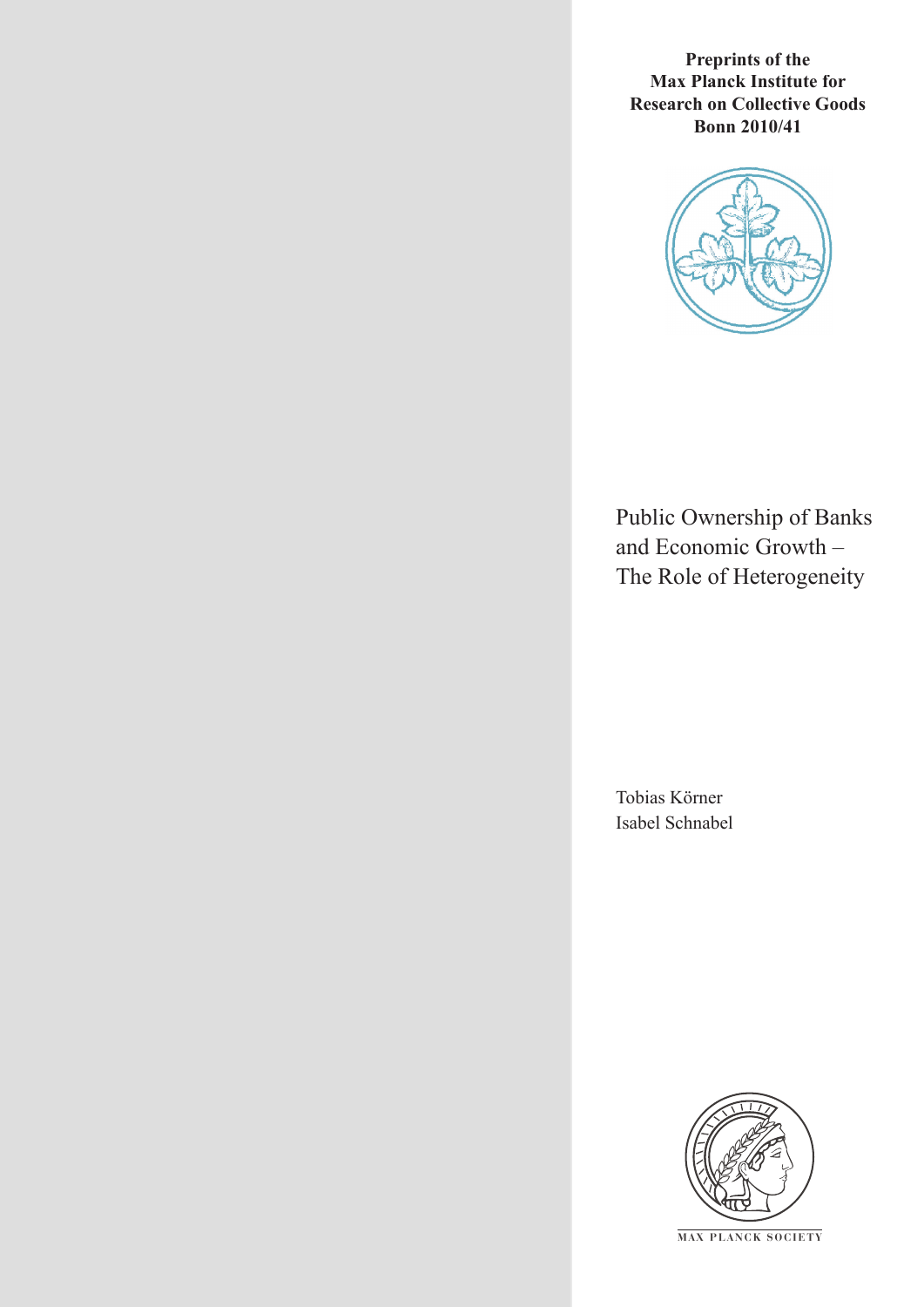

# **Public Ownership of Banks and Economic Growth – The Role of Heterogeneity**

Tobias Körner / Isabel Schnabel

September 2010

Max Planck Institute for Research on Collective Goods, Kurt-Schumacher-Str. 10, D-53113 Bonn http://www.coll.mpg.de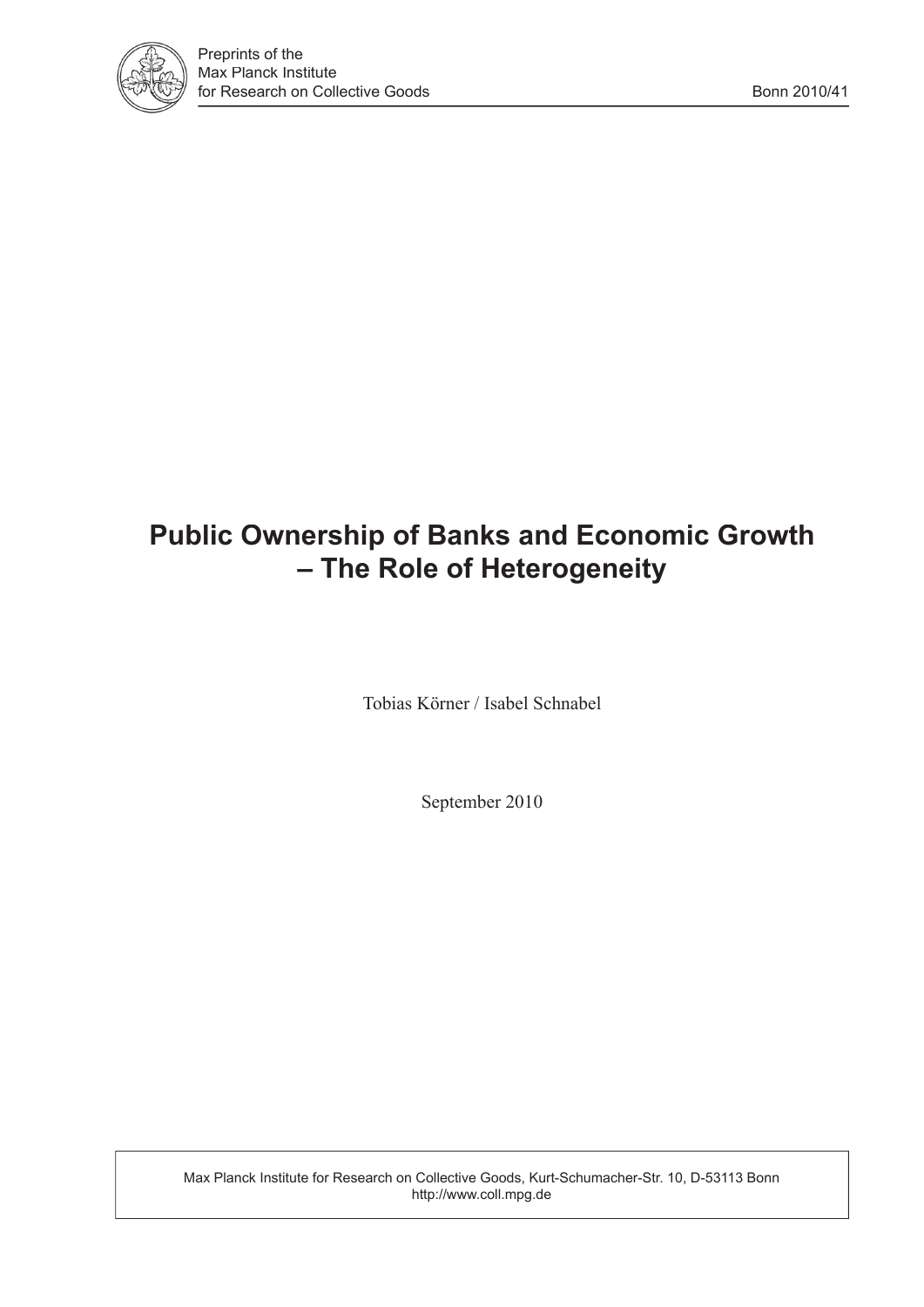# Public Ownership of Banks and Economic Growth – The Role of Heterogeneity<sup>†</sup>

Tobias Körner<sup>\*</sup> Ruhr Graduate School in Economics

Isabel Schnabel∗∗ University of Mainz, CEPR, and MPI Bonn

September 29, 2010

Abstract: In an influential paper, La Porta, Lopez-De-Silanes and Shleifer (2002) argued that public ownership of banks is associated with lower GDP growth. We show that this relationship does not hold for all countries, but depends on a country's financial development and political institutions. Public ownership is harmful only if a country has low financial development and low institutional quality. The negative impact of public ownership on growth fades quickly as the financial and political system develops. In highly developed countries, we find no or even positive effects. Policy conclusions for individual countries are likely to be misleading if such heterogeneity is ignored.

Keywords: Public banks; economic growth; financial development; quality of governance; political institutions.

JEL Classification: O16, G18, G21.

<sup>†</sup>We thank Philippe Aghion, Daniel Baumgarten, Hans Degryse, Christoph Engel, Hendrik Hakenes, Martin Hellwig, Alfredo R. Paloyo, Jörg Rocholl, Christoph M. Schmidt and Christian Traxler for their valuables comments and suggestions. We also benefited from comments by participants of the RGS Workshop at RWI Essen, the Brown Bag Seminar at University of Mainz, the 7th Workshop on Money, Banking and Financial Markets in Düsseldorf, the Barcelona GSE Banking Summer School 2009, and the Annual Congress of the Verein für Socialpolitik 2009 in Magdeburg. Financial support from the Leibniz Association through RGS Econ is gratefully acknowledged.

<sup>∗</sup>Address: Ruhr Graduate School in Economics c/o RWI Essen, Hohenzollernstraße 1-3, 45128 Essen, Germany, +49-201-8149-517, tobias.koerner@rwi-essen.de.

<sup>∗∗</sup>Address: Department of Law and Economics, Johannes Gutenberg University Mainz, 55099 Mainz, Germany, phone +49-6131-39-24191, fax +49-6131-39-25588, e-mail isabel.schnabel@uni-mainz.de. Corresponding author.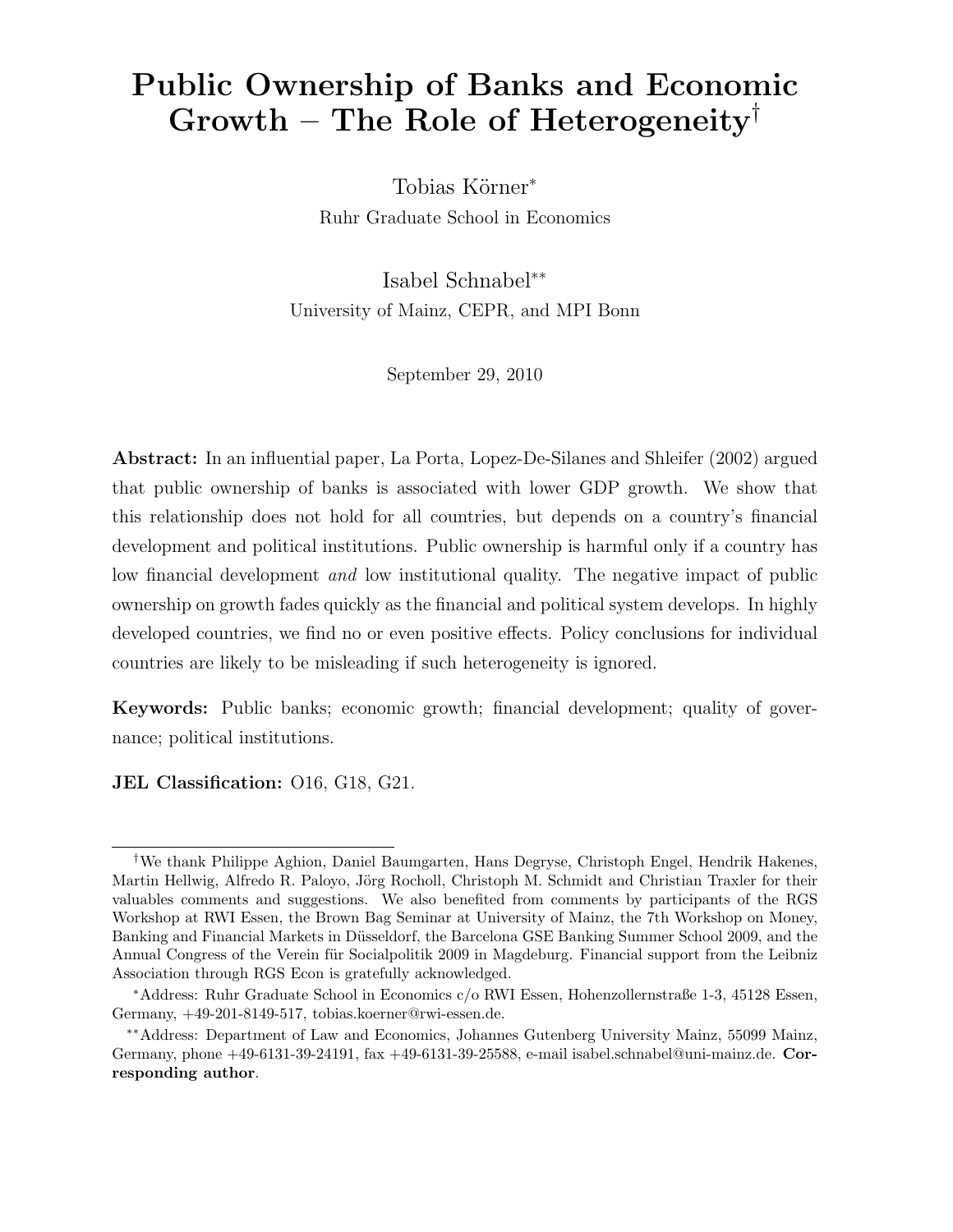## 1 Introduction

In an influential study, La Porta et al. (2002) documented a strong and negative relationship between public ownership of banks in 1970 and subsequent growth of real per capita GDP. According to their results, an increase in public ownership of banks by 10 percentage points reduces the annual growth rate of per capita GDP by 0.14–0.24 percentage points (see their Table V). The study by La Porta et al. (2002) shaped the way public banks are perceived by policymakers all over the world. For example, the World Bank writes in a policy research report, referring to the paper by La Porta et al. (2002), that "new research shows that, whatever its original objectives, public ownership tends to stunt financial sector development, thereby contributing to slower growth" (Caprio and Honohan,  $2001$ <sup>1</sup>. In fact, the privatization of public banks has become a standard recommendation by the International Monetary Fund, both for developing and developed countries.<sup>2</sup>

However, a closer look at the paper by La Porta et al. (2002) reveals that the results are not as clear-cut as suggested by the authors and by policymakers. In a robustness check, the authors run separate regressions for different country groups, splitting their sample according to several country characteristics (initial income, financial development, and property rights protection, see their Table VIII). These regressions show an even stronger negative effect in countries with low initial income, financial development, or property rights protection, but a much smaller (and often insignificant) effect in the remaining countries. This indicates that the effect of public ownership may not be homogeneous across countries. Nevertheless, the authors' conclusions do not contain any such qualification, stating that "negative associations [between public ownership and growth] are not weaker in the less developed countries" and "ultimately, [...] government ownership of banks is associated with slower financial and economic development, including in poor countries" (La Porta et al., 2002, p. 290, emphasis added).

<sup>1</sup>There are many other examples of World Bank and IMF publications designed for policy makers and the public that refer to La Porta et al. (2002) and point out the deleterious consequences of stateowned banks for economic growth. In a blog on the World Bank website ("Crisis Talk"), a World Bank economist recently cautioned against nationalizations of private banks in the face of the financial crisis.

<sup>2</sup>One notable example is Germany where the IMF has been postulating the privatization of public banks for a long time (see International Monetary Fund, 2003, 2006). Similarly, in the December 2003 issue of the IMF magazine Finance  $\mathcal B$  Development ("Bridging the 'Great Divide'"), IMF economists recommended further privatization of state-owned banks in former Soviet countries.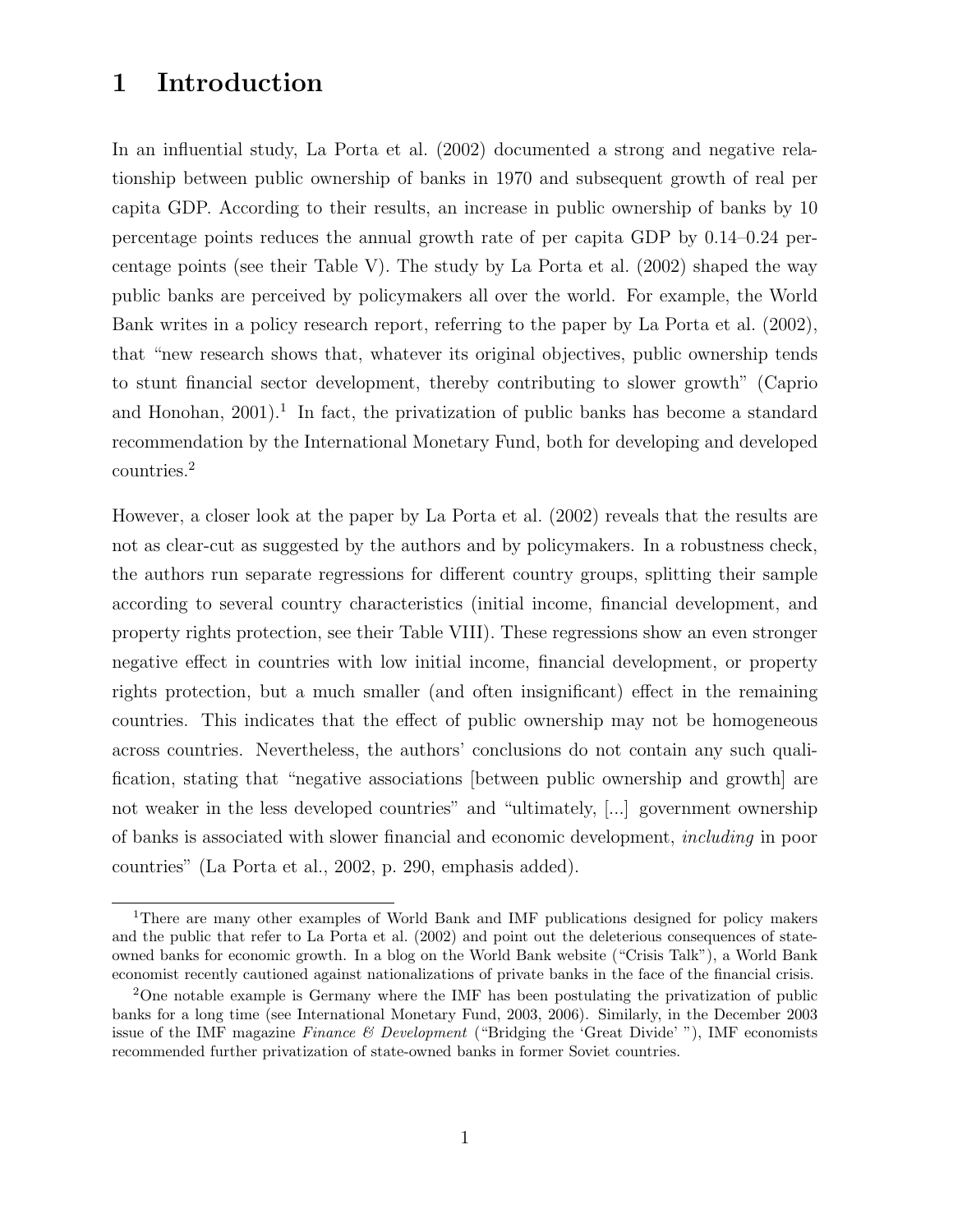In this paper, we argue that the theory underlying the nexus between public ownership in the banking system and economic growth already suggests heterogeneous effects. In particular, the prevalence and severity of agency conflicts may depend on variables such as financial development or the quality of political institutions. Therefore, an estimation ignoring the heterogeneity of countries is likely to be misspecified. Our goal is to check empirically whether and to what extent such country characteristics affect the impact of public ownership on economic growth.

Our empirical analysis shows that the impact of public ownership in the banking system on real per capita GDP growth depends strongly on a country's degree of financial development. When a country's financial system is hardly developed, there is a noticeable negative effect of public ownership of banks on economic growth. The effect is somewhat smaller than that presented by La Porta et al. (2002): an increase in public ownership of banks by 10 percentage points reduces the annual growth rate of per capita GDP by 0.12 percentage points. However, this negative impact fades as a country's financial system develops. In countries with well-developed financial systems, the effect of public ownership on growth may even be positive. Moreover, the impact of public ownership on growth depends on the quality of a country's political institutions and governance structures. In countries where political decision makers are relatively free to pursue their private objectives, we find a strong negative effect of public ownership on growth, as long as the country's financial development is not too high. Hence, financial development and political institutions appear to be substitutes regarding their mitigating effects on the impact of public ownership of banks on economic growth. In countries where the actions of potentially self-interested politicians are restricted by well-functioning control mechanisms, the degree of public ownership in the banking system does not seem to influence the growth rate of per capita GDP at all. Therefore, the empirical results suggest that public ownership in the banking system is not harmful for economic growth in all circumstances; the effect rather appears to depend on the country's financial and political environment.

Our paper has particular relevance in light of the recent nationalizations of banks in developed countries in reaction to the current financial crisis. There can be no doubt that banks should be re-privatized in due course. Our results suggest, however, that there is no necessity to rush to privatization for fear of missing out on growth, as long as the country in question exhibits high levels of financial development and institutional quality.

The paper also makes a more general point about the interpretation of cross-country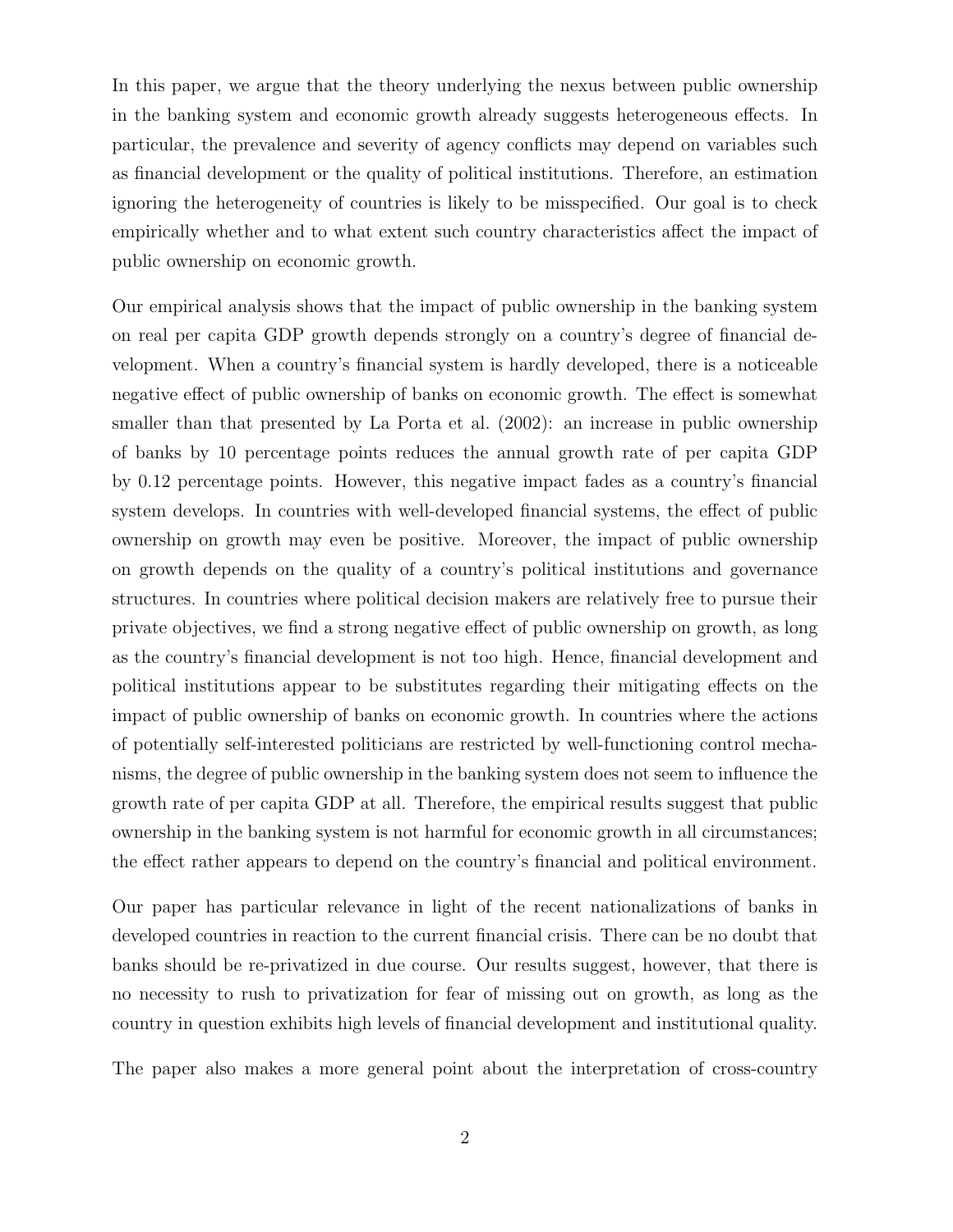growth regressions in a policy context. In the presence of a large and significant association between some policy variable and economic growth, it is tempting to derive policy conclusions regarding growth-enhancing strategies for a particular country. Our paper shows that such conclusions may not be valid when taking country heterogeneity into account: even if the results by La Porta et al. (2002) reveal a large negative "average effect" of public ownership of banks on economic growth around the world, the heterogeneity of this effect is so large that the average is misleading in most instances and is therefore of no use for policy makers.

The paper proceeds as follows. In Section 2, we review the debate about public banks and discuss the conditions under which public ownership of banks can be expected to have an impact on long-run GDP growth. Section 3 gives a brief overview of the related empirical literature. In Section 4, we introduce our empirical model and the data. Section 5 presents the regression results and Section 6 concludes.

# 2 Why the Effect of Public Ownership of Banks on Economic Growth Should Be Heterogenous

There exist diverging views on public ownership in the banking system. According to the development view and the *social view*, public banks are beneficial and foster economic development. According to the *agency view* and the *political view*, public banks are harmful and lower social welfare. As we will see, none of these views implies that public banks are useful or harmful in all circumstances, but their effect depends on a country's financial development and on the quality of its political institutions.

According to the development view formulated by Gerschenkron (1962), state-owned banks may foster economic development by substituting for private financing in an environment with weak economic and financial institutions. In line with this view, public banks were often founded to provide safe investment opportunities for the poor; thereby, they contributed to the accumulation of capital.<sup>3</sup> Note that, according to this view, public banks replace private institutions only as long as a country is at a low stage of financial development. Hence, the development view predicts a positive effect of public banks in

<sup>3</sup>See Guinnane (2002) on the historical evolution of savings banks in Germany.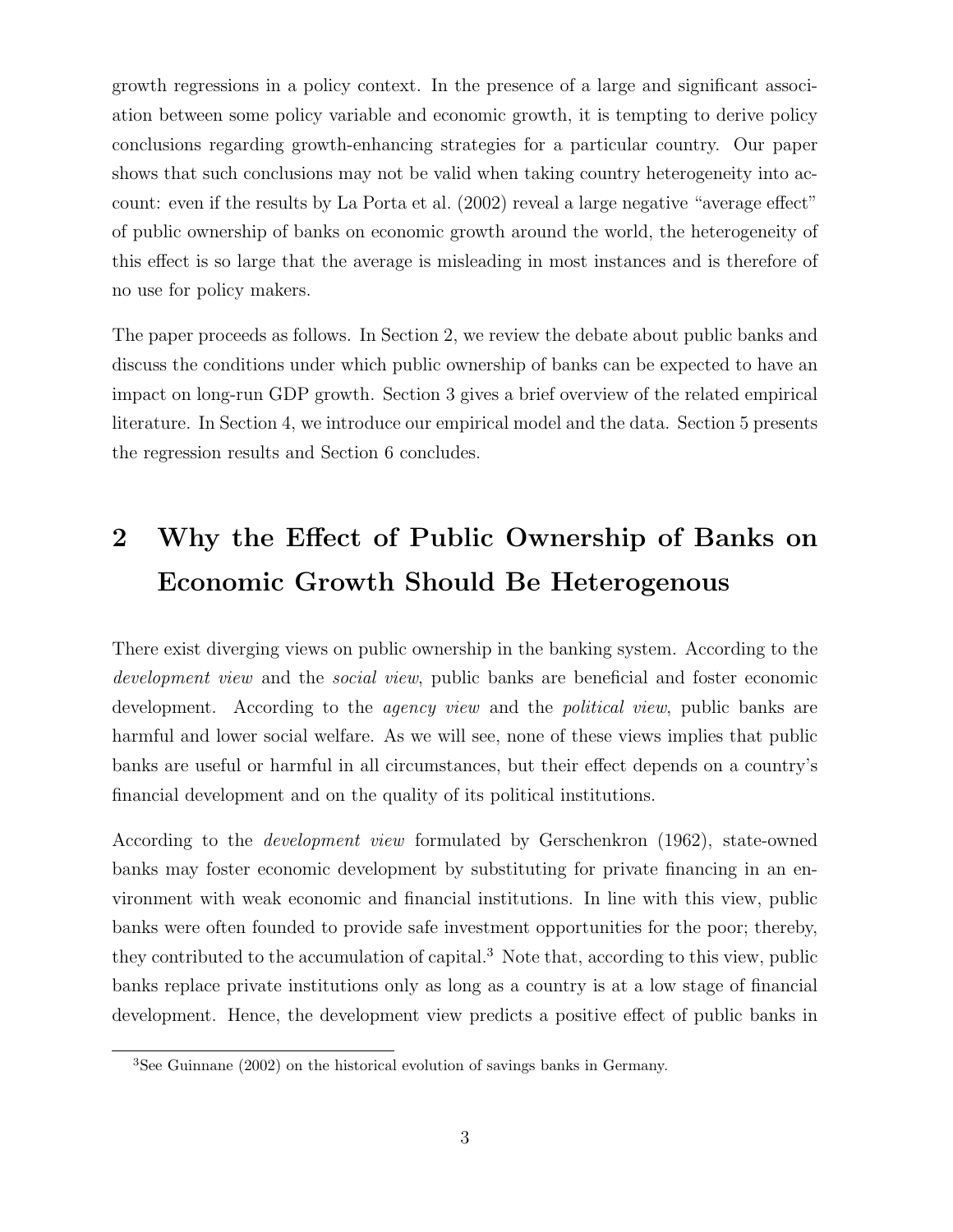underdeveloped countries, whereas it is silent about the effect of public banks in developed countries.

According to the social view, public banks follow social objectives. For example, they may finance projects that generate positive externalities and that would not be financed privately, such as infrastructure projects or higher education (Hainz and Hakenes, 2007). Moreover, they may provide financial services and funds to people and in regions that are not served by private banks (Hakenes and Schnabel, 2010).<sup>4</sup> Again these arguments refer especially to countries with a poor infrastructure, low levels of education, and hardly developed financial systems with a scarcity of capital. Therefore, the positive effect of public banks on economic growth should again be strongest in underdeveloped countries.

On the negative side, public banks may suffer from two principal-agent problems: first, between the politician and the bank manager, and second, between society (the taxpayer) and the politician.

Proponents of the *agency view* emphasize the conflict of interest in state-owned enterprises between the owner, i. e. the state represented by politicians, and managers (Banerjee, 1997; Hart, Shleifer and Vishny, 1997). Soft budget constraints may weaken the incentives of managers of public banks. According to Megginson (2005, p. 40), this frequently is a source of operational inefficiency in state-owned enterprises. This problem is most severe if the state bank's objective is to finance socially desirable projects. In such circumstances, it is very difficult to measure the bank manager's performance, implying that the manager of a public bank cannot easily be held accountable. Hence, even though private banks are subject to the same type of agency problem between bank managers and owners, the interests of private bank managers can be better aligned with those of the owners by contracting explicitly on measurable performance outcomes. Thus, due to differing governance structures, public banks potentially operate worse than their private counterparts, contributing less to economic growth.<sup>5</sup>

However, the differences between public and private banks should be less pronounced in well-developed financial systems because public banks benefit from high standards in the financial sector. Even if incentives are distorted, the manager of a public bank is

<sup>4</sup>Note, however, that the welfare effects of public banks are ambiguous in this context.

<sup>5</sup>Andrianova, Demetriades and Shortland (2009) argue, on the contrary, that there has been a particular failure of corporate governance in private banks, which may explain why public banks promote economic growth more than private banks.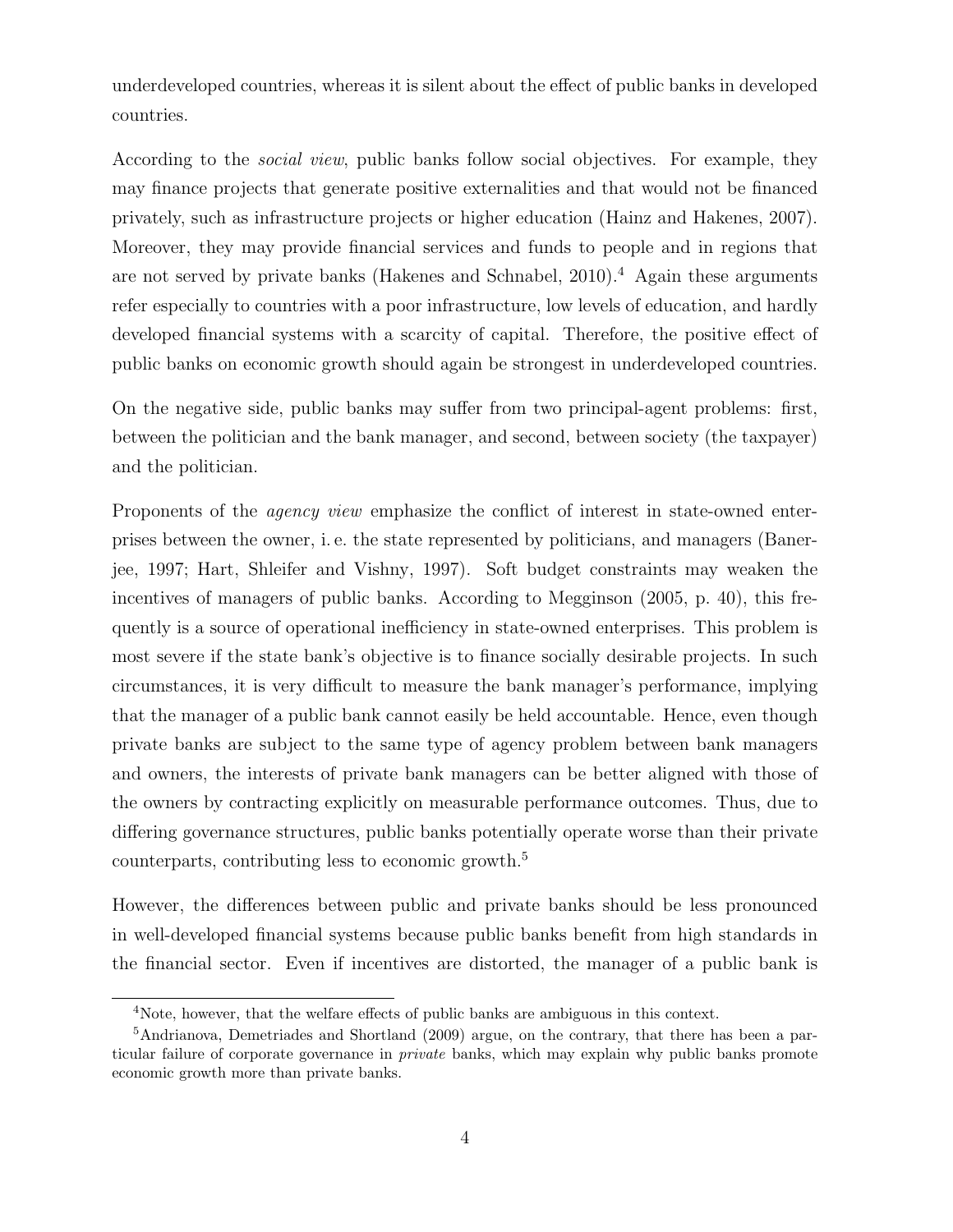more likely to adopt new risk management techniques if they are ready-made available at relatively low implementation costs. Likewise, in mature financial systems, public banks benefit from knowledge inflows through well-trained job-market candidates and experienced employees from private competitors. Moreover, well-developed financial systems are typically marked by better regulation and prudential supervision, which tend to eliminate quality differentials between state-owned and private banks, in particular with regard to risk management techniques. Finally, competition may be stronger in highly developed financial systems, forcing public banks to provide a higher intermediation quality. These arguments suggest that the negative effect of public ownership on economic growth may be expected to be less pronounced in highly developed financial systems.<sup>6</sup>

The political view stresses the conflict of interest between society (the taxpayer) and politicians in state-owned enterprises (see, e. g., Shleifer and Vishny, 1994; Shleifer, 1998). According to this view, self-interested politicians tend to use their influence on stateowned banks to finance projects that yield the highest returns in terms of electoral voting shares, political support, or even bribes. The problem of limited accountability applies here as well and may reinforce the abuse of public banks by politicians. Again, a highly financially developed system is helpful in limiting the distortions. Even more importantly, the scope of politicians to misuse their power clearly depends on the quality of political institutions. In an environment of high-quality political institutions where the politicians' actions are controlled by the public and their exercise of power is constrained to their political mandate, the politicians are not able to abuse state banks for their personal interest. Thus, the relationship between economic growth and public ownership in banking should also depend on the quality of a country's political institutions.

To sum up, the effect of public ownership of banks on economic growth cannot be expected to be uniform across countries. It should rather depend on country characteristics, such as the level of financial development and the quality of political institutions.

<sup>6</sup>Andrianova et al. (2009) turn the argument on its head: distortions at private banks may be largest in a financially highly developed country (with "high-tech banking"), yielding a larger advantage of stateowned banks in such circumstances. According to this view, we would expect a positive effect of public ownership in highly developed financial systems.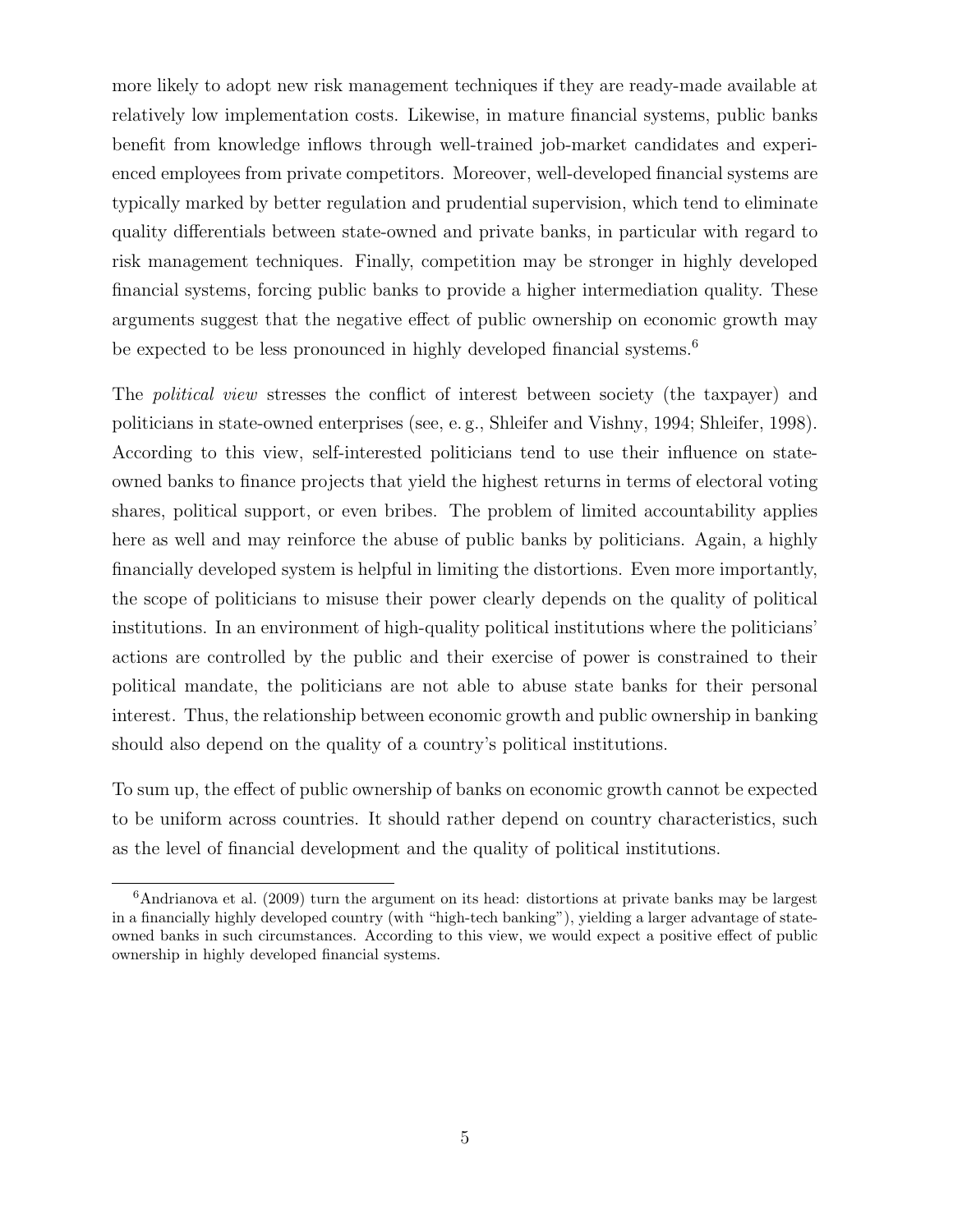## 3 Related Literature

Our paper is closely related to the literature on the linkages between the structure of financial systems and economic growth. La Porta et al. (2002) were the first to systematically analyze the role of public ownership in the banking sector. They document the pervasiveness of public ownership in banking around the world, especially in underdeveloped countries, and show that public ownership had strong negative effects on subsequent financial development and economic growth. They interpret their findings as evidence for the political theories of state ownership (corresponding to the political view outlined above).

The paper by La Porta et al. (2002) also gives some first indications that the growth effect of public banks is not the same in all circumstances even though the authors do not pay much attention to this point. Their results are most striking when the sample is split according to the level of financial development. In the below-median sample, the marginal effect of public ownership is twice as large as in the pooled sample  $(-0.034 \text{ vs.})$  $-0.017$ , and it is significant at the  $1\%$  level. In contrast, in the above-median sample, the coefficient is close to zero and insignificant (see Table VIII, La Porta et al., 2002, p. 291). We argue in this paper that such heterogeneity is important, and that it is key if one wants to draw any policy implications.

In a recent working paper, Andrianova et al. (2009) argue that the study by La Porta et al. suffers from omitted variable bias; in their view, public ownership of banks captures more fundamental determinants of economic growth, such as institutional quality and the quality of governance. In fact, public ownership turns insignificant when they add indicators of institutional quality to the regression models specified by La Porta et al. (2002).<sup>7</sup> For recent years, they even find positive effects of public ownership on economic growth. Hence, according to Andrianova et al. (2009), public ownership of banks is not harmful at all or even beneficial. We argue that both the negative view by La Porta et al. and the benign view by Andrianova et al. are too stark due to the assumed homogeneity of the effect of public ownership on economic growth.

Beck and Levine (2002) extend the analysis by La Porta et al. (2002), applying the methodology by Rajan and Zingales (1998) based on industry-level data. This type of

<sup>&</sup>lt;sup>7</sup>It should be noted, however, that their results may suffer from an endogeneity problem as the institutional variables are measured as an average of recent years towards the end of their sample period.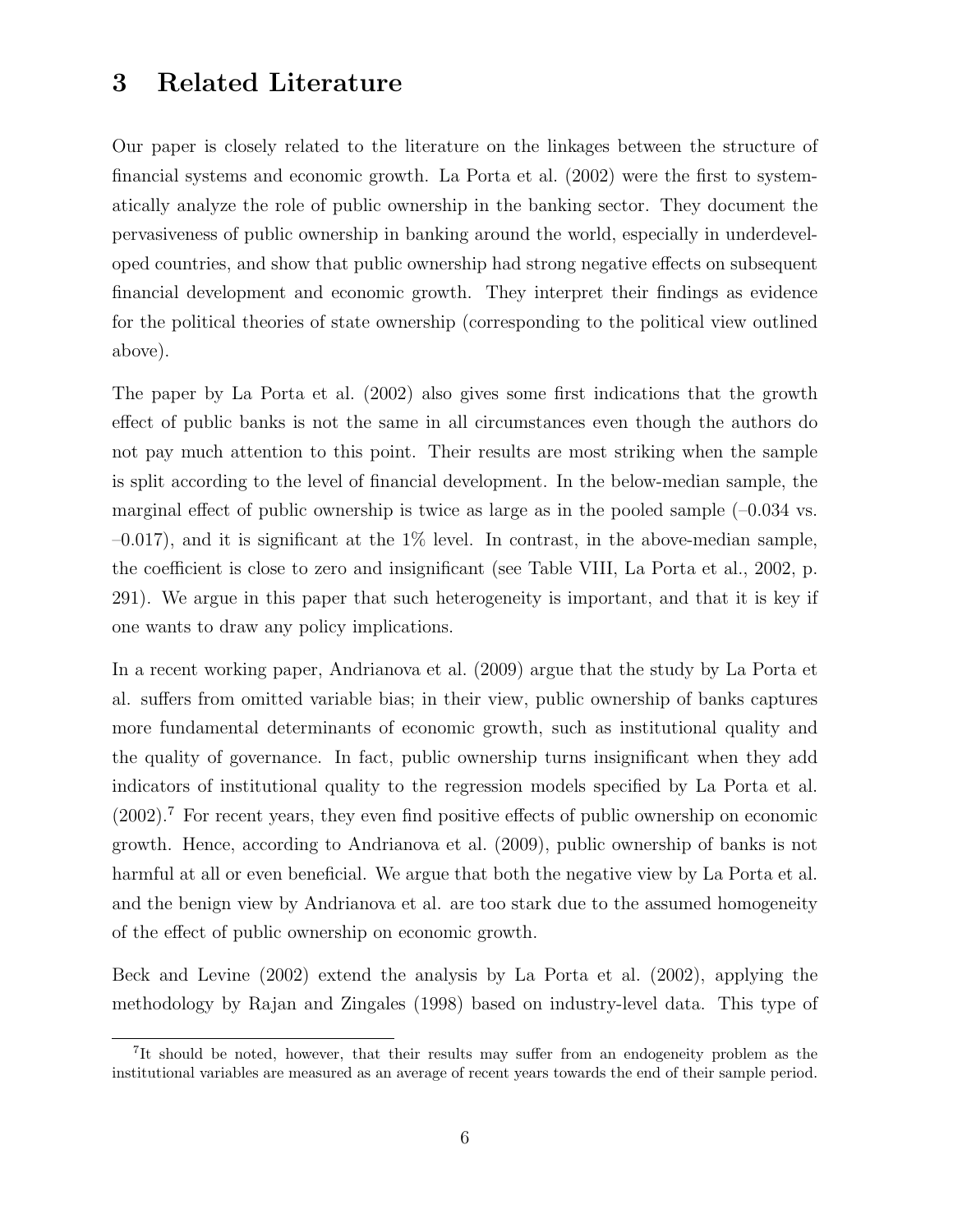analysis has the advantage that it deals more properly with the endogeneity problem that plagues cross-country regressions. Beck and Levine (2002) do not find any evidence that public ownership in the banking sector affects industry growth, neither positively, nor negatively. Even though this paper allows for heterogeneity across industries, it still assumes homogenous effects across countries.

In addition to these papers, there are a number of studies providing indirect evidence on the relationship between public ownership of banks and economic growth. Detragiache, Gupta and Tressel (2005) examine the determinants of financial-sector performance in lower income countries in a cross-country study. Given that financial sector performance has been found to be robustly linked to GDP growth in earlier studies (Levine and Zervos, 1998; Beck, Levine and Loayza, 2000), country characteristics that enhance financialsector performance may be seen as accelerators of long-run economic growth. According to Detragiache et al. (2005), public ownership of banks leads to more efficient banking sectors and a better deposit mobilization, but to a smaller allocation of credit to the private sector.

A similar approach has been taken by Barth, Caprio and Levine (2004) who analyze the effects of banking regulation and supervision, based on a sample that includes high and low income countries. In some regressions, they find a significantly negative relationship between public ownership in the banking system and indicators of banking sector development and performance. When they add control variables measuring banking regulation, such as capital regulation and market entry, the sign of the ownership coefficient remains unchanged but its statistical significance vanishes. This points towards imperfect multicollinearity among the explanatory variables. Nevertheless, Barth et al. (2004) interpret their results as evidence for a negative association between public ownership and financial-sector performance.

Another strand of the literature analyzes bank performance on the basis of individual bank data. In these studies, outcome variables, such as performance, efficiency and loan growth, are related to the ownership status. Micco, Panizza and Yanez (2007) find that public ownership has a negative impact on bank performance in less-developed countries, but does not affect the performance in developed countries. This points towards a heterogenous effect of public ownership of banks. Dinc (2005) finds that in less developed countries, public banks' loan growth rate is significantly higher in election years than that of private banks, indicating that the provision of loans is driven by political motives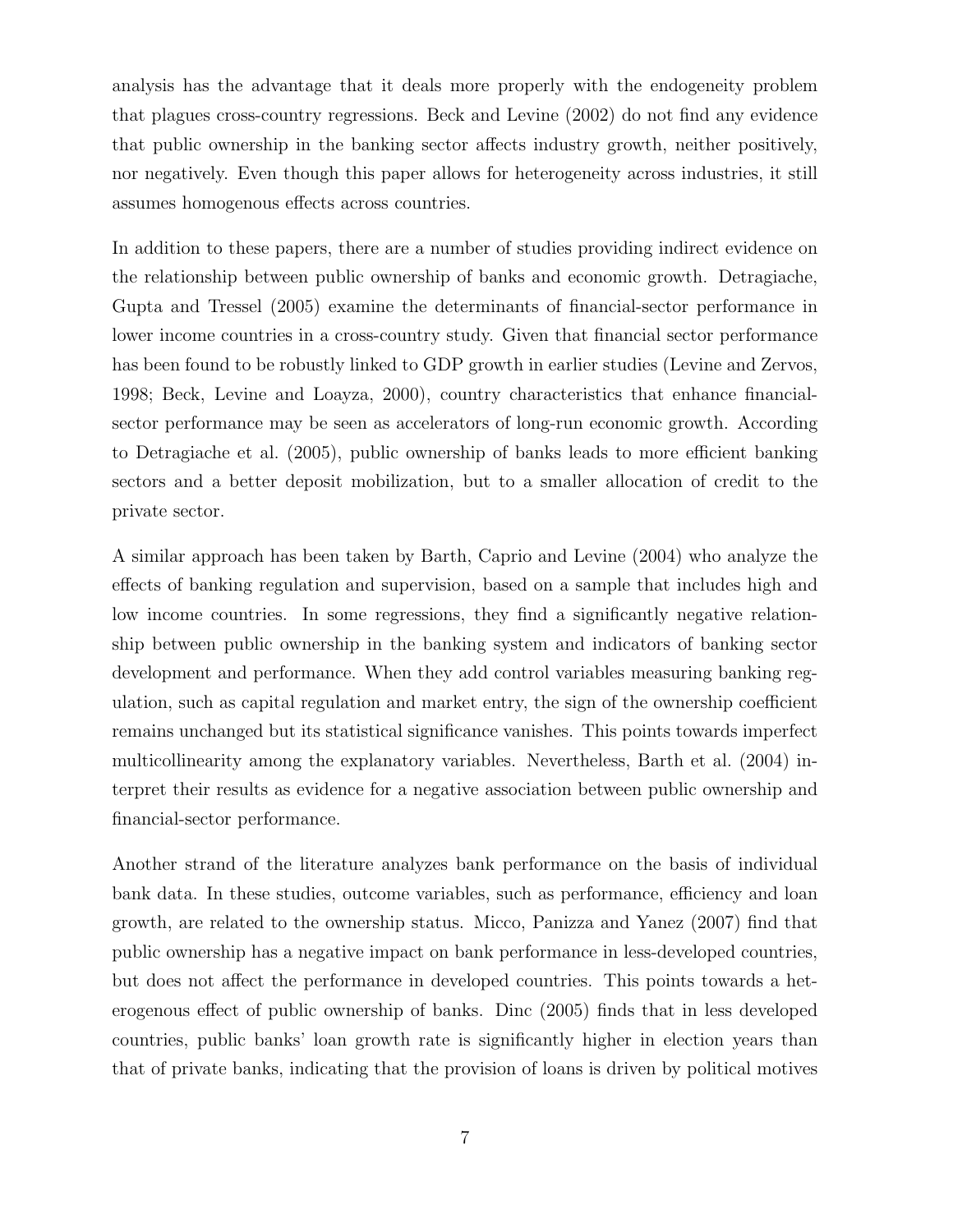rather than the return prospects of the projects. Again, such an effect cannot be found for developed countries. Hence, the microeconomic evidence suggests that the effect of public bank ownership differs between developing and developed countries, consistent with our theoretical considerations.

Finally, Sapienza (2004) detects significant differences in the lending behavior of private and public banks, based on individual loan data from Italy. She interprets their finding as supporting the political view of state ownership. Given that the analysis is based on only one country, it cannot provide any insights regarding the heterogeneity across countries.

Overall, the literature yields ambiguous results regarding the impact of public ownership in the banking system on economic growth. To the best of our knowledge, no study has analyzed the cross-country heterogeneity of the impact of public ownership so far. However, microeconomic studies already point towards the relevance of such heterogeneity, as predicted by theory. The goal of this paper is to systematically analyze the heterogeneity across countries by allowing the effect of public ownership to depend on the degree of financial development and the quality of political institutions.

# 4 Empirical Approach

#### 4.1 Empirical Model

The goal of our empirical analysis is to check whether the effect of public ownership in the banking sector on economic growth is heterogeneous across countries. A sample split, as carried out by La Porta et al. (2002), is appropriate only if there are discrete differences between the two country groups. Given our discussion above, it is more plausible that the impact of public ownership on growth varies continuously with a country's stage of financial development or with the quality of political institutions. Moreover, from a policy perspective, we are interested in making statements about individual countries; then a sample split is clearly not sufficient.

Therefore, to model heterogeneity, we interact public ownership with financial development and later also with variables measuring the quality of political institutions. We use starting values for the ownership variable and for the financial development indicator to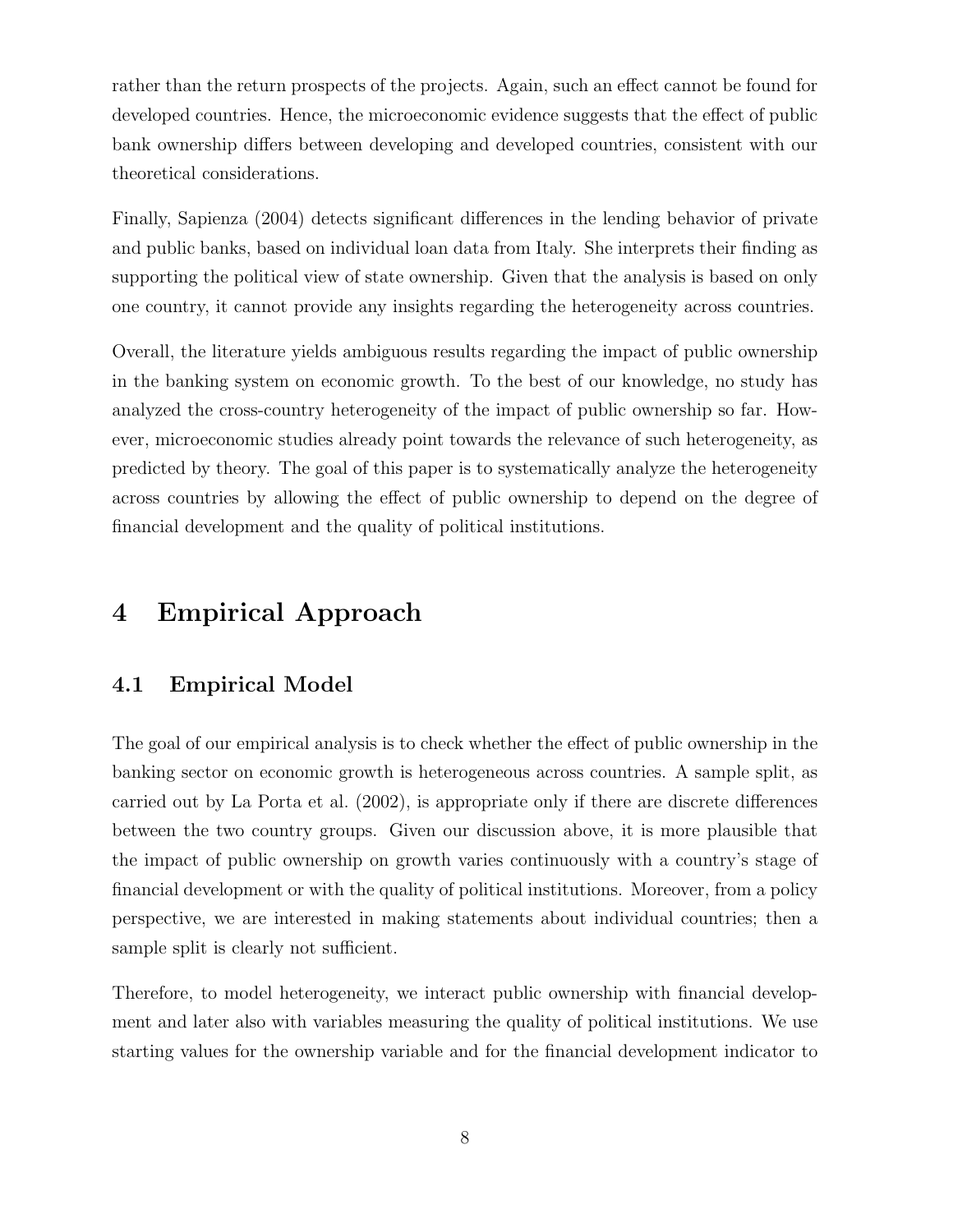deal with the problem of reverse causality.<sup>8</sup> The first part of the analysis is based on cross-sectional data, as in La Porta et al. (2002), extending the time period until 2007. The explanatory variables refer to 1970. The simplest version of our regression model looks as follow:

$$
g_i^{1970-2007} = \beta_0 + \beta_1 \cdot pub_i + \beta_2 \cdot fin_i + \beta_3 \cdot pub_i \cdot fin_i + \gamma' \mathbf{x}_i + \varepsilon_i,
$$
\n(1)

where  $g_i^{1970-2007}$  denotes average real per capita GDP growth in country i, public ownership, and  $fin_i$  financial development. The vector of control variables  $x_i$  contains the initial level of real per capita GDP, a measure of a country's stock of human capital, and variables measuring the quality of political institutions. Later we introduce additional interactions between public ownership and the political indicators.

In the second part, we extend the analysis by splitting up the sample in two subperiods and employing panel methods (random and fixed effects estimation). The two time periods are 1970–1994 and 1995–2007. For each time period, we use the initial values of the respective time period for the explanatory variables. The choice of time periods is dictated by data availability, as will be explained in more detail below.

#### 4.2 Data

Our sample of 78 countries is similar to that used by La Porta et al. (2002) in order to ensure comparability of results.<sup>9</sup> According to the World Bank's classification of income groups, 30 of the sample countries are high-income countries. The remaining 48 countries are dispersed over the other income groups (10 low-income countries, 24 lower-middle income countries, and 14 upper-middle income countries). They belong to all regions of the world, with the largest number of countries being located in Latin America-Caribbean (19 countries) and in Middle East-Northern Africa (12 countries).

GDP growth rates are computed from data by the United Nations Statistics Division (2008). These data in general correspond to national-accounts data reported by individual

<sup>&</sup>lt;sup>8</sup>It has been argued that political institutions, governance, and human capital accumulation may also be endogenous, see, e. g., Mauro (1995), Minier (1998), and Bils and Klenow (2000). Therefore, when available, we also use starting values of these variables.

<sup>9</sup>Due to data availability, our sample does not comprise Libya, Saudi Arabia, Oman, and Taiwan.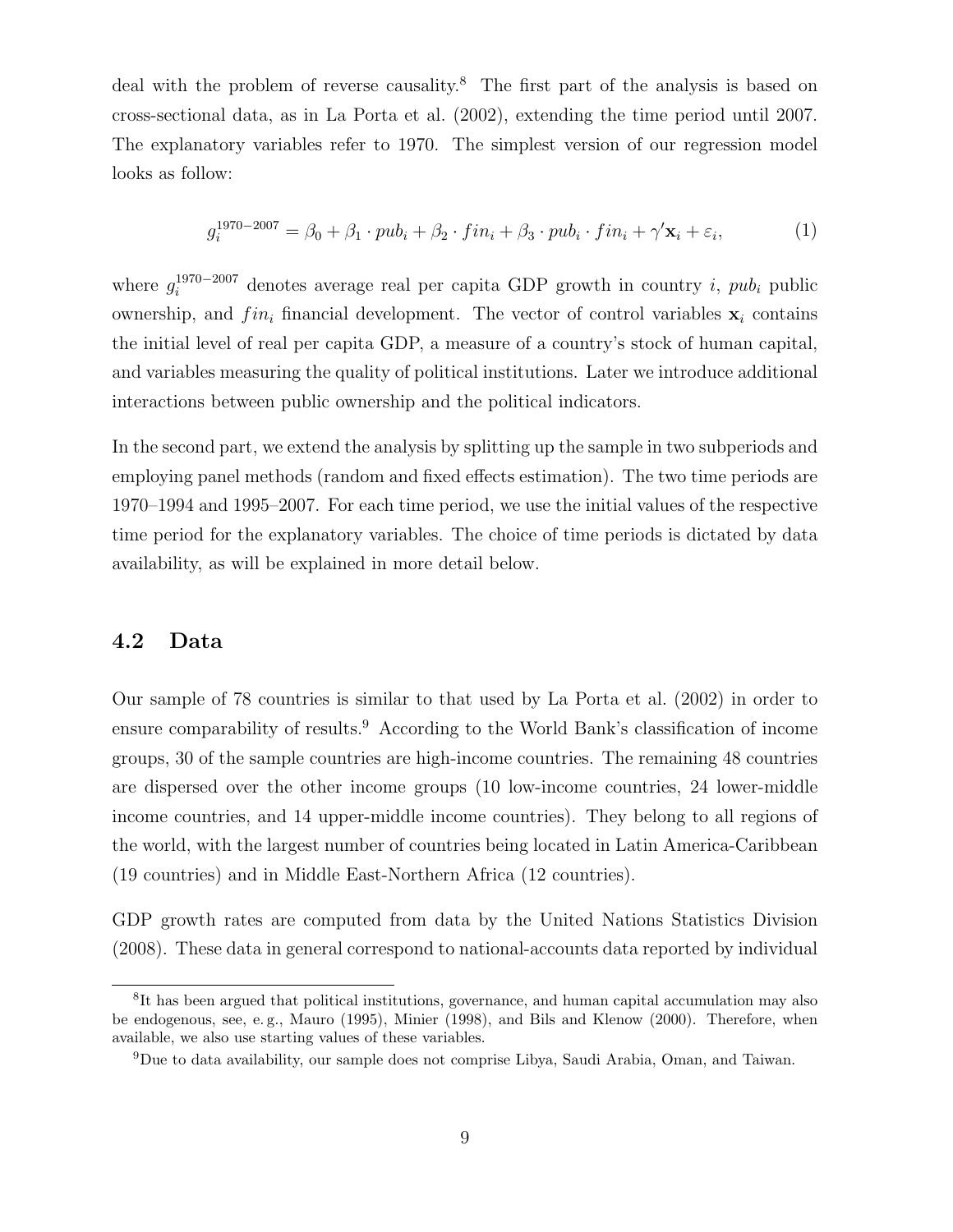countries. In particular, they are not adjusted by international prices for the purpose of international income comparisons. Thus, we follow the recommendation of Nuxoll (1994) who argued that national-accounts data and the underlying domestic prices best reflect the trade-offs decision-making agents face.<sup>10</sup> In addition, this data source is preferable to other frequently used sources (such as International Financial Statistics) due to a better coverage of countries in the given time period.<sup>11</sup> As can be seen from the descriptive statistics in Table 1, real GDP growth over the period 1970–2007 averaged 1.6% across all countries. Comparing the two subperiods, we find that average growth was much lower in the earlier period than in the later period (1.4 vs. 2.3%).

We use the measure of *Public ownership* in the banking system introduced by La Porta et al. (2002).<sup>12</sup> They consider the 10 largest commercial or development banks in each country and compute the amount of assets owned by the state, taking direct ownership and ownership via state-owned shareholders into account. They measure public ownership in the banking system as the sum of state-owned assets divided by the total assets of these 10 banks. One caveat of this measure is that it tends to overestimate public ownership in countries where public banks are large, whereas it tends to underestimate public ownership in countries where public banks are small. However, since the 10 largest banks held more than 75% of the total claims to the private sector in most countries, the potential discrepancy between the ownership measure and the actual degree of public ownership seems negligible (cf. La Porta et al., 2002, fn. 1, p. 279). As Table 1 shows, public ownership averaged of 56% (0.56) across all countries in 1970, and decreased to 40% in 1995. This reflects the privatization wave of the 1980s and 1990s. Nevertheless, the variation across countries is still large.

The indicator of financial development, Private credit, is defined as the value of loans of financial intermediaries to the private sector divided by GDP. It is based on IFS data and has been used widely in the finance-growth literature (see e.g., Levine and Zervos, 1998; Beck et al., 2000). *Private credit* measures financial depth and hence the extent to which an economy makes use of financial intermediation. It is commonly also interpreted as a proxy for the quality of financial intermediation. A more natural interpretation is that

<sup>10</sup>As robustness checks, we also present regression results using GDP growth rates calculated from Penn World Tables and using the data by La Porta et al. (2002), see Section 5.4.

 $11$ La Porta et al. (2002) use data from the International Financial Statistics, complemented by data from Beck et al. (2000). Given that this data ends in 1995, this is not an option for our purposes.

<sup>12</sup>A detailed description of variables and data sources is given in the Appendix.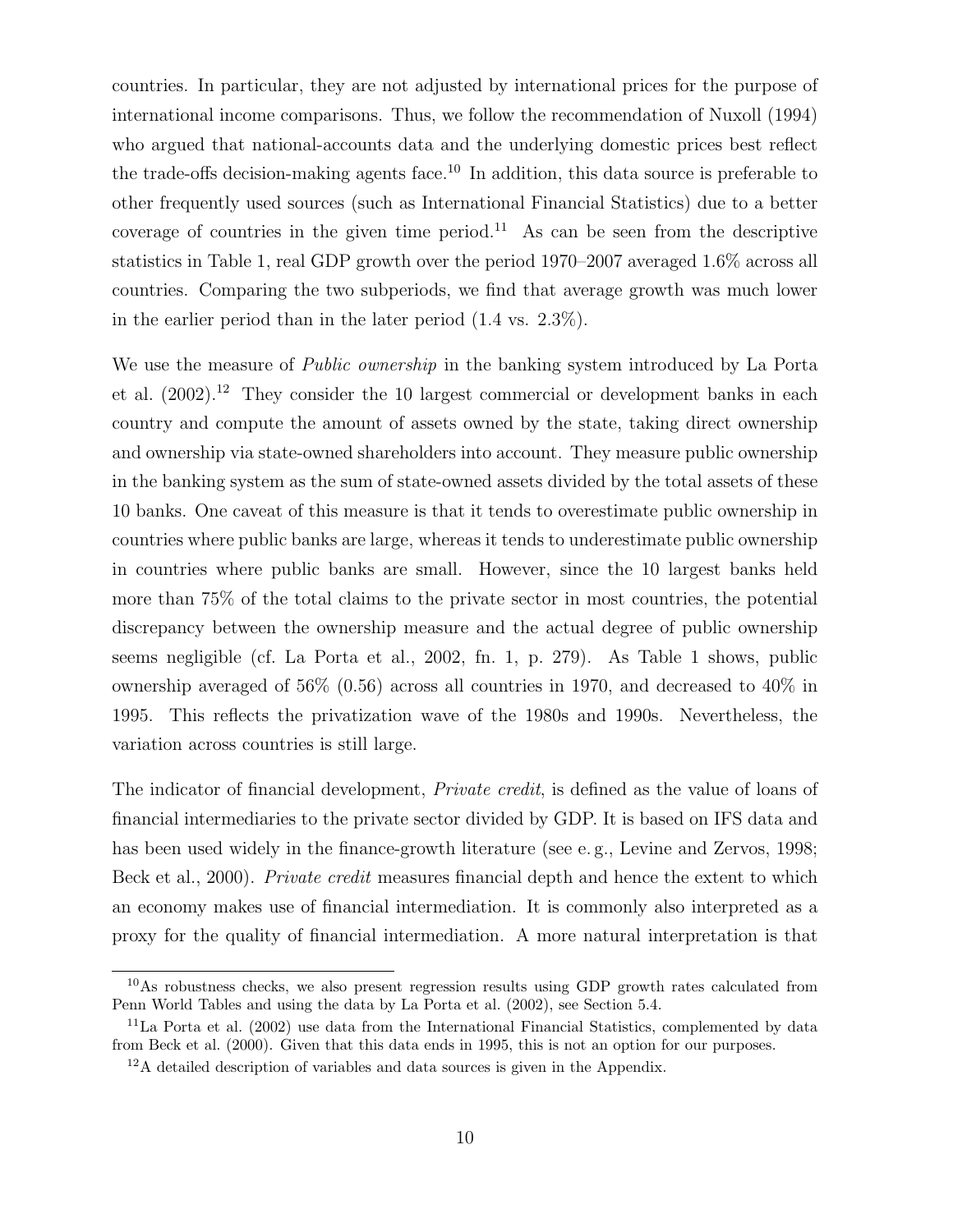|                                        | Mean   | St.D.      | Min              | Max          | Median         | Obs. |
|----------------------------------------|--------|------------|------------------|--------------|----------------|------|
| Real GDP per capita growth 1970–2007   | 0.0160 | 0.0172     | $-0.0215$        | 0.0762       | 0.0170         | 78   |
| Real GDP per capita growth 1970–1994   | 0.0144 | 0.0215     | $-0.0633$        | 0.0679       | 0.0172         | 78   |
| Real GDP per capita growth 1995–2007   | 0.0231 | $0.0171\,$ | $-0.0460$        | 0.0805       | 0.0229         | 78   |
| Public ownership of banks 1970         | 0.559  | 0.346      | $\boldsymbol{0}$ | $\mathbf{1}$ | 0.550          | 78   |
| Public ownership of banks 1995         | 0.397  | 0.311      | $\boldsymbol{0}$ | $\mathbf{1}$ | 0.312          | 78   |
| Private credit 1970                    | 0.296  | 0.239      | 0.033            | 1.300        | 0.224          | 78   |
| Private credit 1995                    | 0.514  | 0.392      | 0.014            | 1.805        | 0.390          | 78   |
| Democracy 1970                         | 4.21   | 4.33       | $\boldsymbol{0}$ | 10           | 3              | 75   |
| Democracy 1995                         | 6.33   | 3.93       | $\boldsymbol{0}$ | 10           | $8\,$          | 75   |
| Political rights 1972                  | 4.26   | 2.24       | $\mathbf{1}$     | 7            | $\overline{4}$ | 77   |
| Political rights 1995                  | 4.90   | 2.11       | $\mathbf{1}$     | 7            | $\overline{5}$ | 77   |
| Corruption control, average 1982–1995  | 6.18   | $2.35\,$   | 1.01             | 10           | 5.45           | 77   |
| Corruption control, average 1996–2007  | 6.16   | 2.05       | 2.59             | 9.86         | 5.74           | 78   |
| Bureaucracy quality, average 1982–1995 | 6.04   | 2.66       | 1.79             | 10           | 5.60           | 77   |
| Bureaucracy quality, average 1996–2007 | 6.28   | 1.90       | 2.31             | 9.49         | 5.93           | 78   |
| Years of schooling 1970                | 4.62   | 2.55       | 0.57             | 10.24        | 4.56           | 77   |
| Years of schooling 1995                | 6.76   | 2.59       | 1.48             | 11.89        | 6.54           | 77   |
| Real GDP per capita 1970               | 8.63   | 0.97       | 6.33             | 11.49        | 8.69           | 78   |
| Real GDP per capita 1995               | 9.05   | 1.03       | 6.10             | 10.69        | 9.03           | 78   |

Table 1: Descriptive statistics

Notes: The exact definition of all variables and data sources are given in the Appendix.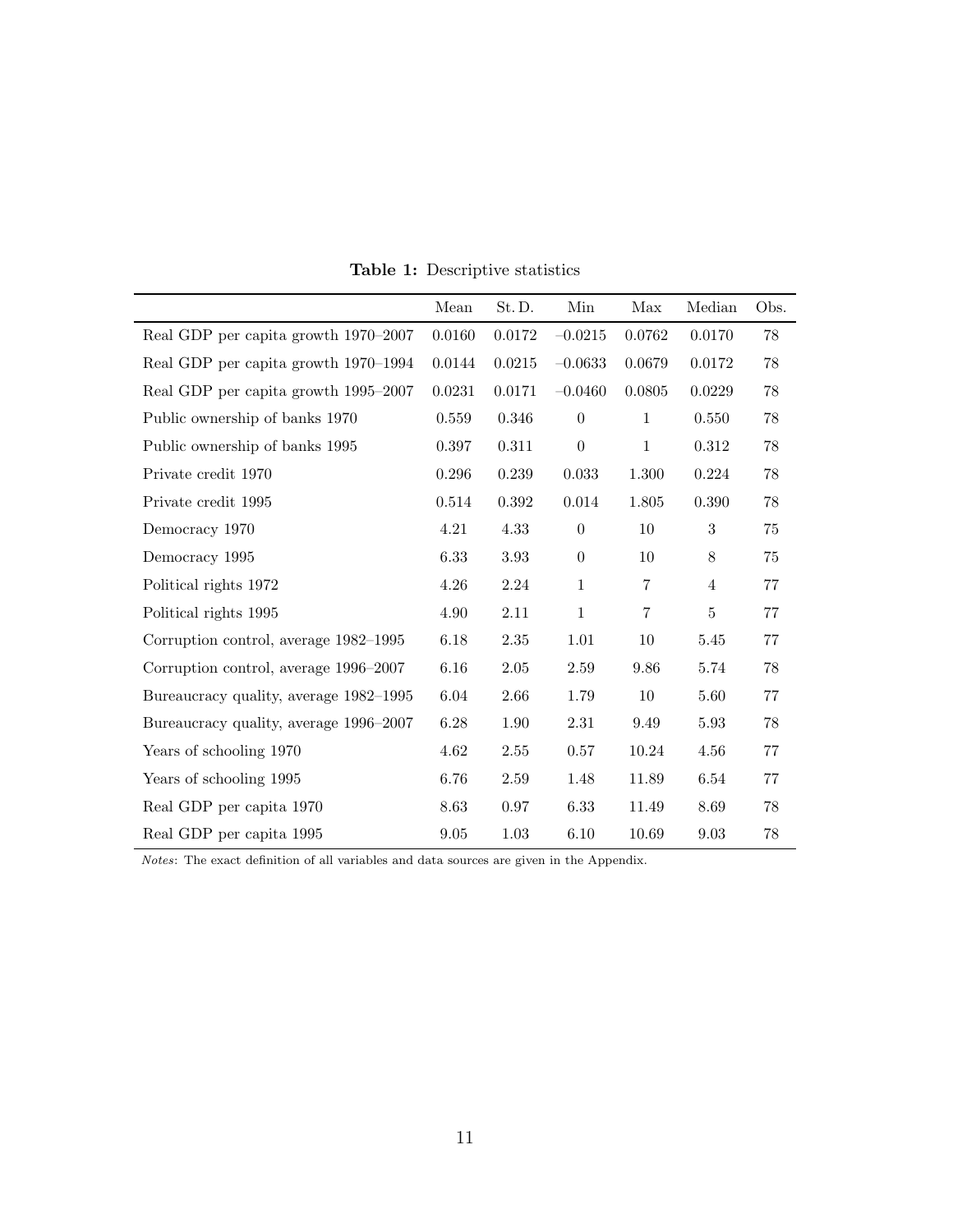it measures the maturity of a banking system. Average private credit amounted to 30%  $(0.30)$  in 1970 and rose dramatically to  $51\%$  by 1995. Hence, financial systems developed substantially between 1970 and 1995.

As measures of the quality of political institutions, we use four variables: *Democracy*, Political rights, Corruption control and Bureaucracy quality. All variables are defined such that a higher value indicates a higher quality of political institutions. We expect Democracy and Political rights to be highly correlated with the prevalence of control mechanisms, such as a free press, a free opposition, and a strong and independent jurisdiction, and the degree of transparency in the political process. Thus, in highly-ranked countries, politicians' scope to abuse state-owned banks is likely to be reduced substantially. However, the mere existence of control mechanisms does not automatically mean effective control of politicians' daily actions in the sphere of public banks. Likewise, the absence of democratic institutions does not necessarily mean that decision making in public banks is left to politicians' discretion. Therefore, in our analysis, we also include the indicators Corruption control and Bureaucracy quality, which reflect the actual (perceived) behavior of politicians and decision makers in a given country. In countries with a high quality of political institutions, the political view on public banks is less likely to apply. We see that political institutions generally improved over time, the only exception being corruption, which stayed more or less constant.

The correlations among the described variables are displayed in Table 2. Public ownership of banks is weakly negatively correlated with subsequent real per capita GDP growth in the first period whereas it is weakly positively correlated with growth in the second period. In both cases, the correlations are not statistically significant. In the first period, the indicator of financial development, Private credit, and all political institutions and governance indicators are positively and mostly significantly correlated with economic growth. In the second period, these correlations exhibit the same sign except for Private credit. However, none of the second-period correlations with growth is statistically significant. In both periods, Public ownership of banks tends to be higher in financially less developed countries and in countries with weak political institutions and poor governance. The correlations between *Democracy* and *Political rights* on the one hand, and between Corruption control and Bureaucracy quality on the other hand, are extremely high, indicating that they measure more or less the same. The remaining correlations between the political variables are lower (albeit still quite high), suggesting that democratic structures are not a sufficient condition for corruption prevention and an efficient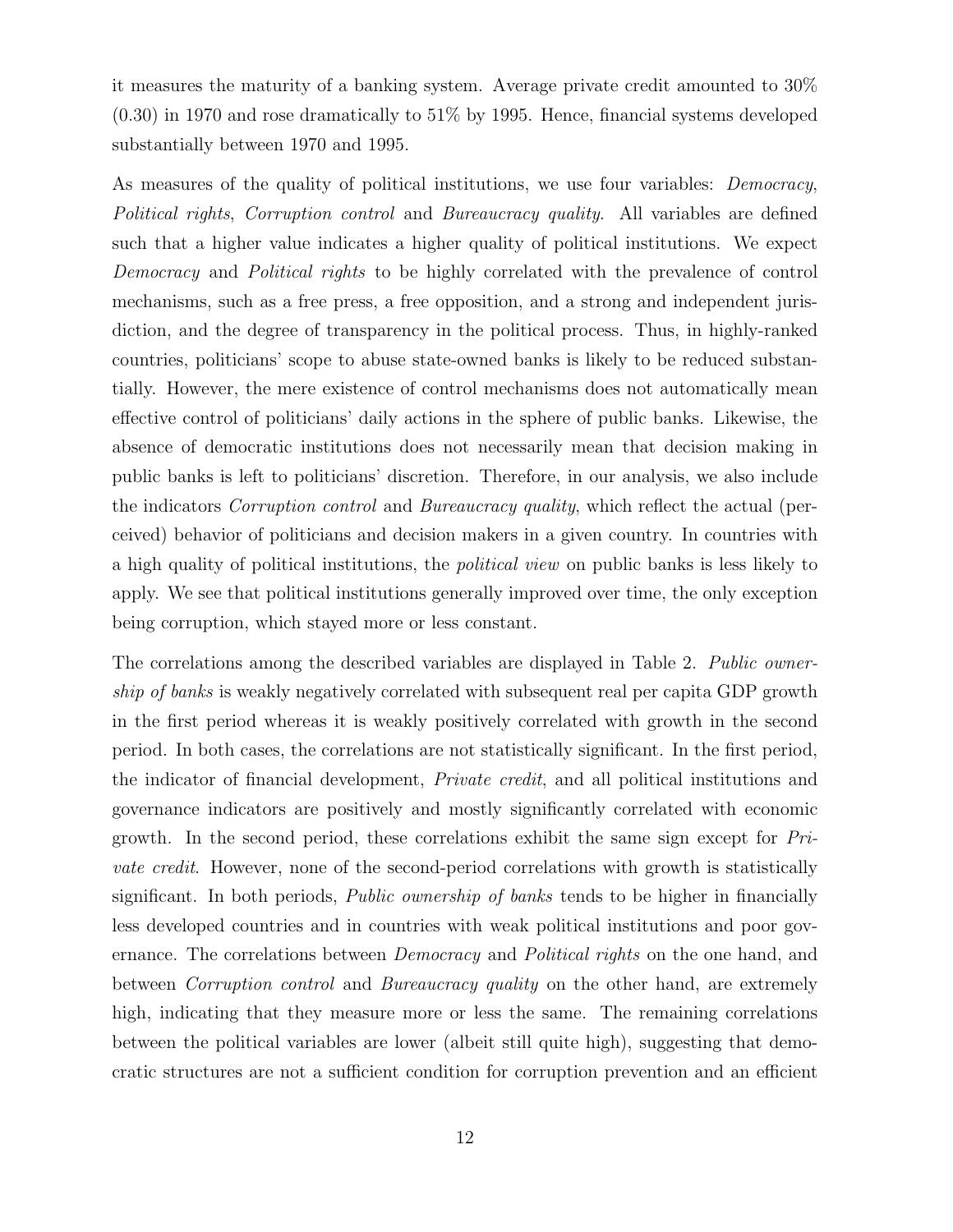bureaucracy. Finally, the last column of the upper section of Table 2 displays correlations over time, i. e. the correlation of each variable from the first period with its counterpart from second period. The correlation between growth rates is quite low, indicating that growth rates do not persist over time. In contrast, for all other variables, the correlations indicate a high degree of time persistence.

## 5 Results

We present three sets of results. Our basic specification, given by equation (1), analyzes how financial development influences the growth effect of public banks (Section 5.1). Then, we allow for an additional interaction term with political institutions to see whether the quality of institutions matters in addition to financial development (Section 5.2). In Section 5.3, we split the sample in two subperiods and employ panel methods. Section 5.4 contains some robustness checks.

#### 5.1 Interaction with Financial Development

Column (1) of Table 3 shows our baseline regression, including an interaction term of Public ownership of banks and Private credit. In columns (2) to (5), we add the political and governance indicators one by one as control variables in the regression equation. The model in column (6) includes all four indicators as control variables. In all regressions, the coefficient of the interaction term has a positive sign and is statistically significant, in three out of six cases at the 1% level. Note that this is true even though we control for institutional quality. Thus, there is a strong indication of heterogeneity: the impact of public ownership on growth significantly and positively depends on financial development.

Although the estimated models are very simple, the interpretation of results is illuminating. The economic importance of the interaction term is best illustrated by the plots in Figure 1. It shows the effect of *Public ownership* on GDP growth in dependence of *Private* credit. At very low levels of financial development (10% quantile of Private credit), the marginal effect of public ownership is  $-0.012$  (left chart of Figure 1). Here, countries like Chile, Egypt, Poland, and Indonesia can be found. In these countries, a 10-percentagepoint decrease of Public ownership in 1970 would result in a 0.12-percentage-point increase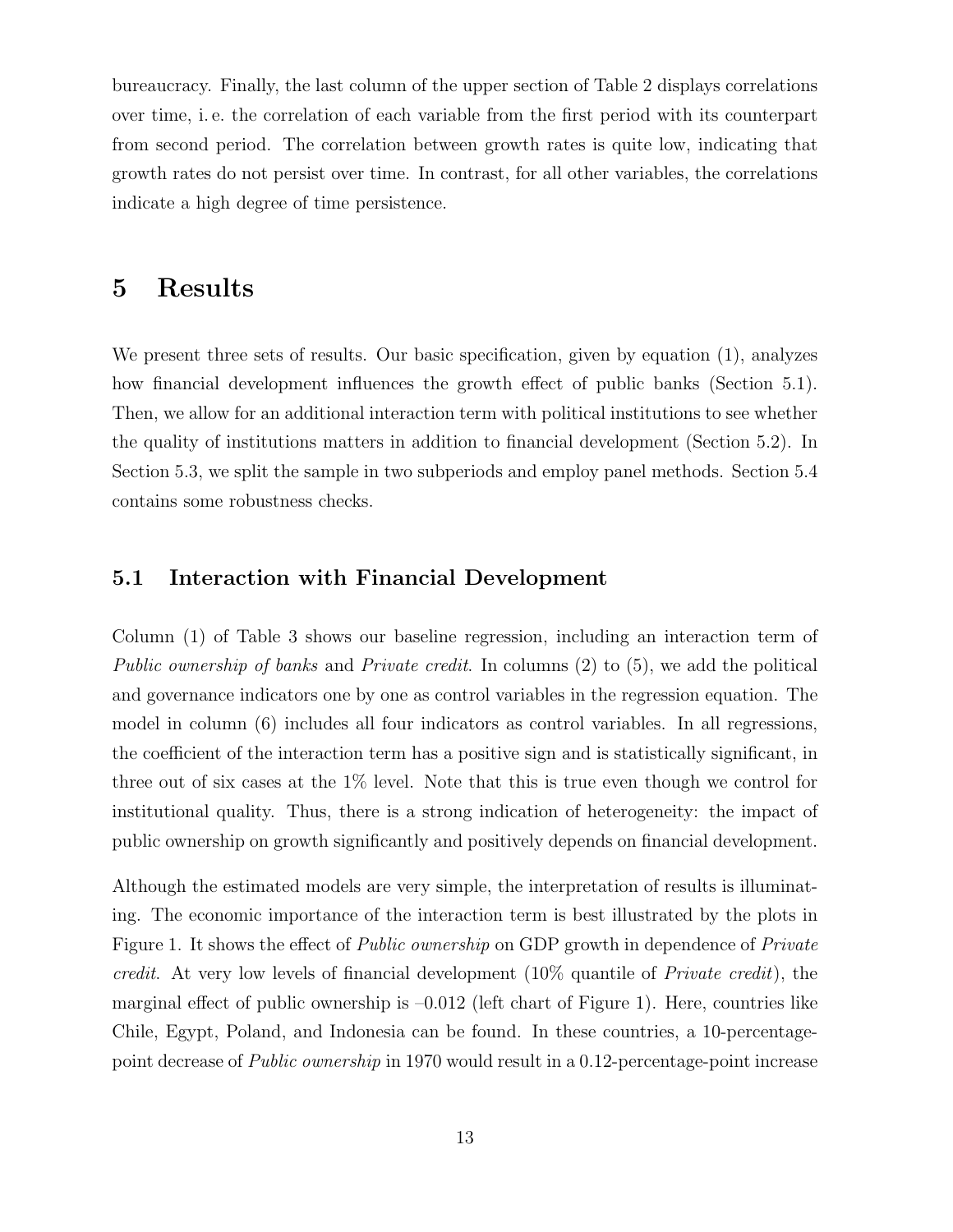| <b>Panel A:</b> Correlations in the first period |           |          |                   |           |           |           |           |           | Correlations<br>across periods |      |           |
|--------------------------------------------------|-----------|----------|-------------------|-----------|-----------|-----------|-----------|-----------|--------------------------------|------|-----------|
|                                                  | (1)       | (2)      | (3)               | (4)       | (5)       | (6)       | (7)       | (8)       | (9)                            | (10) |           |
| Real GDP per capita growth 1970–2007<br>(1)      | 1         |          |                   |           |           |           |           |           |                                |      |           |
| Real GDP per capita growth 1970–1994<br>(2)      | $0.93***$ |          |                   |           |           |           |           |           |                                |      | $0.24***$ |
| (3) Public ownership of banks 1970               | $-0.09$   | $-0.10$  |                   |           |           |           |           |           |                                |      | $0.81***$ |
| $(4)$ Private credit 1970                        | $0.31***$ |          | $0.35***-0.37***$ |           |           |           |           |           |                                |      | $0.72***$ |
| Democracy 1970<br>(5)                            | $0.23**$  | $0.22*$  | $-0.38***$        | $0.32***$ |           |           |           |           |                                |      | $0.66***$ |
| Political rights 1972<br>(6)                     | 0.16      | 0.12     | $-0.32***$        | $0.32***$ | $0.86***$ |           |           |           |                                |      | $0.61***$ |
| Corruption control, average<br>(7)               | $0.21*$   | $0.20*$  | $-0.35***$        | $0.50***$ | $0.55***$ | $0.55***$ |           |           |                                |      | $0.87***$ |
| Bureaucracy quality, average<br>(8)              | $0.29**$  |          | $0.31***-0.47***$ | $0.47***$ | $0.66***$ | $0.60***$ | $0.87***$ |           |                                |      | $0.84***$ |
| Years of schooling 1970<br>(9)                   | $0.26**$  | $0.26**$ | $-0.38***$        | $0.38***$ | $0.59***$ | $0.54***$ | $0.75***$ | $0.69***$ |                                |      | $0.92***$ |
| $(10)$ Real GDP per capita 1970                  | $-0.15$   | $-0.18$  | $-0.44***$        | $0.37***$ | $0.44***$ | $0.48***$ | $0.64***$ | $0.61***$ | $0.65***$                      |      | $0.88***$ |

Table 2: Correlations

Panel B: Correlations in the second period

|                                            | $\left( 1\right)$ | (2)     | (3)                                      | (4)       | (5)       | (6)       | (7)       | (8)       | (9)       | $\left(10\right)$ |
|--------------------------------------------|-------------------|---------|------------------------------------------|-----------|-----------|-----------|-----------|-----------|-----------|-------------------|
| $(1)$ Real GDP per capita growth 1970–2007 |                   |         |                                          |           |           |           |           |           |           |                   |
| $(2)$ Real GDP per capita growth 1995–2007 | $0.41***$         |         |                                          |           |           |           |           |           |           |                   |
| (3) Public ownership of banks 1995         | $-0.10$           | 0.18    | 1                                        |           |           |           |           |           |           |                   |
| $(4)$ Private credit 1995                  | $0.43***-0.02$    |         | $-0.60***$                               |           |           |           |           |           |           |                   |
| $(5)$ Democracy 1995                       | $0.22*$           | 0.08    | $-0.30***$                               | $0.38***$ |           |           |           |           |           |                   |
| $(6)$ Political rights 1995                | $0.22*$           | $-0.01$ | $-0.41***$ $0.46***$                     |           | $0.93***$ |           |           |           |           |                   |
| (7) Corruption control, average            | $0.34***$         | 0.05    | $-0.48***$ $0.65***$ $0.55***$ $0.67***$ |           |           |           |           |           |           |                   |
| (8) Bureaucracy quality, average           | $0.44***$         | 0.11    | $-0.52***$ 0.70***                       |           | $0.59***$ | $0.70***$ | $0.98***$ |           |           |                   |
| $(9)$ Years of schooling 1995              | $0.35***$         | 0.04    | $-0.40***$                               | $0.55***$ | $0.64***$ | $0.71***$ | $0.78***$ | $0.79***$ |           |                   |
| $(10)$ Real GDP per capita 1995            | $0.30***-0.13$    |         | $-0.50***$                               | $0.60***$ | $0.50***$ | $0.63***$ | $0.85***$ | $0.84***$ | $0.81***$ |                   |

Notes: \*, \*\* and \*\*\* denote significance at the 10, 5 and 1% level, respectively. The column titled "Correlations across periods" displays correlations between variables from the upper<br>panel with the respective variables f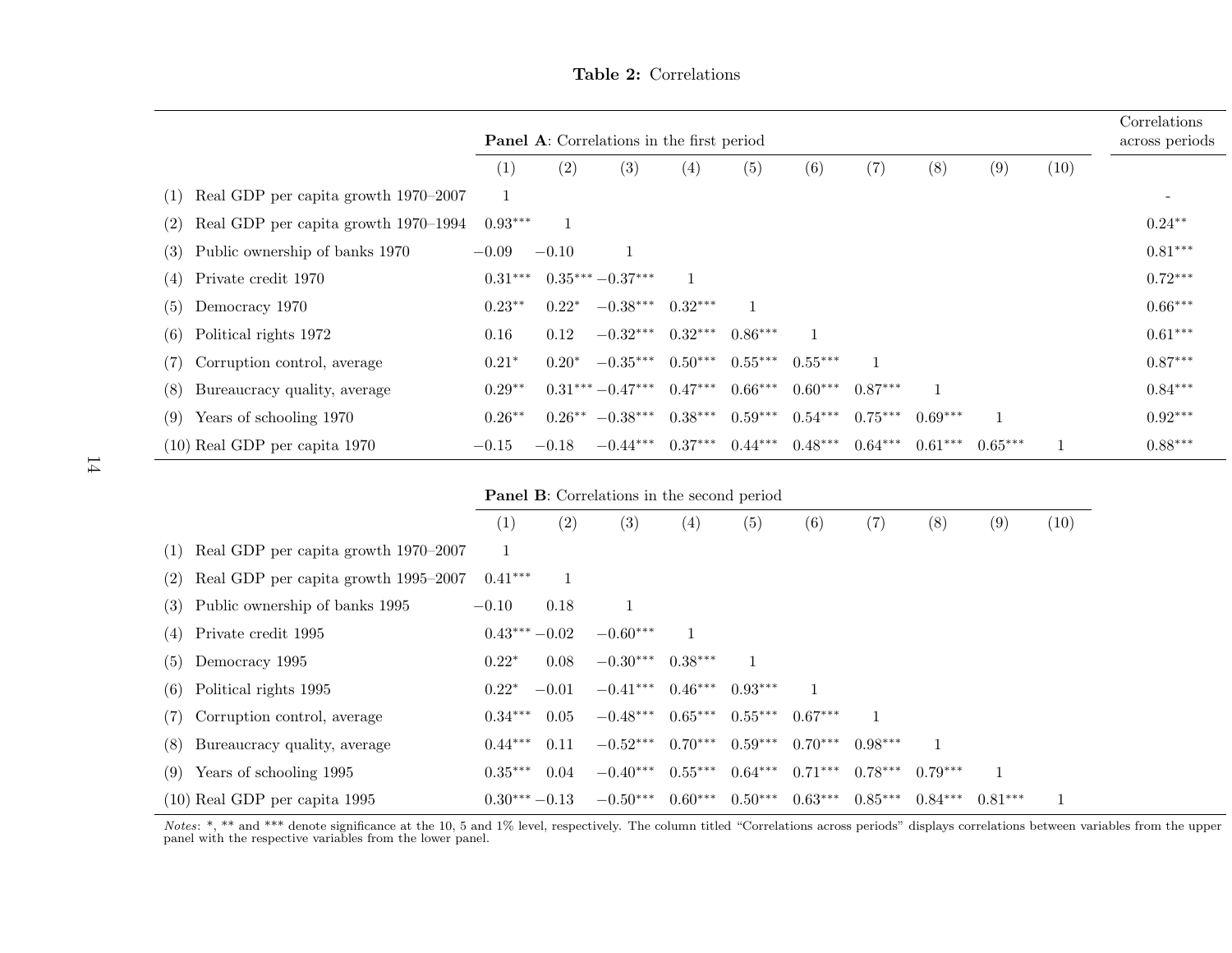|                                          | (1)          | (2)                   | (3)                | (4)                | (5)                    | (6)                    |
|------------------------------------------|--------------|-----------------------|--------------------|--------------------|------------------------|------------------------|
| Public ownership of banks 1970           | $-0.0173**$  | $-0.0210**$           | $-0.0212**$        | $-0.0141*$         | $-0.0097$              | $-0.0131*$             |
|                                          | (0.0086)     | (0.0089)              | (0.0087)           | (0.0083)           | (0.0078)               | (0.0078)               |
| Private credit 1970                      | 0.0067       | $-0.0064$             | $-0.0066$          | 0.0071             | 0.0066                 | $-0.0078$              |
|                                          | (0.0098)     | (0.0107)              | (0.0103)           | (0.0093)           | (0.0108)               | (0.0103)               |
| Public ownership $\times$ Private credit | $0.0514**$   | $0.0701***$           | $0.0690***$        | $0.0417**$         | $0.0371*$              | $0.0635***$            |
|                                          | (0.0209)     | (0.0218)              | (0.0217)           | (0.0201)           | (0.0209)               | (0.0214)               |
| Democracy 1970                           |              | $0.0007*$<br>(0.0004) |                    |                    |                        | $-0.0005$<br>(0.0008)  |
| Political rights 1972                    |              |                       | 0.0010<br>(0.0008) |                    |                        | 0.0012<br>(0.0014)     |
| Corruption control, av. 1982-1995        |              |                       |                    | 0.0010<br>(0.0013) |                        | $-0.0027$<br>(0.0019)  |
| Bureaucracy quality, av. 1982–1995       |              |                       |                    |                    | $0.0022**$<br>(0.0008) | $0.0041**$<br>(0.0016) |
| Schooling 1970                           | $0.0037***$  | $0.0034***$           | $0.0036***$        | $0.0032***$        | $0.0026***$            | $0.0033***$            |
|                                          | (0.0006)     | (0.0008)              | (0.0007)           | (0.0010)           | (0.0009)               | (0.0010)               |
| Real GDP per capita 1970                 | $-0.0120***$ | $-0.0122***$          | $-0.0123***$       | $-0.0131***$       | $-0.0136***$           | $-0.0133***$           |
|                                          | (0.0022)     | (0.0022)              | (0.0022)           | (0.0024)           | (0.0024)               | (0.0023)               |
| Constant                                 | $0.1030***$  | $0.1064***$           | $0.1057***$        | $0.1085***$        | $0.1070***$            | $0.1054***$            |
|                                          | (0.0204)     | (0.0205)              | (0.0202)           | (0.0208)           | (0.0205)               | (0.0201)               |
| Adjusted $R^2$                           | $0.35\,$     | 0.36                  | $0.35\,$           | 0.36               | 0.40                   | 0.42                   |
| Observations                             | 78           | 75                    | 77                 | 77                 | 77                     | 74                     |

Table 3: Interaction of public ownership of banks with financial development

*Notes*: The dependent variable is the growth rate of real GDP per capita between 1970 and 2007. Robust standard errors are given in parentheses.  $*, **$  and  $***$  denote significance at the 10, 5 and 1% level, respectively.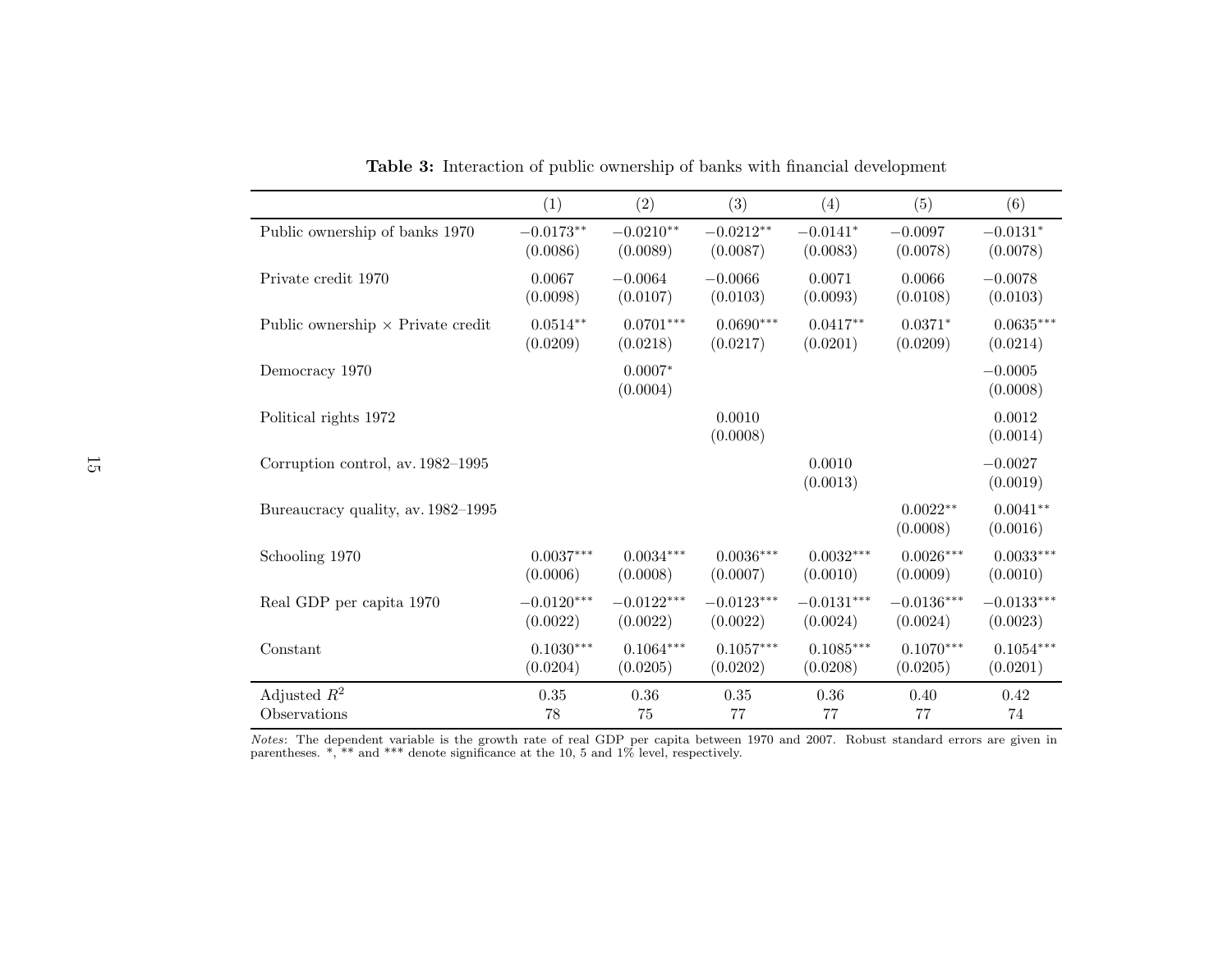Figure 1: Marginal effects of public ownership of banks on GDP growth



Notes: The figure shows the marginal effects of public ownership in the banking system on real per capita GDP growth, depending on the level of *Private credit*. The left chart refers to specification (1) of Table 3, whereas the right chart refers to specification (6). The figure also shows the 90 and 95% confidence bands. The dashed vertical lines show 10, 25, 50, 75 and 90% quantiles of Private credit.

of the average annual growth rate of real per capita GDP between 1970 and 2007; the effect is statistically significant at the 10% level.

However, inspecting the marginal effects over the whole range of Private credit, we get a different picture for countries at higher stages of financial development. At the median, where countries like Argentina, Thailand, or Turkey can be found, the marginal effect of public ownership is much lower than at the  $10\%$  quantile, ranging from  $-0.006$  (specification (3) in Table 3) to 0.001 (specification  $(6)$ ). It is not statistically significant. At very high values of *Private credit*, the marginal effect becomes positive and large. In countries with values of *Private credit* around the 90% quantile, like China, Germany, or Norway, it ranges from 0.013 (specification  $(4)$  of Table 3) to 0.028 (specification  $(6)$ ), and, in the latter case, it is even statistically significant. Thus, we can confirm the negative impact of Public ownership on growth documented by La Porta et al. (2002) only for hardly financially developed countries.

Overall, the results show that the impact of public ownership in the banking system on economic growth depends strongly on how well a country's financial system is developed. The effect is strongly negative and significant if financial development is small; with increasing financial development the effect vanishes and becomes insignificant. For very high levels of financial development, it may even turn positive and significant. Hence, our results appear to reject the development view. There is no indication that public banks are particularly beneficial at low stages of financial development; the opposite is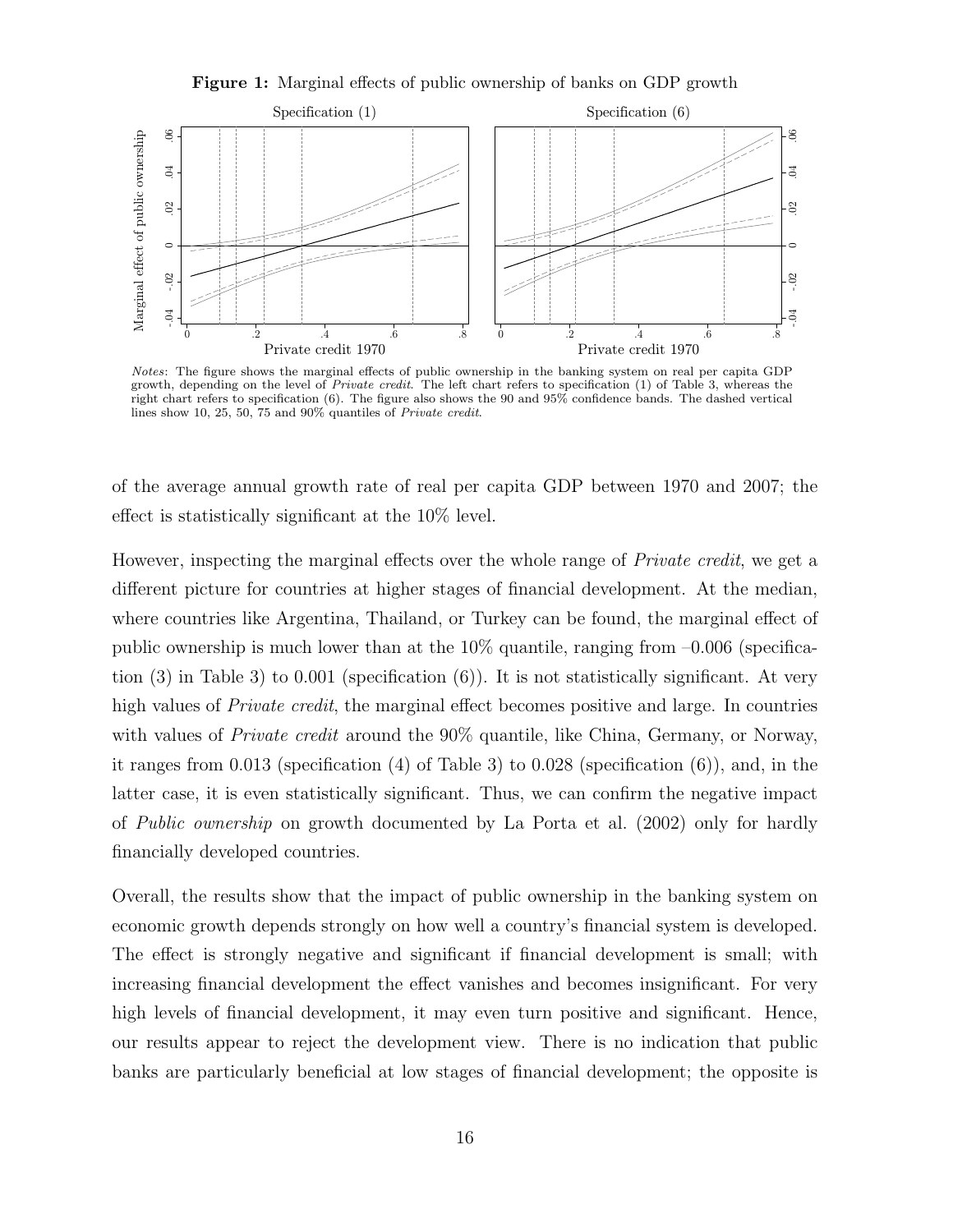the case. The negative effect at low levels of financial development and the fading impact with increasing financial development are consistent with the agency and political views on public banks. However, the results suggest that the negative effect vanishes already at relatively low levels of financial development. It is not easy to rationalize the positive effect for high levels of financial development. It may be consistent with the social view, although it is not clear why this view should apply especially in highly developed financial systems.

An alternative interpretation is that by Andrianova et al. (2009) who argue that agency problems at private banks may have been even stronger than at public banks in highly developed countries, explaining the positive effect of public ownership in such countries.

# 5.2 Interactions with Financial Development and the Quality of Political Institutions

We now add interaction terms of public ownership with the quality of political institutions to test whether public banks' impact on long-run economic growth also depends on the ability of a political system to restrict politicians' exercise of power to their political mandate. In the regressions shown in Table 4, we include two interaction terms (one with private credit and one with political institutions) plus a double interaction of public ownership of banks with private credit and political institutions. The regression model then looks as follows:

$$
g_i^{1970-2007} = \beta_0 + \beta_1 \cdot pub_i + \beta_2 \cdot fin_i + \beta_3 \cdot pol_i
$$
  
+ 
$$
\beta_4 \cdot pub_i \cdot fin_i + \beta_5 \cdot pub_i \cdot pol_i + \beta_6 \cdot pub_i \cdot fin_i \cdot pol_i
$$
  
+ 
$$
\gamma' \mathbf{x}_i + \varepsilon_i,
$$
 (2)

where  $pol<sub>i</sub>$  denotes the quality of political institutions. The marginal effect of public ownership on economic growth can be calculated as

$$
\frac{\partial g_i^{1970-2007}}{\partial pub_i} = \beta_1 + \beta_4 \cdot fin_i + \beta_5 \cdot pol_i + \beta_6 \cdot fin_i \cdot pol_i.
$$
\n(3)

Hence, the effect now depends on both financial development and the quality of political institutions. The double interaction implies that we allow for a mutual reinforcement or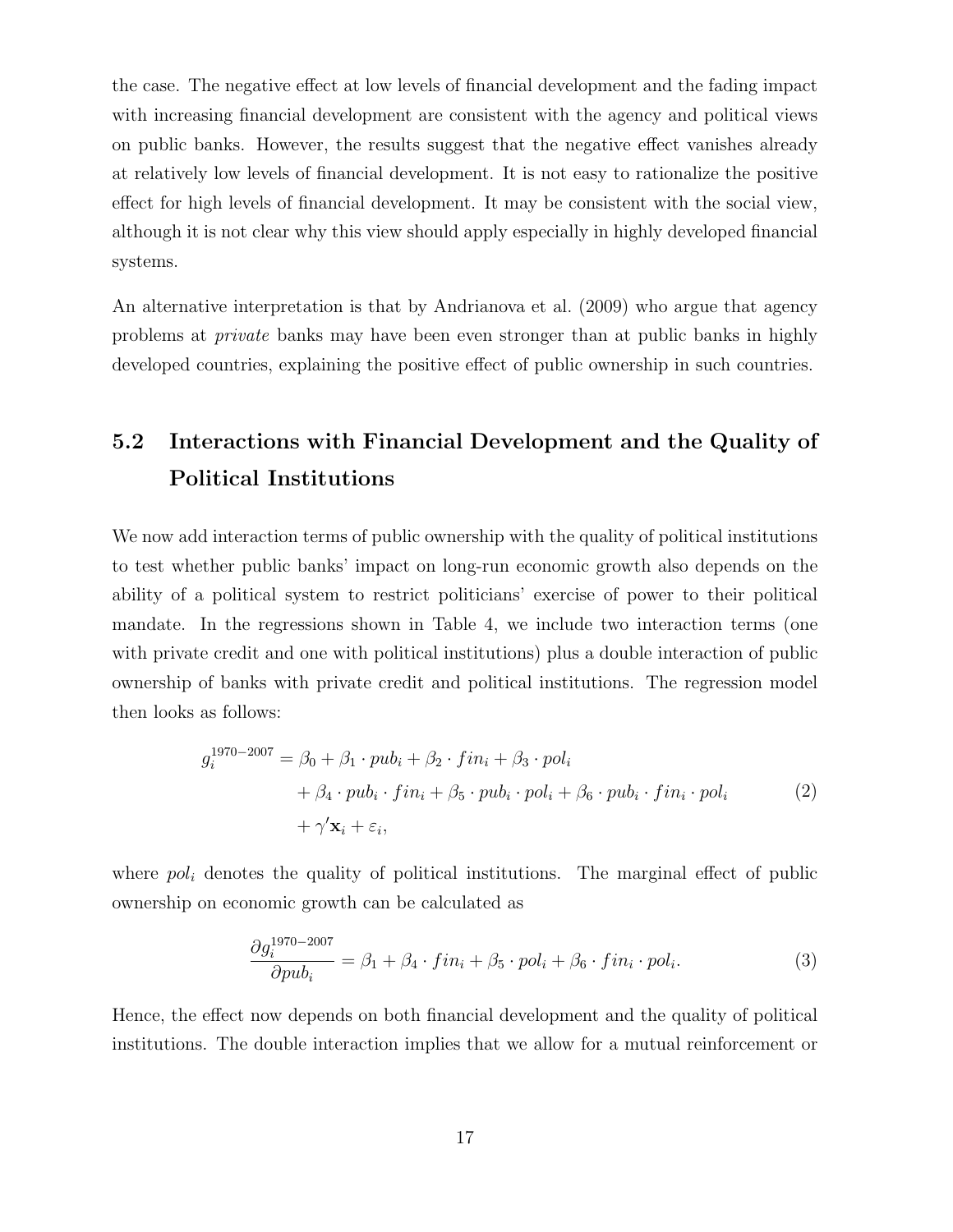attenuation of the effects of these two variables. In order to check whether political institutions have an economically significant impact on the marginal effect of public ownership, one has to fix financial development at some level.

The results of these regressions are displayed in Table 4. In three out of four specifications, the coefficient estimate of the interaction term composed of public ownership and the political institutions indicator is positive and significant. In contrast, the coefficient of the double interaction is mostly negative (and partly significant), indicating that the impact of the political variables on the marginal effect of public ownership is decreasing in Private credit. This suggests that financial development and political institutions quality are substitutes with regard to their mitigating effects on the agency problems discussed in Section 2.

In order to assess the effects quantitatively, one has to compare the magnitude of the single and double interactions. Consider, for illustration, the results in column (2). In absolute terms, the coefficient estimate of *Public ownership*  $\times$  *Private credit*  $\times$  *Politics* is roughly three times as large as the coefficient of *Public ownership*  $\times$  *Politics*. Hence, the impact of political institutions quality on the marginal effect of public ownership is strictly positive as long as Private credit does not exceed 0.33. Two graphical examples are given in Figure 2. It displays the marginal effects of public ownership, depending on Political *rights* and *Bureaucracy quality*, corresponding to columns  $(2)$  and  $(4)$  in Table 4, holding Private credit constant at the 10% quantile (i. e. at a value of 0.08). At low levels of both Private credit and political institutions quality, the impact of public banks on growth is substantially more negative than in the regressions with one interaction term only. If, for example, *Political rights* takes on the value 1, the marginal effect is below  $-0.022$ . Similarly, at the  $10\%$  quantile of *Bureaucracy quality*, the marginal effect is  $-0.016$ . In both cases, it is statistically significant. However, the negative effect fades quickly when the political institutions indicators take on higher values. At the median of Political rights and the median of *Bureaucracy quality*, it is  $-0.009$  and  $-0.004$ , respectively. At higher values, it gets close to zero (Political rights), or it becomes even positive (Bureaucracy quality), and in neither case, it is statistically different from zero. Hence, if the quality of political institutions is high, public ownership has no effect on economic growth even in financially little developed countries.

To give a complete overview of the results, Table 5 gives the ranges of the marginal effects of public ownership in the banking system for all levels of financial development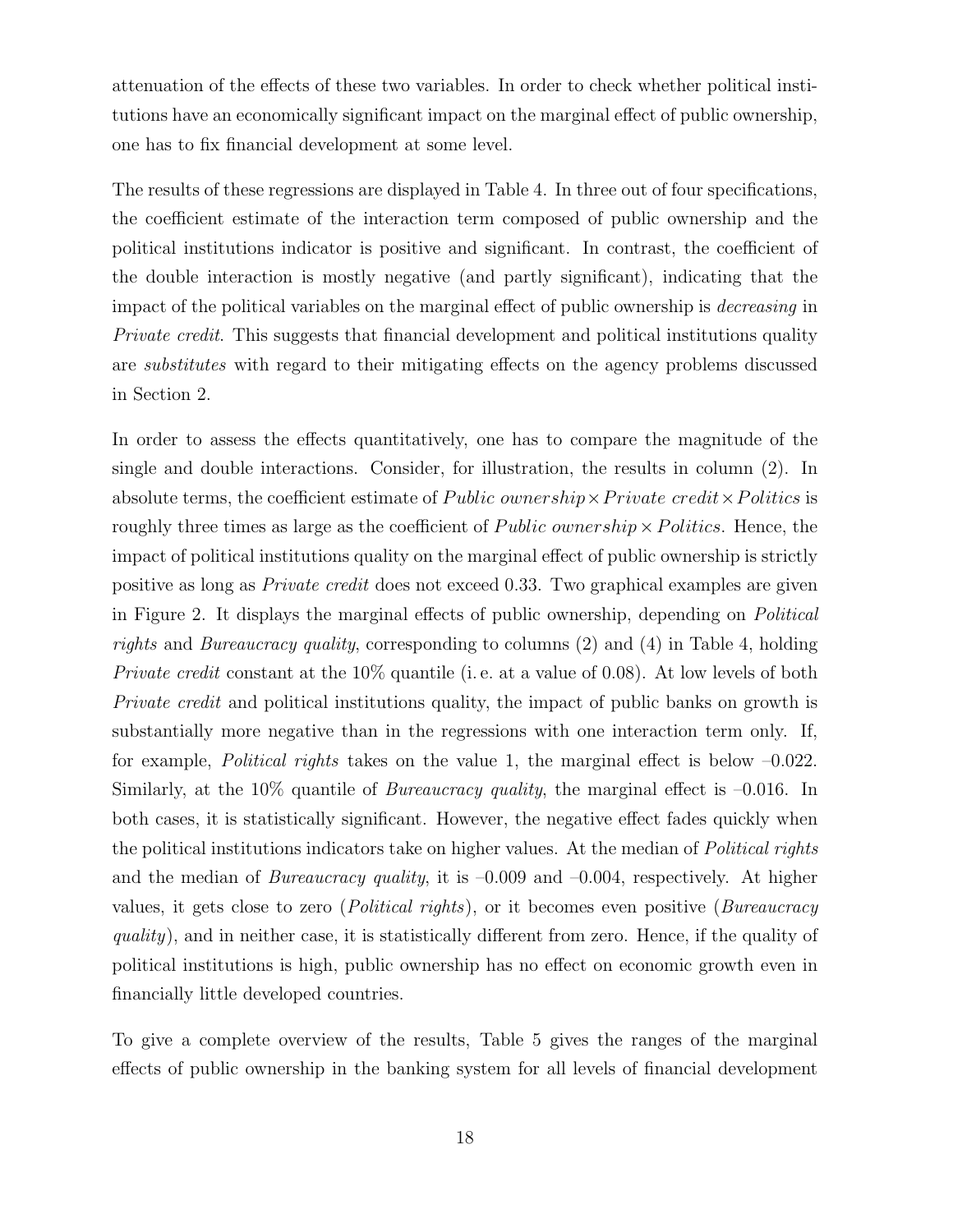|                                                            | (1)                   | (2)                   | (3)                | (4)                |
|------------------------------------------------------------|-----------------------|-----------------------|--------------------|--------------------|
| Public ownership of banks 1970                             | $-0.0309***$          | $-0.0370**$           | $-0.0058$          | $-0.0320*$         |
|                                                            | (0.0109)              | (0.0146)              | (0.0173)           | (0.0166)           |
| Private credit 1970                                        | 0.0027                | 0.0020                | 0.0050             | 0.0126             |
|                                                            | (0.0097)              | (0.0096)              | (0.0101)           | (0.0087)           |
| Democracy 1970                                             | $-0.0005$<br>(0.0010) |                       |                    |                    |
| Political rights 1972                                      |                       | $-0.0002$<br>(0.0019) |                    |                    |
| Corruption control, av. 1982–1995                          |                       |                       | 0.0016<br>(0.0016) |                    |
| Bureaucracy quality, av. 1982–1995                         |                       |                       |                    | 0.0010<br>(0.0012) |
| Public ownership×Private credit                            | $0.0826***$           | $0.1160***$           | 0.0347             | 0.0694             |
|                                                            | (0.0196)              | (0.0212)              | (0.0535)           | (0.0470)           |
| Public ownership × Politics                                | $0.0037**$            | $0.0054**$            | $-0.0015$          | $0.0045*$          |
|                                                            | (0.0016)              | (0.0026)              | (0.0025)           | (0.0026)           |
| Public ownership $\times$ Private credit $\times$ Politics | $-0.0080***$          | $-0.0159***$          | 0.0018             | $-0.0077$          |
|                                                            | (0.0023)              | (0.0040)              | (0.0075)           | (0.0071)           |
| Real GDP per capita 1970                                   | $-0.0116***$          | $-0.0108***$          | $-0.0130***$       | $-0.0138***$       |
|                                                            | (0.0020)              | (0.0019)              | (0.0025)           | (0.0023)           |
| Schooling 1970                                             | $0.0040***$           | $0.0038***$           | $0.0032***$        | $0.0027***$        |
|                                                            | (0.0010)              | (0.0008)              | (0.0011)           | (0.0009)           |
| Constant                                                   | $0.1026***$           | $0.0942***$           | $0.1044***$        | $0.1146***$        |
|                                                            | (0.0198)              | (0.0209)              | (0.0238)           | (0.0212)           |
| Adjusted $R^2$                                             | 0.40                  | 0.39                  | 0.34               | 0.41               |
| Observations                                               | 75                    | 77                    | 77                 | 77                 |

Table 4: Interaction of public ownership of banks with financial development and the quality of political institutions

Notes: The dependent variable is the growth rate of real GDP per capita between 1970 and 2007. Politics corresponds to Democracy in column  $(1)$ , Political rights in column  $(2)$ , Corruption control in column  $(3)$ , and Bureaucracy quality in column (4). Robust standard errors are given in parentheses. \*, \*\* and \*\*\* denote significance at the 10, 5 and 1% level, respectively.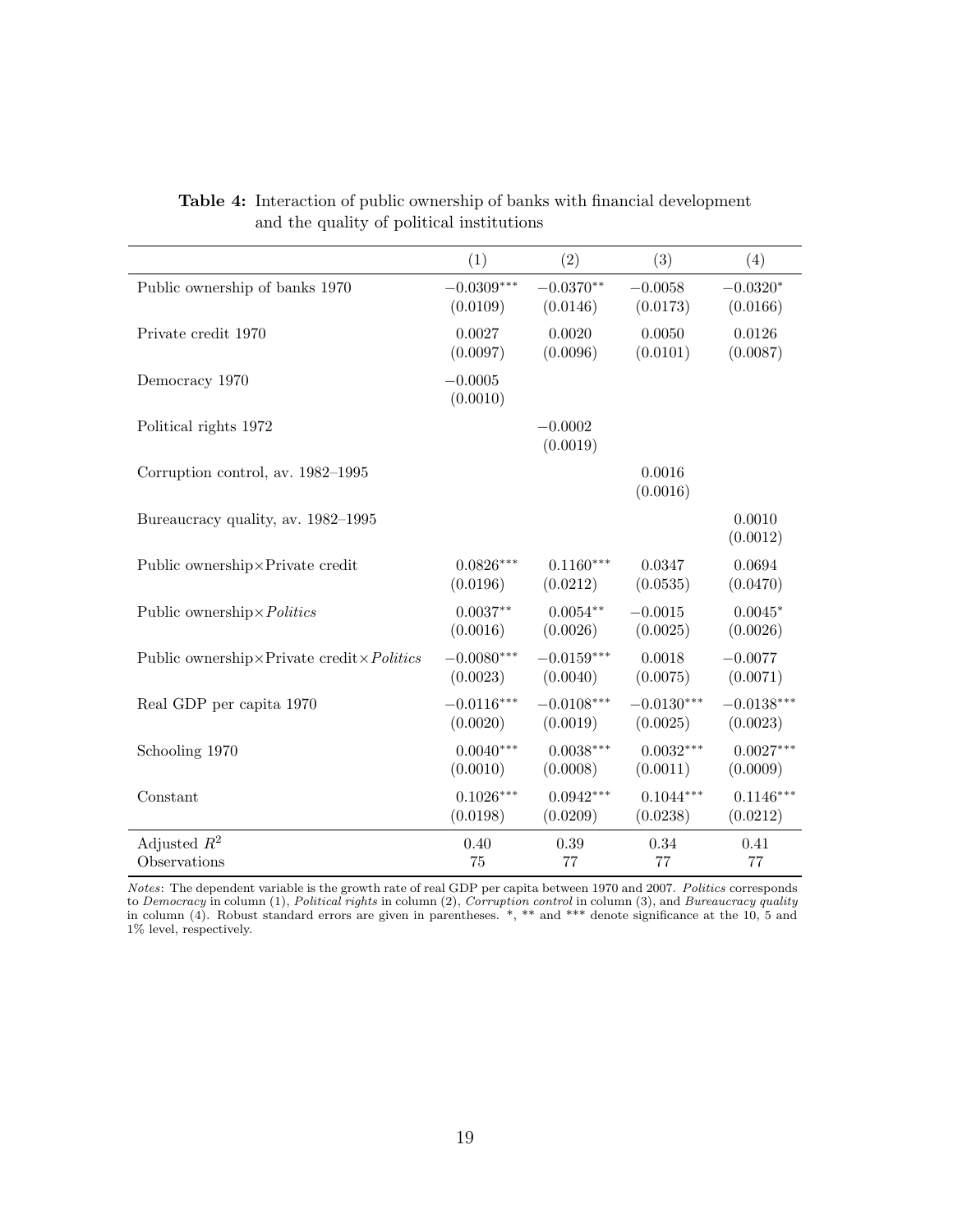Figure 2: Marginal effects of public ownership of banks on GDP growth



Notes: The figure shows the marginal effects of public ownership in the banking system on real per capita GDP growth, depending on the level of the political indicators. Private credit is held constant at the 10% quantile. The figure also shows the 90 and 95% confidence bands. The left chart refers to specification (2) of Table 4, the right chart to specification (4). The dashed vertical lines in the right chart show the 10, 25, 50, 75 and 90% quantiles of Bureaucracy quality. Given the discrete nature of Political rights, such quantiles would be misleading for this variable. In the left chart, the vertical lines indicate the following numbers: 10 out of 77 sample countries (13%), have a value of Political rights equal to 1, 24 countries  $(31\%)$  have a value lower or equal to 2, 44 countries  $(57\%)$ have a value lower or equal to 5, 58 countries (75%) have a value lower or equal to 6, and the remaining 19 countries have a value of 7.

and political institutions quality. The four panels of the table refer to the four political variables. We classified each country regarding its financial development and political quality, forming three categories in each dimension (high, medium, and low). This yielded nine different cells. The classification of countries is given in the lower part of each panel.<sup>13</sup> For each country, we calculated the marginal effect according to equation (3). The upper part of each panel gives the range of the marginal effects for the respective country group.

When both financial development *and* the quality of political institutions are low, the effect of public ownership is strongly negative and often statistically significant (see the top left corner in each panel in Table 5). For example, the marginal effect ranges from  $-0.028$  to  $-0.018$  when *Democracy* is taken as measure of political institutions and is always significant. The effect is somewhat weaker for the remaining political variables. When financial development or the quality of institutions are at a medium level, the effects are smaller (in absolute terms), often still negative, but mostly insignificant. The share of countries with significant negative effects is about 25 percent of the sample when Democracy is used as measure of political institutions, and much smaller for the remaining political variables. We never find a significant negative impact of public ownership if either

<sup>13</sup>See Appendix for country name abbreviations.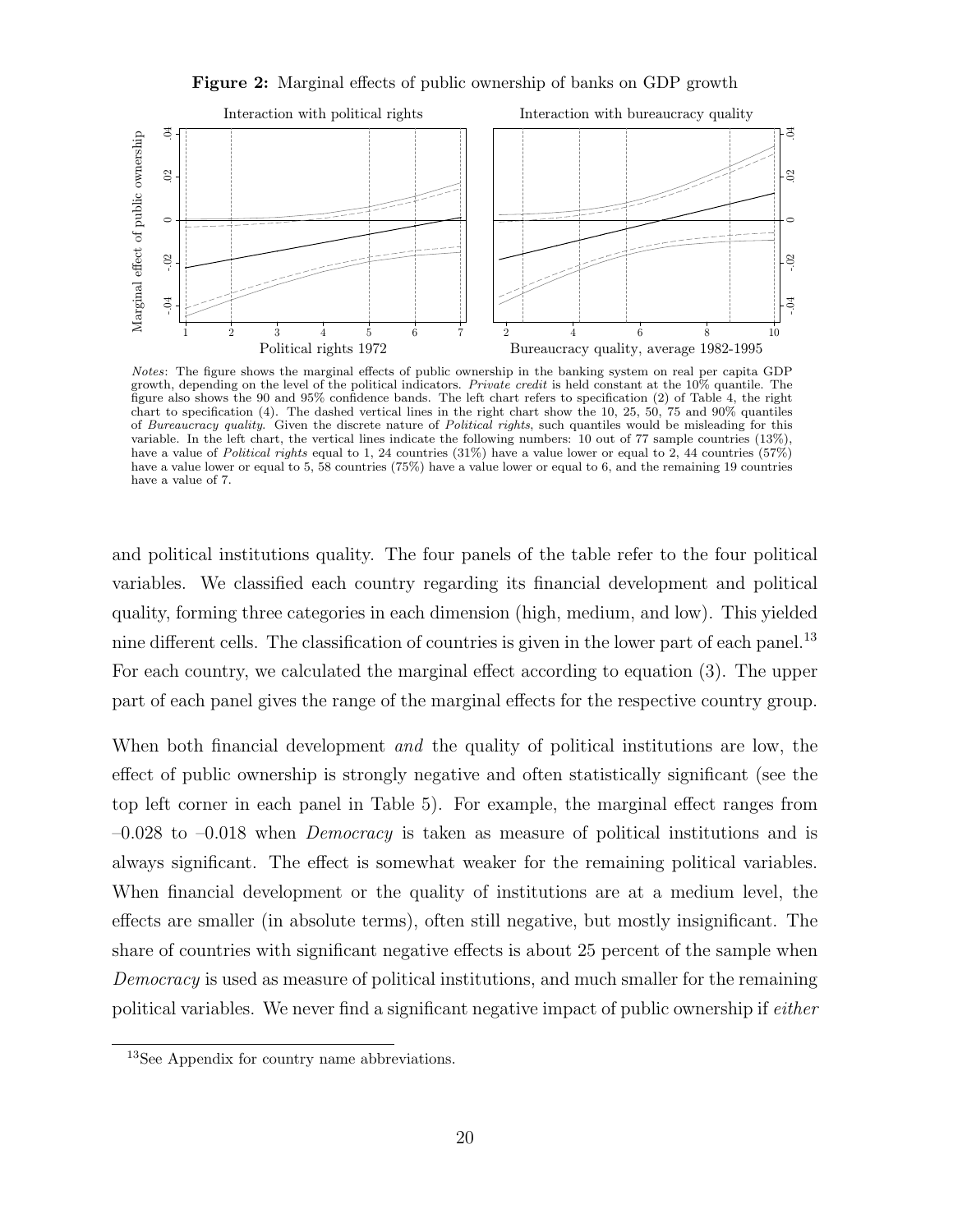financial development or political quality is high, underlining the substitutive effect of the two dimensions. On the contrary, we even find positive and statistically significant marginal effects for some countries within these groups.

The results from this section support our conclusions from the preceding section. Again, the development view is rejected. The importance of political variables strengthens the case for the political view on public banks. However, a well developed financial system or high quality institutions counteract the potential negative effects of public banks. Already with medium levels in the two dimensions, the negative effect of public ownership is basically gone. Again we find the somewhat puzzling positive results for high levels of financial development and political quality.

#### 5.3 Panel Estimation

We now extend the analysis along the time series dimension by considering two time periods, 1970–1994 and 1995–2007. Due to data constraints, we are not able to start the latter period in an earlier year. In particular, public ownership data is provided by La Porta et al. (2002) only for 1970 and 1995. Other data sources such as the Banking Regulation and Supervision Database of the World Bank refer only to even more recent years. The starting-value approach to the problem of reverse causality thus restricts the second period to begin in 1995. Nevertheless, the two subperiods are still long enough to measure steady-state growth.

The use of panel data is helpful in two respects: first, the financial systems of many countries have experienced a privatization wave in the 1980s and 1990s. Therefore, the use of public ownership data from 1970 may not be well suited to explain economic growth for more recent years. Second, panel data allows us to control for time-invariant unobserved heterogeneity, such as differences in geographical conditions, social norms, or slowly changing institutions, by including fixed effects. We run two types of regressions: random effects and fixed effects.<sup>14</sup>

<sup>14</sup>A Hausman test rejects the null hypothesis and therefore supports the use of a fixed effects regression. However, in the presence of measurement error, which is a pervasive problem in country-level data, it is unclear whether random or fixed effects regressions are preferable. We therefore present the results of both types of regressions.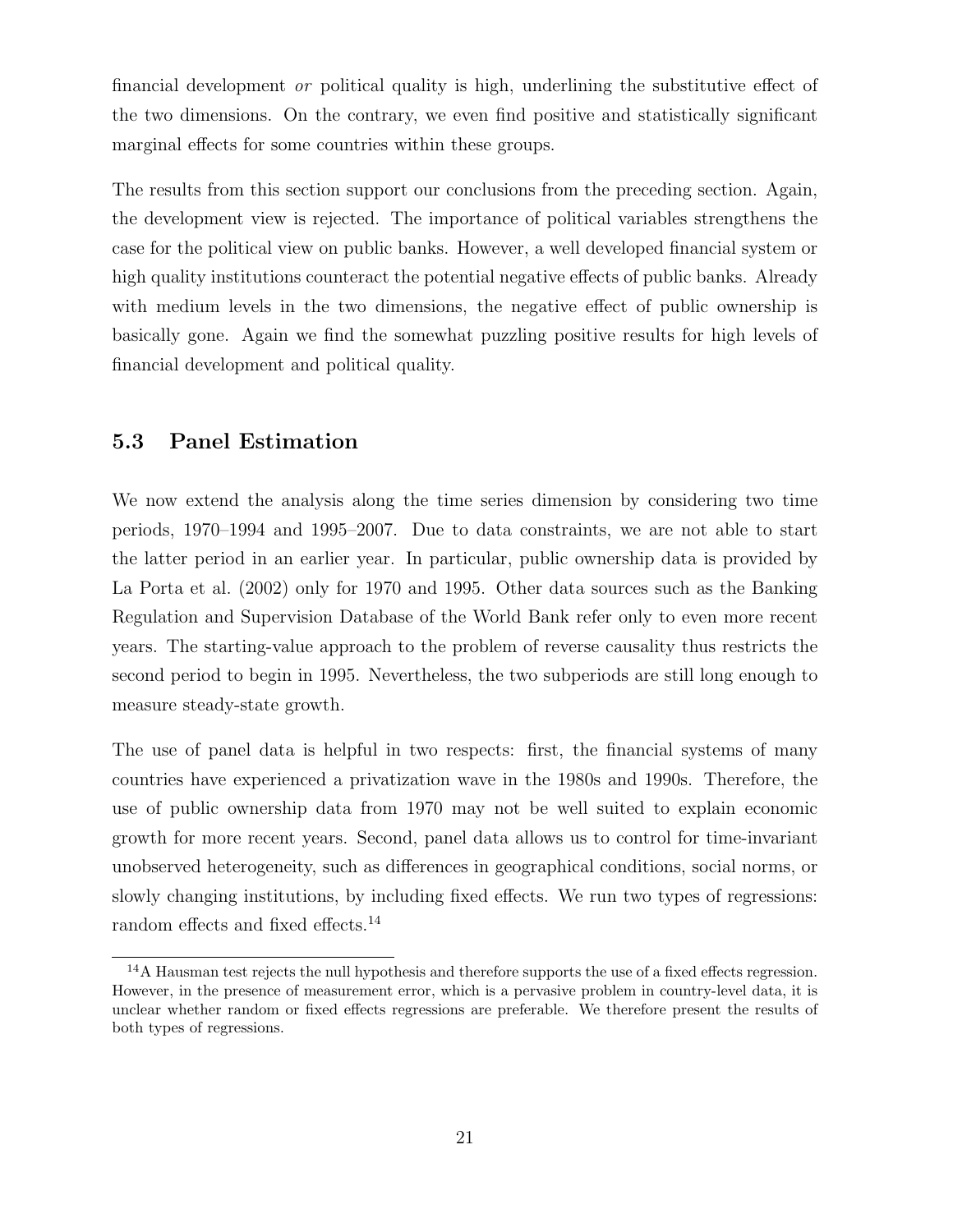|                     |                       |                                                                                       | Private credit                                                                 |                                                                                  |
|---------------------|-----------------------|---------------------------------------------------------------------------------------|--------------------------------------------------------------------------------|----------------------------------------------------------------------------------|
|                     |                       | Low                                                                                   | Medium                                                                         | High                                                                             |
| Democracy           | Low<br>Medium<br>High | $[-0.028***,-0.018*]$<br>$[-0.012^*, -0.005]$<br>$[-0.001, 0.006]$<br>AFG ARE BHR DOM | $[-0.017^*, -0.008]$<br>$[-0.008, 0.001]$<br>[0.002, 0.007]<br>ARG BOL CIV HND | $[-0.008, 0.030**]$<br>[0.002, 0.012]<br>[0.005, 0.009]<br>BRA CHN DZA ESP IRN   |
|                     | Low                   | EGY GRC HUN IDN IRQ<br>KEN KWT NGA PER<br>POL SEN SYR TZA                             | JOR MAR NIC PAN PRY<br>ROM                                                     | MEX PRT SGP TUN                                                                  |
|                     | Medium                | CHL ECU GTM                                                                           | COL MYS PHL THA<br>ZWE                                                         | CYP KOR SLV ZAF                                                                  |
|                     | High                  | BGD IND LKA NZL URY                                                                   | AUS BEL CRI DNK GBR<br>ISR PAK TTO TUR VEN                                     | AUT CAN CHE FIN FRA<br>IRL ITA JPN NLD NOR<br>SWE USA                            |
| Political rights    | Low                   | $[-0.023^{**}, -0.013]$                                                               | $[-0.014, -0.003]$                                                             | $\left[-0.003, 0.034***\right]$                                                  |
|                     | Medium<br>High        | $[-0.014^*, -0.006]$<br>$[-0.004, 0.001]$                                             | $[-0.010, -0.002]$<br>$[-0.001, 0.002]$                                        | $[-0.001, 0.029***]$<br>[0.002, 0.013]                                           |
|                     | Low                   | ARE BGD BHR ECU<br>EGY GRC GTM HUN<br>IND IRQ LKA NGA PER<br>POL SEN                  | CIV COL DZA<br>$\rm{ARG}$<br>HND ISR JOR MYS PAN<br>ROM THA TTO VEN<br>ZWE     | CHN CYP FIN JPN SLV<br>TUN ZAF                                                   |
|                     | Medium                | AFG DOM IDN KEN<br>KWT URY                                                            | BOL MAR NIC<br>PAK<br>PHL PRY TUR                                              | BRA ESP IRN<br>KOR<br>MEX PRT SGP                                                |
|                     | High                  | CHL NZL                                                                               | AUS BEL CRI DNK GBR                                                            | AUT CAN CHE DEU<br>FRA IRL ISL ITA NLD<br>NOR SWE USA                            |
| Corruption control  | Low                   | $[-0.009, -0.005]$                                                                    | $[-0.005, 0.000]$                                                              | [0.000, 0.005]                                                                   |
|                     | Medium                | $[-0.014^*, -0.006]$                                                                  | $[-0.007, -0.002]$                                                             | $[-0.002, 0.016]$                                                                |
|                     | High                  | $[-0.015, -0.009]$                                                                    | $[-0.010, -0.005]$                                                             | $[-0.005, 0.046^*]$                                                              |
|                     | Low                   | ARE BGD EGY GTM<br>IDN IND IRQ KEN KWT<br>NGA PER SYR                                 | BOL HND MAR PAK<br>PAN PHL PRY ROM<br>TTO VEN                                  | MEX SLV                                                                          |
|                     | Medium                | BHR CHL DOM ECU<br>GRC LKA POL<br>SEN<br>TZA URY ZWE                                  | ARG CIV COL DZA JOR<br>THA TUR                                                 | BRA CHN CYP IRN ITA<br>KOR TUN                                                   |
|                     | High                  | HUN NZL                                                                               | AUS BEL CRI DNK GBR<br>IRL ISR MYS NIC                                         | AUT CAN CHE DEU<br>ESP FIN FRA HKG ISL<br>JPN NLD NOR PRT PRT<br>SGP SWE USA ZAF |
| Bureaucracy quality | Low                   | $[-0.021^{\ast}, -0.006]$                                                             | $[-0.012, -0.004]$                                                             | $-0.003, -0.001]$                                                                |
|                     | Medium                | $[-0.008, 0.001]$                                                                     | $[-0.005, 0.002]$                                                              | [0.000, 0.011]                                                                   |
|                     | High                  | 0.012                                                                                 | [0.003, 0.012]                                                                 | [0.005, 0.020]                                                                   |
|                     | Low                   | ARE BGD EGY GTM<br>IDN IRQ KWT NGA<br>PER SYR TZA URY                                 | BOL DZA HND NIC PAK<br>PAN PHL PRY ROM                                         | IRN SLV                                                                          |
|                     | Medium                | BHR CHL DOM ECU<br>GRC HUN IND KEN<br>LKA POL SEN ZWE                                 | ARG CIV COL CRI JOR<br>MAR MYS TTO TUR<br><b>VEN</b>                           | BRA CHN ESP MEX<br>PRT TUN                                                       |
|                     | High                  | NZL                                                                                   | AUS BEL DNK GBR IRL<br>ISR THA                                                 | AUT CAN CHE CYP<br>DEU FIN FRA HKG ISL<br>ITA JPN KOR NLD NOR<br>SCP SWE HSA ZAF |

Table 5: Marginal effects of public ownership of banks on GDP growth

Notes: The table shows marginal effects of public ownership in the banking system on real per capita GDP growth as implied by the results given in Table 4. The first panel refers to specification (1) of Table 4, the second to specification (2), the third to specification (3), and the fourth to specification (4). The assignment of countries to cells is done as follows: Countries in the left column have a value of Private credit lower than the 33.3% quantile, countries in the middle column have a value between the 33.3% quantile and the 66.6% quantile, and countries in the right column have a value higher than the 66.6% quantile. Democracy: low (0 to 2), medium (3 to 7), high (8 to 10). Political rights: low (1 or 2), medium (3 to 5), high (6 or 7). Corruption control and Bureaucracy quality: low (below 33.3% quantile), medium (between 33.3% quantile and 66.6% quantile), high (above 66.6% quantile). The intervals contain the lowest and the highest marginal effect within each country cell. \*, \*\* and \*\*\* denote significance at the 10, 5 and 1% level, respectively. Country codes are given in the Appendix.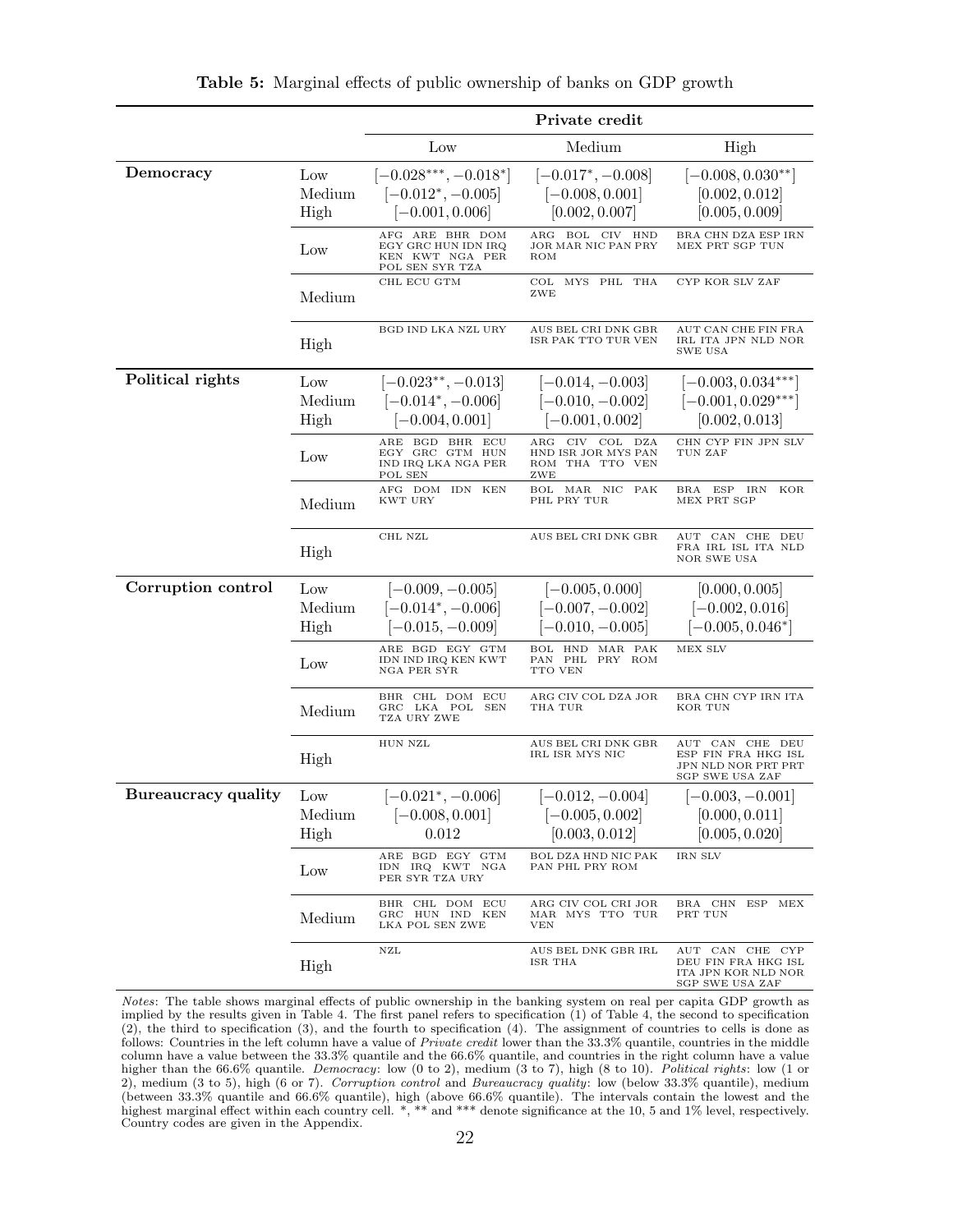#### 5.3.1 Random Effects Estimation

The random effects estimation results are displayed in Table 6. We find that the coefficient of the interaction term with financial development continues to be positive, large and highly statistically significant. The coefficient estimate ranges from 0.0352 to 0.0628, an order of magnitude similar to the cross-sectional results in Table 3. In contrast, the interaction between public ownership and the quality of political institutions proved to be neither economically, nor statistically significant. Therefore, we excluded it from the regression equation. Hence, the effect of financial development appears to be more robust than that of the quality of political institutions.

Figure 3 shows the marginal effects of public ownership of banks, depending on *Private* credit. As Private credit in 1970 differs substantially from Private credit in 1995 in distribution and size, the marginal-effect graph is plotted twice. The dashed vertical lines in the first row show the quantiles of Private credit in 1970, those in the second row show the quantiles in 1995. The first column of Figure 3 refers to the specification without any political indicators on the right-hand side (specification (1) in Table 6), whereas the second column refers to the specification including all indicators (specification (6)). For the first period, the marginal effects of public ownership are very similar to those found in the cross-sectional analysis. At the 10% quantile of *Private credit*, the effect is  $-0.015$ (top left chart of Figure 3) and –0.004 (top right chart of Figure 3), respectively. At the median, it is  $-0.007$  (0.002), and at the 90% quantile, it is 0.017 (0.021). For the second period, the marginal effects at the respective quantiles are larger. This is due to the fact that countries have become more financially developed. As a consequence, for the first period, the regression results of specification (1) in Table 6 imply statistically significant negative marginal effects in almost one half of the sample countries, whereas for the second period, this applies to less than 25 percent of the sample countries (see charts in the left column of Figure 3).

However, the most important insight from Figure 3 is that there are again remarkable differences between the marginal effects at low and high levels of financial development in both periods. In the first period, the marginal effects at the 10% quantile of Private credit and the 90% quantile differ by 0.032 (top left chart of Figure 3) and 0.025 (top right chart of Figure 3). In the second period, the difference is 0.055 (bottom left chart of Figure 3) and 0.043 (bottom right chart of Figure 3). Therefore, any attempt to analyze the relationship between public ownership in the banking system and economic growth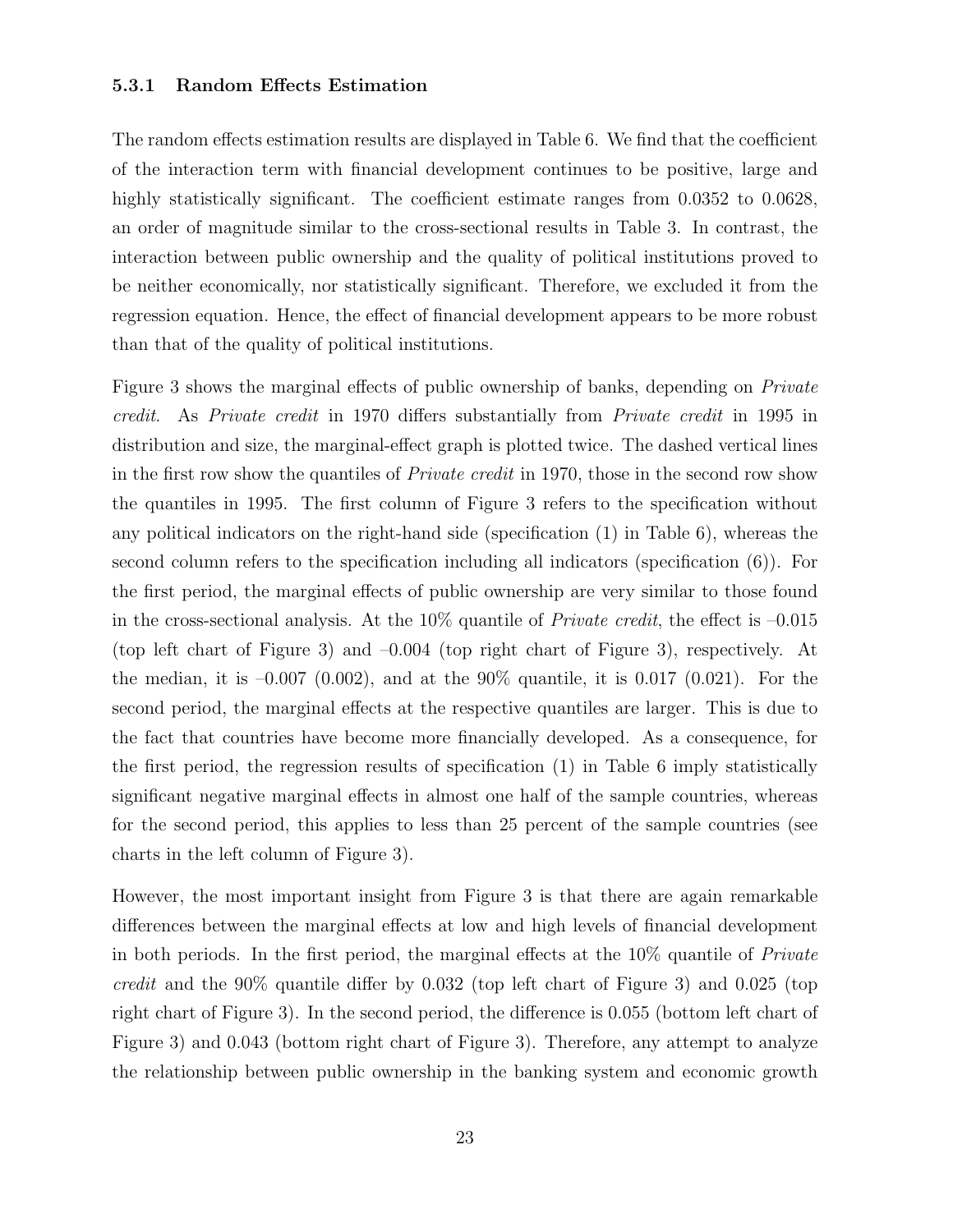|                                      | (1)          | (2)                    | (3)                | (4)                    | (5)                     | (6)                     |
|--------------------------------------|--------------|------------------------|--------------------|------------------------|-------------------------|-------------------------|
| Public ownership of banks 1970, 1995 | $-0.0199***$ | $-0.0201***$           | $-0.0197***$       | $-0.0151**$            | $-0.0081$               | $-0.0082$               |
|                                      | (0.0068)     | (0.0073)               | (0.0069)           | (0.0073)               | (0.0068)                | (0.0071)                |
| Private credit 1970, 1995            | $-0.0018$    | $-0.0067$              | $-0.0062$          | $-0.0022$              | 0.0001                  | $-0.0036$               |
|                                      | (0.0056)     | (0.0045)               | (0.0042)           | (0.0052)               | (0.0055)                | (0.0043)                |
| Public ownership×Private credit      | $0.0565***$  | $0.0619***$            | $0.0628***$        | $0.0430**$             | $0.0352**$              | $0.0442***$             |
|                                      | (0.0149)     | (0.0161)               | (0.0144)           | (0.0170)               | (0.0156)                | (0.0154)                |
| Democracy 1970, 1995                 |              | $0.0009**$<br>(0.0005) |                    |                        |                         | 0.0004<br>(0.0008)      |
| Political rights 1972, 1995          |              |                        | 0.0008<br>(0.0008) |                        |                         | $-0.0006$<br>(0.0015)   |
| Corruption control, period averages  |              |                        |                    | $0.0030**$<br>(0.0014) |                         | $-0.0021$<br>(0.0019)   |
| Bureaucracy quality, period averages |              |                        |                    |                        | $0.0045***$<br>(0.0009) | $0.0056***$<br>(0.0016) |
| Period 1                             | $-0.0029$    | $-0.0034$              | $-0.0044*$         | $-0.0067**$            | $-0.0076***$            | $-0.0065**$             |
|                                      | (0.0028)     | (0.0026)               | (0.0026)           | (0.0029)               | (0.0027)                | (0.0030)                |
| Initial schooling                    | $0.0046***$  | $0.0040***$            | $0.0044***$        | $0.0035***$            | $0.0028***$             | $0.0030***$             |
|                                      | (0.0007)     | (0.0008)               | (0.0008)           | (0.0009)               | (0.0008)                | (0.0008)                |
| Initial real GDP per capita          | $-0.0161***$ | $-0.0157***$           | $-0.0159***$       | $-0.0184***$           | $-0.0186***$            | $-0.0163***$            |
|                                      | (0.0024)     | (0.0024)               | (0.0024)           | (0.0024)               | (0.0020)                | (0.0023)                |
| Constant                             | $0.1387***$  | $0.1346***$            | $0.1357***$        | $0.1484***$            | $0.1429***$             | $0.1263***$             |
|                                      | (0.0203)     | (0.0198)               | (0.0199)           | (0.0191)               | (0.0175)                | (0.0187)                |
| $\mathbb{R}^2$                       | 0.29         | 0.31                   | 0.30               | 0.32                   | 0.38                    | 0.41                    |
| Observations                         | 154          | 148                    | 152                | 153                    | 153                     | 147                     |

Table 6: Interaction of public ownership of banks with financial development – Random effectsestimation

*Notes*: The dependent variable is the growth rate of real GDP per capita between 1970 and 1994, and the growth rate between 1995 and 2007, respectively. *Period 1* is a dummy variable that takes the value 1 if an observat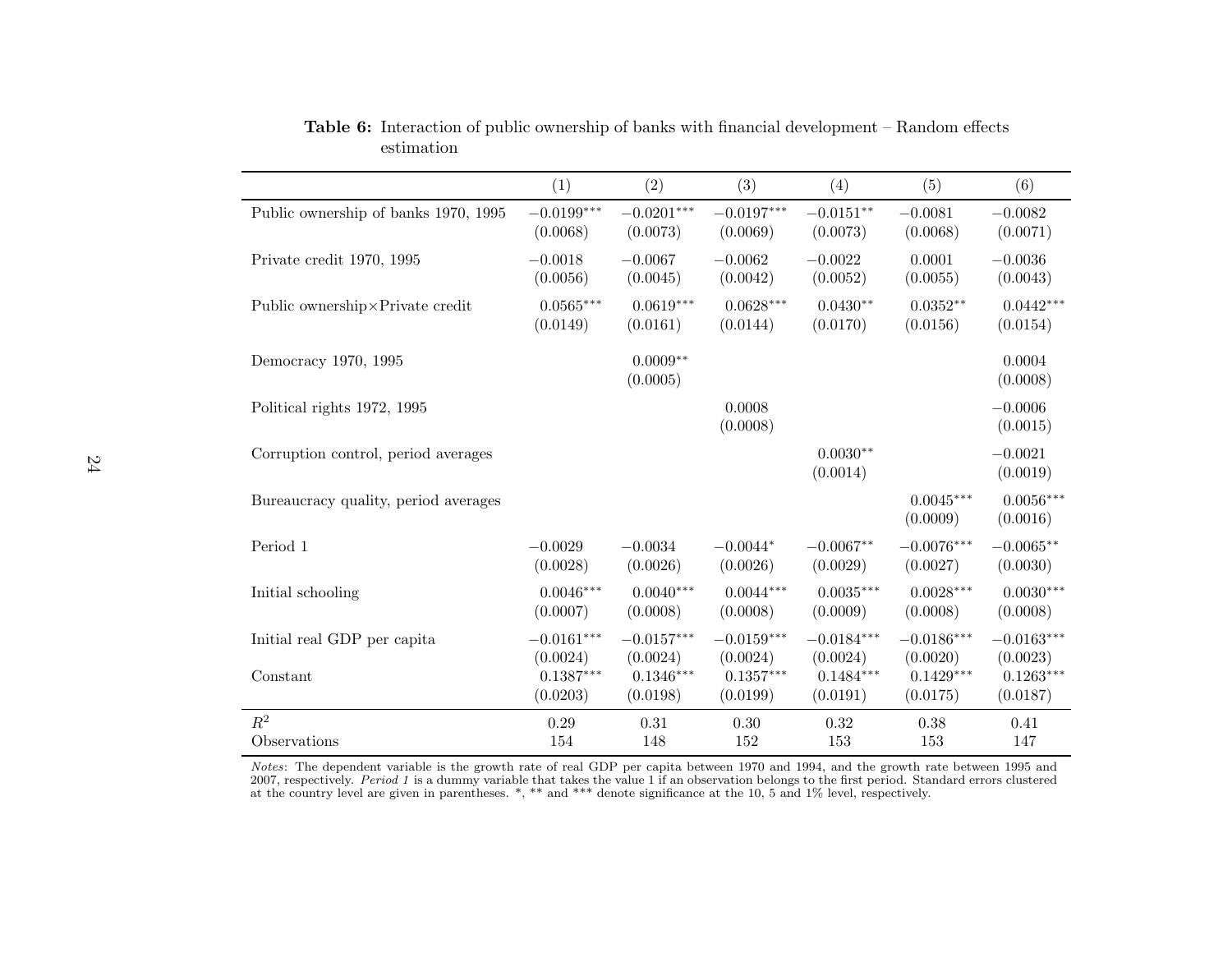

Figure 3: Marginal effects of public ownership of banks on GDP growth – Random effects estimation

Notes: The figure shows the marginal effects of public ownership in the banking system on real per capita GDP growth, depending on the level of *Private credit*. The graphs on the left hand side refer to specification (1) of Table 6, whereas the graphs on the right hand side refer to specification (6). The figure also shows the 90 and 95% confidence bands. The dashed vertical lines show 10, 25, 50, 75 and 90% quantiles of Private credit in 1970 (top) and in 1995 (bottom).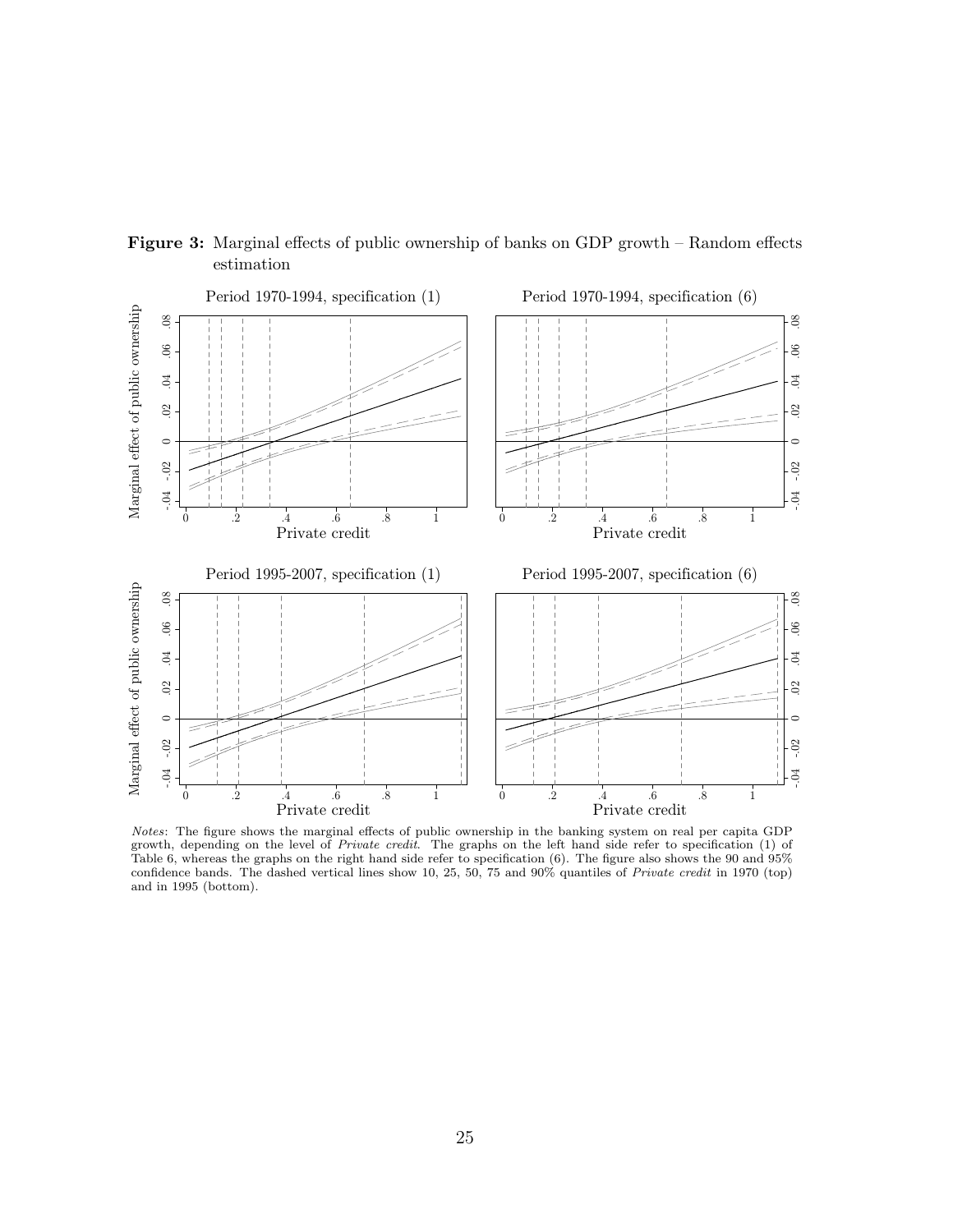|                                      | (1)          | (2)                | (3)                | (4)                      | (5)                    | (6)                   |
|--------------------------------------|--------------|--------------------|--------------------|--------------------------|------------------------|-----------------------|
| Public ownership of banks 1970, 1995 | $-0.0184$    | $-0.0140$          | $-0.0176$          | $-0.0195$                | $-0.0168$              | $-0.0155$             |
|                                      | (0.0122)     | (0.0124)           | (0.0132)           | (0.0120)                 | (0.0119)               | (0.0129)              |
| Private credit 1970, 1995            | $-0.0094$    | $-0.0083$          | $-0.0099$          | $-0.0088$                | $-0.0035$              | $-0.0024$             |
|                                      | (0.0069)     | (0.0074)           | (0.0071)           | (0.0070)                 | (0.0077)               | (0.0070)              |
| Public ownership × Private credit    | $0.0422**$   | $0.0428**$         | $0.0419**$         | $0.0389**$               | $0.0309*$              | $0.0365**$            |
|                                      | (0.0168)     | (0.0164)           | (0.0166)           | (0.0194)                 | (0.0181)               | (0.0181)              |
| Democracy 1970, 1995                 |              | 0.0009<br>(0.0007) |                    |                          |                        | 0.0008<br>(0.0017)    |
| Political rights 1972, 1995          |              |                    | 0.0001<br>(0.0009) |                          |                        | $-0.0012$<br>(0.0022) |
| Corruption control, period averages  |              |                    |                    | 0.0002<br>(0.0022)       |                        | $-0.0023$<br>(0.0026) |
| Bureaucracy quality, period averages |              |                    |                    |                          | $0.0027**$<br>(0.0014) | $0.0032*$<br>(0.0018) |
| Period 1                             | $-0.0224***$ | $-0.0187***$       | $-0.0225***$       | $-0.0198^{\ast\ast\ast}$ | $-0.0192***$           | $-0.0168***$          |
|                                      | (0.0047)     | (0.0044)           | (0.0047)           | (0.0044)                 | (0.0043)               | (0.0052)              |
| Initial schooling                    | 0.0001       | 0.0008             | 0.0001             | 0.0006                   | 0.0003                 | 0.0010                |
|                                      | (0.0016)     | (0.0013)           | (0.0015)           | (0.0016)                 | (0.0014)               | (0.0013)              |
| Initial real GDP per capita          | $-0.0348***$ | $-0.0328***$       | $-0.0343***$       | $-0.0332***$             | $-0.0337***$           | $-0.0329***$          |
|                                      | (0.0059)     | (0.0062)           | (0.0062)           | (0.0060)                 | (0.0059)               | (0.0060)              |
| Constant                             | $0.3434***$  | $0.3120***$        | $0.3377***$        | $0.3251***$              | $0.3129***$            | $0.3100***$           |
|                                      | (0.0500)     | (0.0533)           | (0.0532)           | (0.0474)                 | (0.0505)               | (0.0485)              |
| $R^2$ within                         | 0.58         | 0.56               | 0.58               | 0.55                     | 0.57                   | 0.58                  |
| Observations                         | 154          | 148                | 152                | 153                      | 153                    | 147                   |

Table 7: Interaction of public ownership of banks with financial development – Fixed effectsestimation

*Notes*: The dependent variable is the growth rate of real GDP per capita between 1970 and 1994, and the growth rate between 1995 and 2007, respectively. *Period 1* is a dummy variable that takes the value 1 if an observat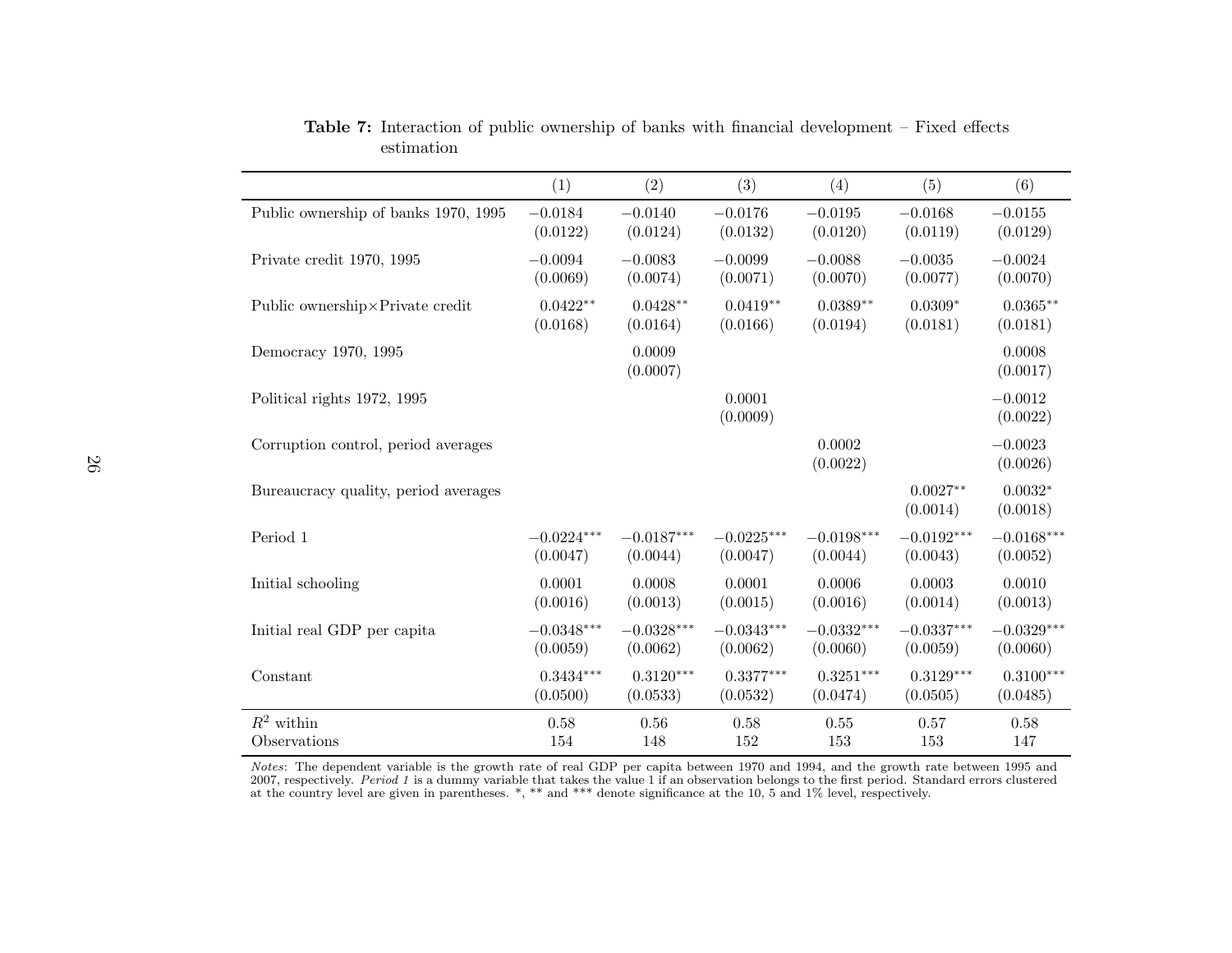ignoring the heterogeneity of countries with regard to financial development will not yield meaningful parameter estimates. In particular, drawing policy conclusions based on these estimates will be misleading for a wide range of countries.

#### 5.3.2 Fixed Effects Estimation

We then estimate a fixed effects regression model in order to account for unobserved country-specific characteristics that do not change over time. While this approach may mitigate concerns about endogeneity or confounding factors, it is likely to yield higher standard errors, especially in light of the high persistence of public ownership over time (see Table 2). In spite of these limitations, the fixed effects estimation confirms the results from the random effects regression. As before, the coefficients of the interaction term with private credit are positive and statistically significant in all specifications (see Table 7). However, the estimated coefficients of the interaction term are somewhat smaller than in the random effects regressions, and the estimated standard errors are larger, as expected, such that the significance level drops to 5%. Moreover, the high standard errors blow up confidence bands and lead to insignificant marginal effects at all quantiles of private credit (see Figure 4).

Summing up, the results from the panel regressions confirm the heterogeneity of the effect of public ownership in the banking system on economic growth. Even when relying on within-country variation, there is strong evidence of heterogeneity depending on financial development. The marginal effects tend to be negative at low levels of financial development, and positive at high levels. There is no evidence of heterogeneity depending on the quality of political institutions in the panel regressions.

#### 5.4 Robustness

In the panel estimation, we used two subperiods of different length (25 vs. 13 years). Since growth rates over such unequally long time periods might capture different aspects of the growth process, we repeat the panel analysis using growth rates computed over equally long time periods, i. e. from 1960 to 1983, and from 1984 to 2007. Overall, the results do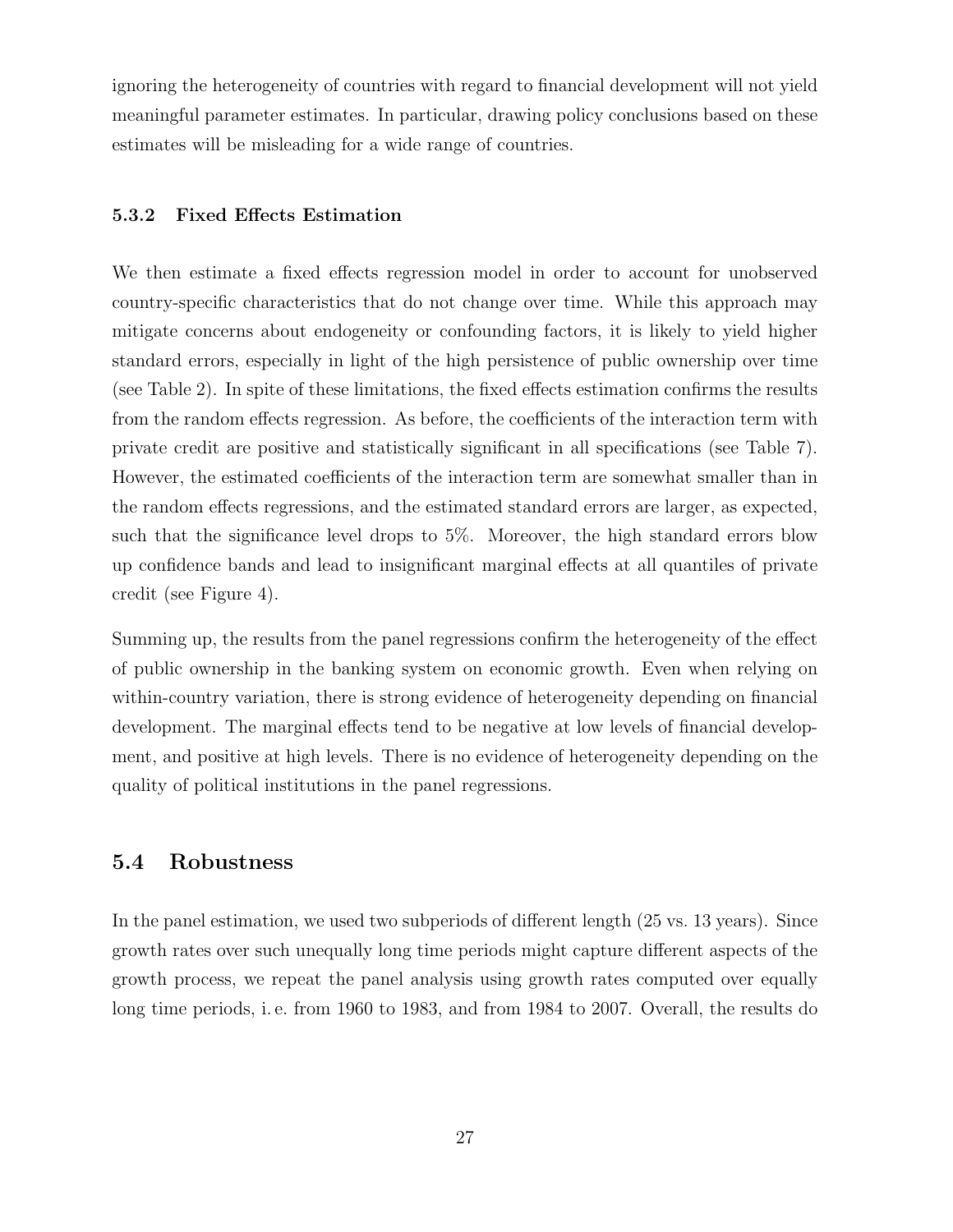

Figure 4: Marginal effects of public ownership of banks on GDP growth – Fixed effects estimation

Notes: The figure shows the marginal effects of public ownership in the banking system on real per capita GDP growth, depending on the level of *Private credit*. The graphs on the left hand side refer to specification (1) of Table 7, whereas the graphs on the right hand side refer to specification (6). The figure also shows the 90 and 95% confidence bands. The dashed vertical lines show 10, 25, 50, 75 and 90% quantiles of Private credit in 1970 (top) and in 1995 (bottom).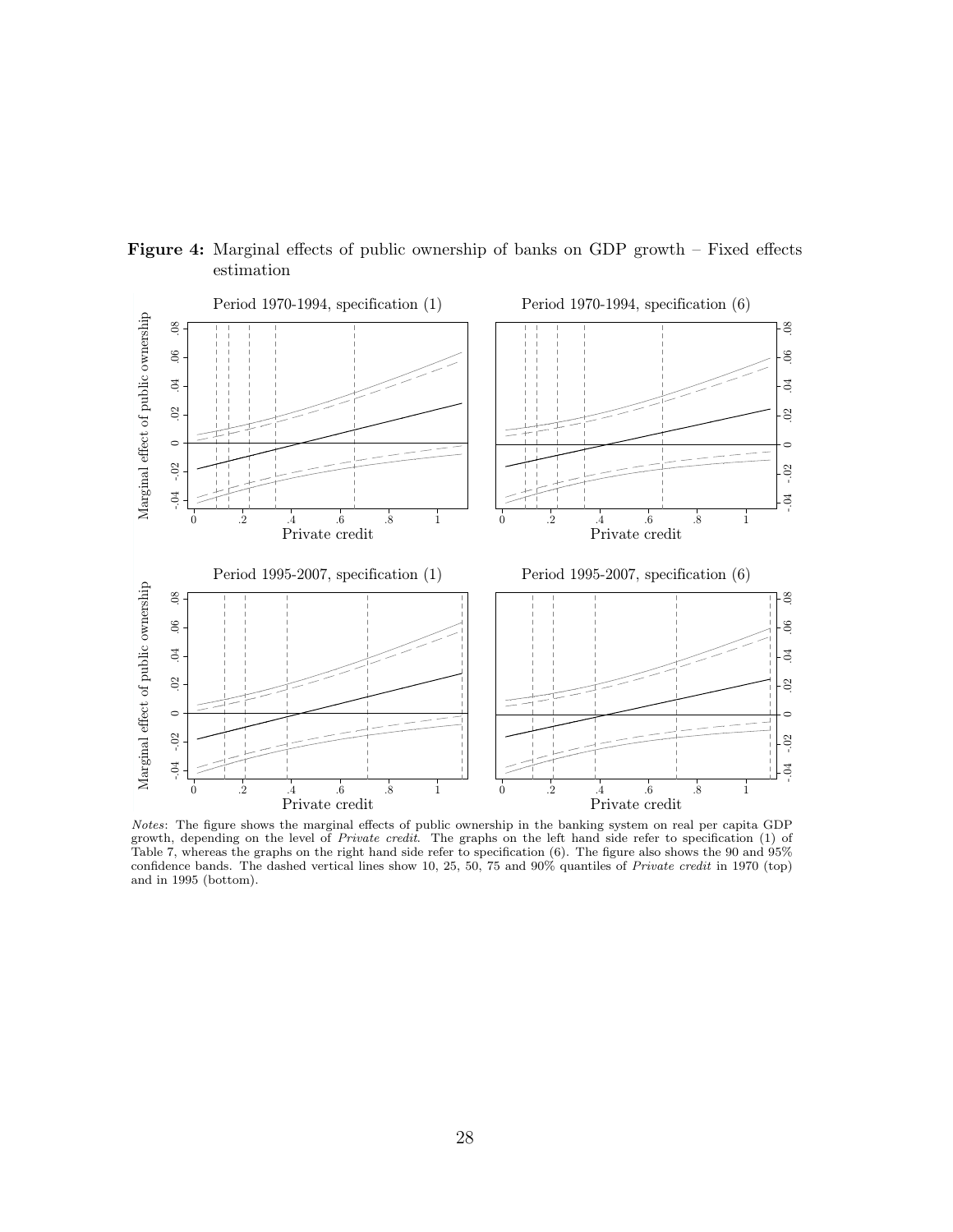not change: the coefficient of the interaction term is still positive, large, and statistically significant (see Table 8, columns  $(1)$  to  $(4)$ ).<sup>15</sup>

Furthermore, to check wether the interaction effect is stable over time, we ran regressions for both time periods separately. The coefficient of the interaction term is larger in the second time period than in the first (although not significantly so); it is significant only in the second time period (columns (5) to (8) of Table 8).

Finally, we evaluate the sensitivity of our results with regard to the choice of data sources. In particular, Hanousek, Hajkova and Filer (2008) make the point that results of growth regressions are sensitive to the choice of the data source for the dependent variable. Therefore, we repeat the entire analysis with growth rates calculated on the basis of Penn World Tables (Heston, Summers and Aten  $(2009)$ ).<sup>16</sup> The results (not displayed) are virtually unchanged.

In addition, we reran our basic cross-sectional regression, using the dataset by La Porta et al.  $(2002)$ , which is available on the authors' website.<sup>17</sup> As can be seen from Table 9, the coefficient of the interaction term coefficient is even larger than in our analysis, and it is statistically significant at the 1% level in all specifications. The estimates imply that the responses in growth rates of financially hardly developed countries and highly financially developed countries to a 10 percentage point change in public ownership differ by up to 0.47 percentage points. Again, this confirms the enormous importance of the heterogeneity of countries.

Hence, the robustness checks confirm that our main results are not driven by the choice of time periods or data sources, and provide further support for the heterogeneous effect of public ownership on economic growth.

<sup>&</sup>lt;sup>15</sup>Note that we could not introduce *Corruption control* and *Bureaucracy quality* in these regressions due to a lack of data for the respective years.

 $16$ For the regressions shown in Table 8, Heston et al. (2009) data has to be used anyhow since our preferred data source reaches back to 1970 only.

<sup>&</sup>lt;sup>17</sup>La Porta et al. (2002) provide data for all variables except *Democracy* and *Political rights*, which are taken from our dataset.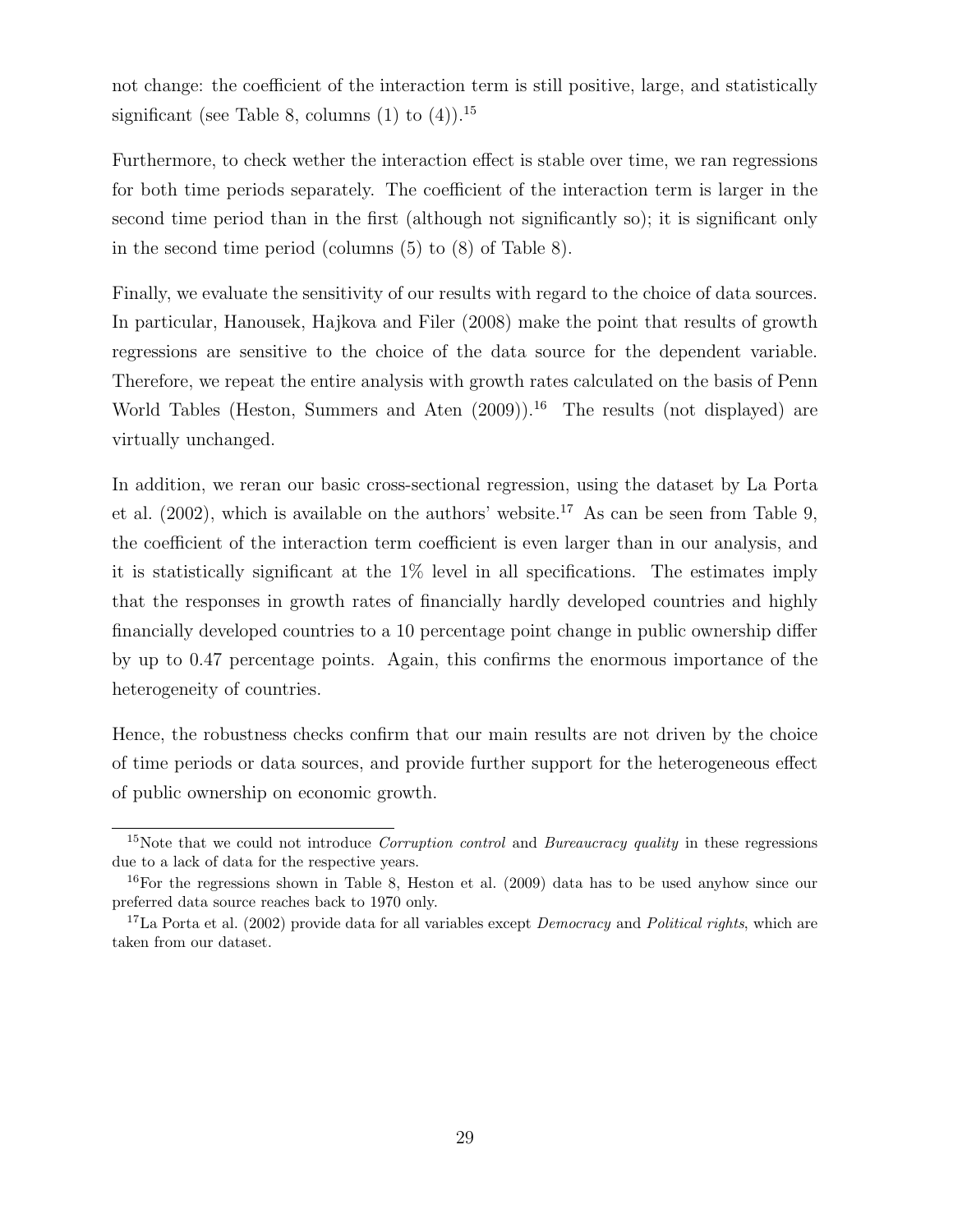|                                      | Random effects          |                         | Fixed effects      |                        | OLS 1 <sup>st</sup> period |                       | $OLS$ 2 <sup>nd</sup> period |                       |  |
|--------------------------------------|-------------------------|-------------------------|--------------------|------------------------|----------------------------|-----------------------|------------------------------|-----------------------|--|
|                                      | (1)                     | (2)                     | (3)                | (4)                    | (5)                        | (6)                   | (7)                          | (8)                   |  |
| Public ownership of banks 1970, 1995 | $-0.0153**$             | $-0.0138**$             | $-0.0089$          | $-0.0065$              | $-0.0103$                  | $-0.0153$             | $-0.0137$                    | $-0.0110$             |  |
|                                      | (0.0066)                | (0.0063)                | (0.0142)           | (0.0112)               | (0.0102)                   | (0.0103)              | (0.0099)                     | (0.0090)              |  |
| Private credit 1970, 1995            | 0.0063                  | 0.0050                  | 0.0108             | 0.0113                 | 0.0156                     | 0.0036                | 0.0034                       | 0.0043                |  |
|                                      | (0.0052)                | (0.0049)                | (0.0068)           | (0.0072)               | (0.0113)                   | (0.0125)              | (0.0066)                     | (0.0067)              |  |
| Public ownership×Private credit      | $0.0499***$             | $0.0489***$             | $0.0374*$          | $0.0355*$              | 0.0349                     | 0.0487                | $0.0573**$                   | $0.0554**$            |  |
|                                      | (0.0125)                | (0.0117)                | (0.0196)           | (0.0194)               | (0.0287)                   | (0.0299)              | (0.0229)                     | (0.0223)              |  |
| Democracy 1970, 1995                 |                         | 0.0006<br>(0.0008)      |                    | 0.0011<br>(0.0014)     |                            | 0.0000<br>(0.0008)    |                              | 0.0009<br>(0.0015)    |  |
| Political rights 1972, 1995          |                         | $-0.0023$<br>(0.0014)   |                    | $-0.0035*$<br>(0.0019) |                            | $-0.0013$<br>(0.0016) |                              | $-0.0016$<br>(0.0028) |  |
| Period 1                             | $0.0124***$<br>(0.0025) | $0.0119***$<br>(0.0024) | 0.0022<br>(0.0053) | 0.0039<br>(0.0055)     |                            |                       |                              |                       |  |
| Initial schooling                    | $0.0034***$             | $0.0036***$             | $0.0035*$          | $0.0039**$             | $0.0030**$                 | $0.0033**$            | $0.0025**$                   | $0.0023**$            |  |
|                                      | (0.0008)                | (0.0008)                | (0.0019)           | (0.0019)               | (0.0013)                   | (0.0014)              | (0.0010)                     | (0.0010)              |  |
| Initial real GDP per capita          | $-0.0108***$            | $-0.0098***$            | $-0.0271***$       | $-0.0247***$           | $-0.0115***$               | $-0.0097**$           | $-0.0053*$                   | $-0.0054*$            |  |
|                                      | (0.0027)                | (0.0027)                | (0.0053)           | (0.0057)               | (0.0043)                   | (0.0044)              | (0.0028)                     | (0.0030)              |  |
| Constant                             | $0.0912***$             | $0.0892***$             | $0.2314***$        | $0.2172***$            | $0.1069***$                | $0.1010***$           | $0.0467**$                   | $0.0506**$            |  |
|                                      | (0.0210)                | (0.0209)                | (0.0425)           | (0.0478)               | (0.0327)                   | (0.0328)              | (0.0223)                     | (0.0232)              |  |
| [Adjusted] $R^2$ (within)            | 0.30                    | 0.29                    | (0.47)             | (0.49)                 | [0.20]                     | [0.17]                | [0.20]                       | [0.17]                |  |
| Observations                         | 147                     | 142                     | 147                | 142                    | 70                         | 68                    | 77                           | 74                    |  |

Table 8: Interaction of public ownership of banks with financial development – Growth rates based onequally long time periods

*Notes*: The dependent variable is the growth rate of real GDP per capita between 1960 and 1983, and the growth rate between 1984 and 2007, respectively. *Period 1* is<br>a dummy variable that takes the value 1 if an observa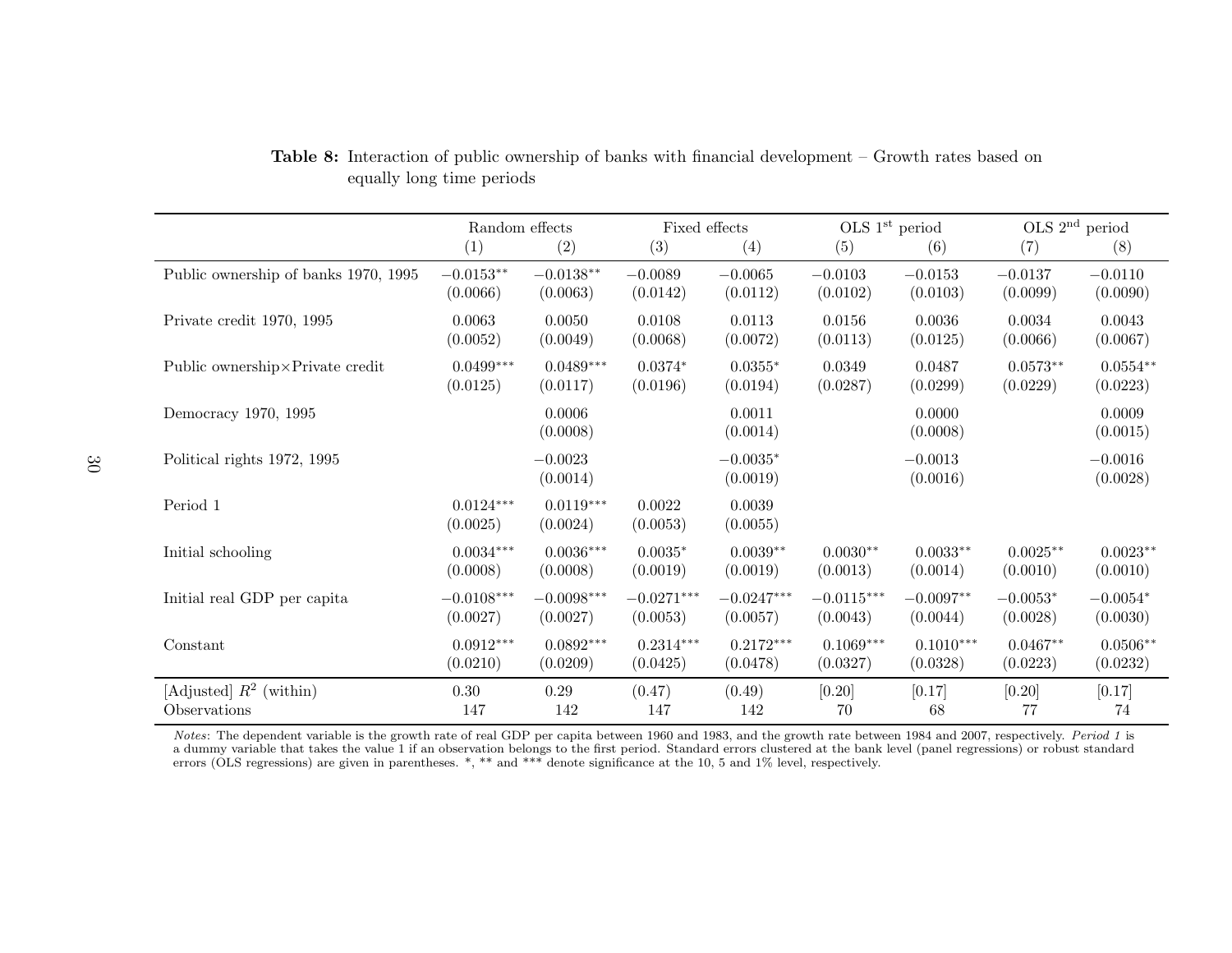|                                    | (1)          | (2)                      | (3)                     | (4)                      | (5)                     | (6)                     | (7)                     |
|------------------------------------|--------------|--------------------------|-------------------------|--------------------------|-------------------------|-------------------------|-------------------------|
| Public ownership of banks 1970     | $-0.0171**$  | $-0.0398^{\ast\ast\ast}$ | $-0.0421***$            | $-0.0430***$             | $-0.0379***$            | $-0.0290***$            | $-0.0309***$            |
|                                    | (0.0072)     | (0.0096)                 | (0.0098)                | (0.0098)                 | (0.0101)                | (0.0095)                | (0.0097)                |
| Private credit 1960                | $0.0302***$  | 0.0013                   | $-0.0124$               | $-0.0132$                | $-0.0007$               | $-0.0015$               | $-0.0191$               |
|                                    | (0.0103)     | (0.0104)                 | (0.0151)                | (0.0149)                 | (0.0107)                | (0.0125)                | (0.0144)                |
| Public ownership×Private credit    |              | $0.0816***$<br>(0.0216)  | $0.0959***$<br>(0.0249) | $0.1004***$<br>(0.0241)  | $0.0762***$<br>(0.0224) | $0.0663***$<br>(0.0203) | $0.0976***$<br>(0.0226) |
| Democracy 1970                     |              |                          | $0.0009*$<br>(0.0005)   |                          |                         |                         | $-0.0006$<br>(0.0008)   |
| Political rights 1972              |              |                          |                         | 0.0016<br>(0.0010)       |                         |                         | 0.0012<br>(0.0015)      |
| Corruption control, av. 1982–1995  |              |                          |                         |                          | 0.0014<br>(0.0017)      |                         | $-0.0047**$<br>(0.0022) |
| Bureaucracy quality, av. 1982–1995 |              |                          |                         |                          |                         | $0.0037***$<br>(0.0010) | $0.0069***$<br>(0.0018) |
| Schooling, av. 1960–1990           | $0.0055***$  | $0.0059***$              | $0.0053***$             | $0.0055***$              | $0.0052***$             | $0.0041***$             | $0.0051***$             |
|                                    | (0.0012)     | (0.0012)                 | (0.0013)                | (0.0013)                 | (0.0016)                | (0.0012)                | (0.0013)                |
| Real GDP per capita 1960           | $-0.0175***$ | $-0.0192***$             | $-0.0194***$            | $-0.0196^{\ast\ast\ast}$ | $-0.0199***$            | $-0.0206***$            | $-0.0189***$            |
|                                    | (0.0030)     | (0.0028)                 | (0.0028)                | (0.0030)                 | (0.0028)                | (0.0026)                | (0.0027)                |
| Constant                           | $0.0942***$  | $0.1123***$              | $0.1154***$             | $0.1124***$              | $0.1113***$             | $0.1031***$             | $0.0968***$             |
|                                    | (0.0163)     | (0.0159)                 | (0.0158)                | (0.0162)                 | (0.0158)                | (0.0144)                | (0.0144)                |
| Adjusted $R^2$                     | $0.39\,$     | 0.46                     | 0.46                    | 0.45                     | 0.46                    | 0.53                    | 0.54                    |
| Observations                       | 82           | 82                       | 79                      | 81                       | 81                      | 81                      | $78\,$                  |

Table 9: Interaction of public ownership of banks with financial development – Cross sectionresults using La Porta et al. (2002) dataset

*Notes*: The dependent variable is the growth rate of real GDP per capita between 1960 and 1995. Robust standard errors are given in parentheses. \*, \*\* and \*\*\* denote significance at the 10, 5 and 1% level, respectively.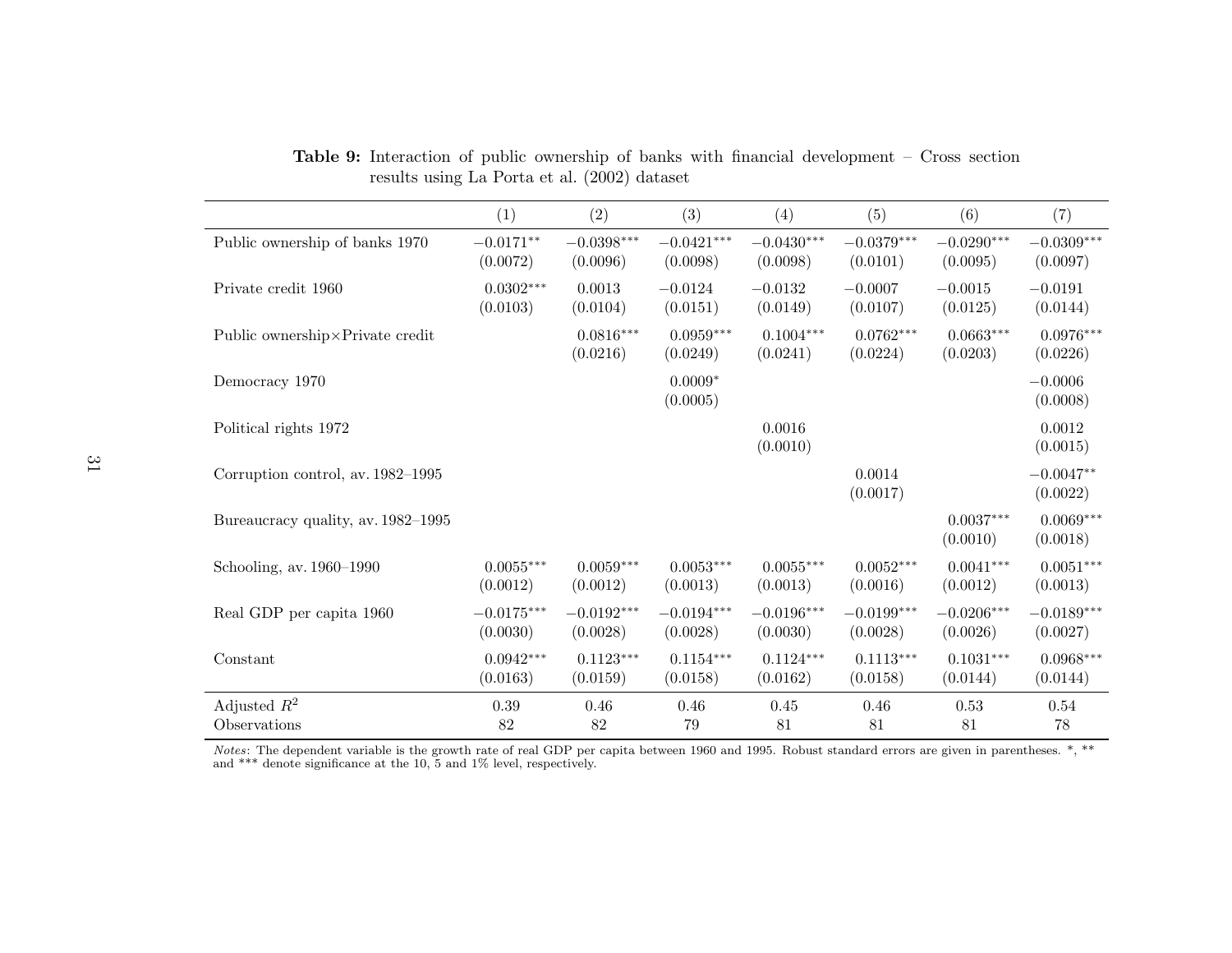# 6 Conclusion

We have shown that the impact of public ownership in the banking system on subsequent per capita GDP growth depends strongly on a country's stage of financial development and on the quality of its political institutions. In hardly developed countries with low financial development and poor political institutions, the impact of public ownership of banks on economic growth is strongly negative. However, in an environment typically observed in highly developed countries, public ownership in the banking system has no negative impact on growth at all. In several specifications, we even find a statistically significant positive effect of public ownership. These results are in line with empirical studies at the individual bank level (Micco et al., 2007; Dinc, 2005), which detect differences in the behavior and performance of private and state-owned banks in less developed countries, but not in developed countries.

When splitting the sample in two subperiods and employing panel methods, the estimated effect of public ownership becomes more positive in the recent period because countries have become financially more developed over time. However, there is again strong evidence of a heterogeneous effect, at least with regard to financial development. Even when controlling for unobserved heterogeneity of countries in a fixed effects framework, the interaction of financial development and public ownership remains significant. This is remarkable, given that such regressions rely on within-country variation only.

Hence, the evidence rejects the *development view* on public banks. There is no indication that public banks are beneficial at low states of development. The opposite is true: public ownership of banks is particularly harmful when financial development and the quality of political institutions are low. This yields some support for the political and agency views on public banks. However, the picture is not quite as bleak as that painted by La Porta et al. (2002). The negative effect of public ownership vanishes already at relatively low levels of financial development and institutional quality. Hence, the two factors seem to effectively counteract the distortions caused by agency problems within public banks. Well-developed financial systems appear to mitigate the principal-agent problem between politicians and bank managers because state-owned banks can benefit from high financial standards; good political institutions mitigate the agency problem between society and politicians, making the abuse of public banks by politicians less likely.

For high levels of financial development and institutional quality, we even find positive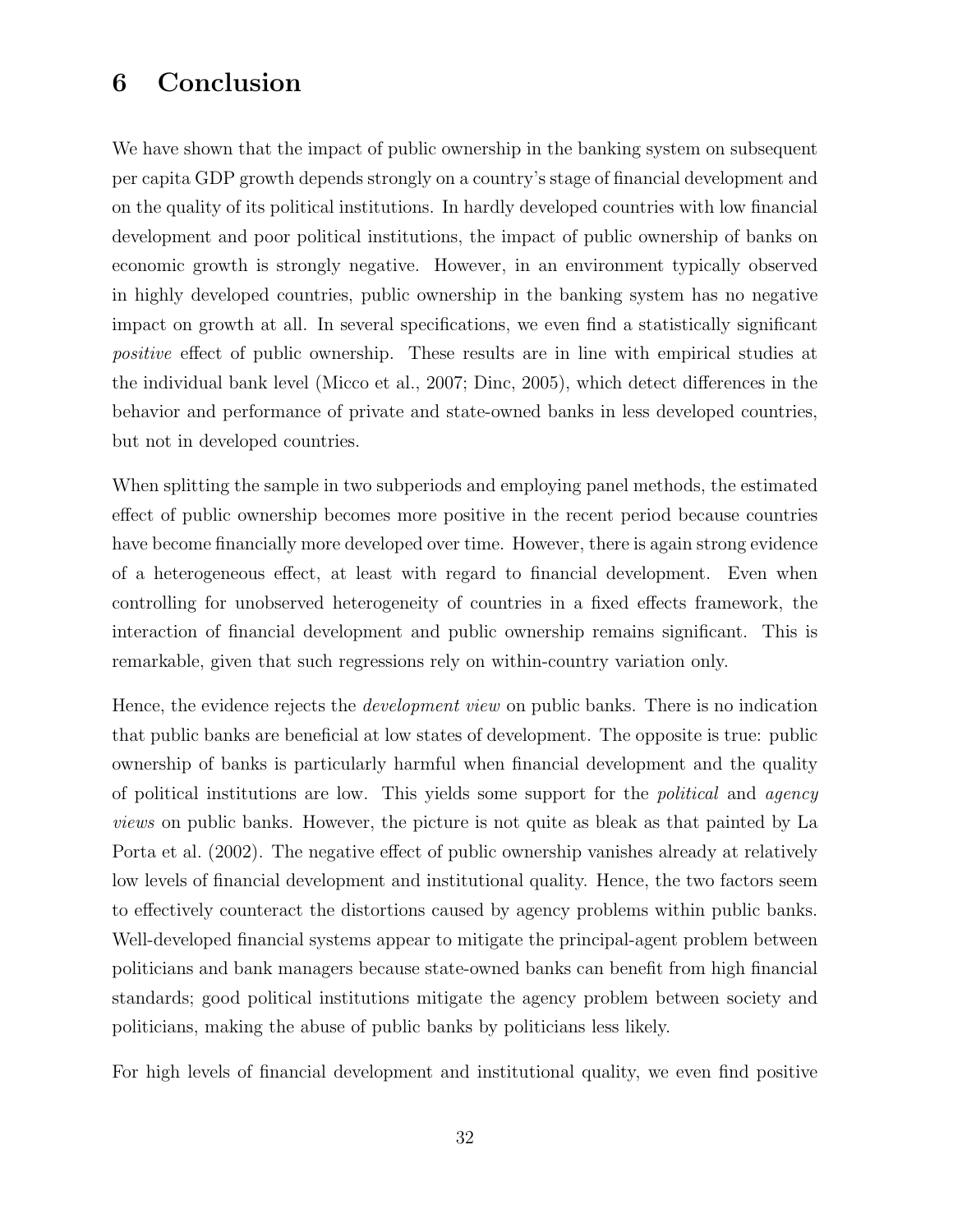effects of public ownership. This may yield support for the *social view*, although it is unclear why this view should apply especially at high levels of development. An alternative interpretation is that it is not public banks that promote growth better at higher stages of financial development, but private banks that do worse, shifting the balance towards public banks. Indeed, Andrianova et al. (2009) have argued that agency problems in private banks may be exacerbated in times of "high-tech banking."

Our analysis calls into question the broad policy implications that have been drawn from the results by La Porta et al. (2002). When policymakers want to draw policy conclusions for individual countries, it is crucial to take into account country heterogeneity. Given the attention that public ownership of banks has regained recently due to the nationalization of banks in response to the financial crisis, such considerations are of great importance for today's policymakers. Although there can be no doubt that nationalized banks should be re-privatized in due course, our results suggest that it is unnecessary to rush to privatization for fear of missing out on growth, as long as the country in question exhibits high levels of financial development and institutional quality. More generally, policymakers considering a privatization, or – in the context of a financial crisis – a nationalization of banks should be aware of the importance of the economic and political environment for the benefits and costs of such policies.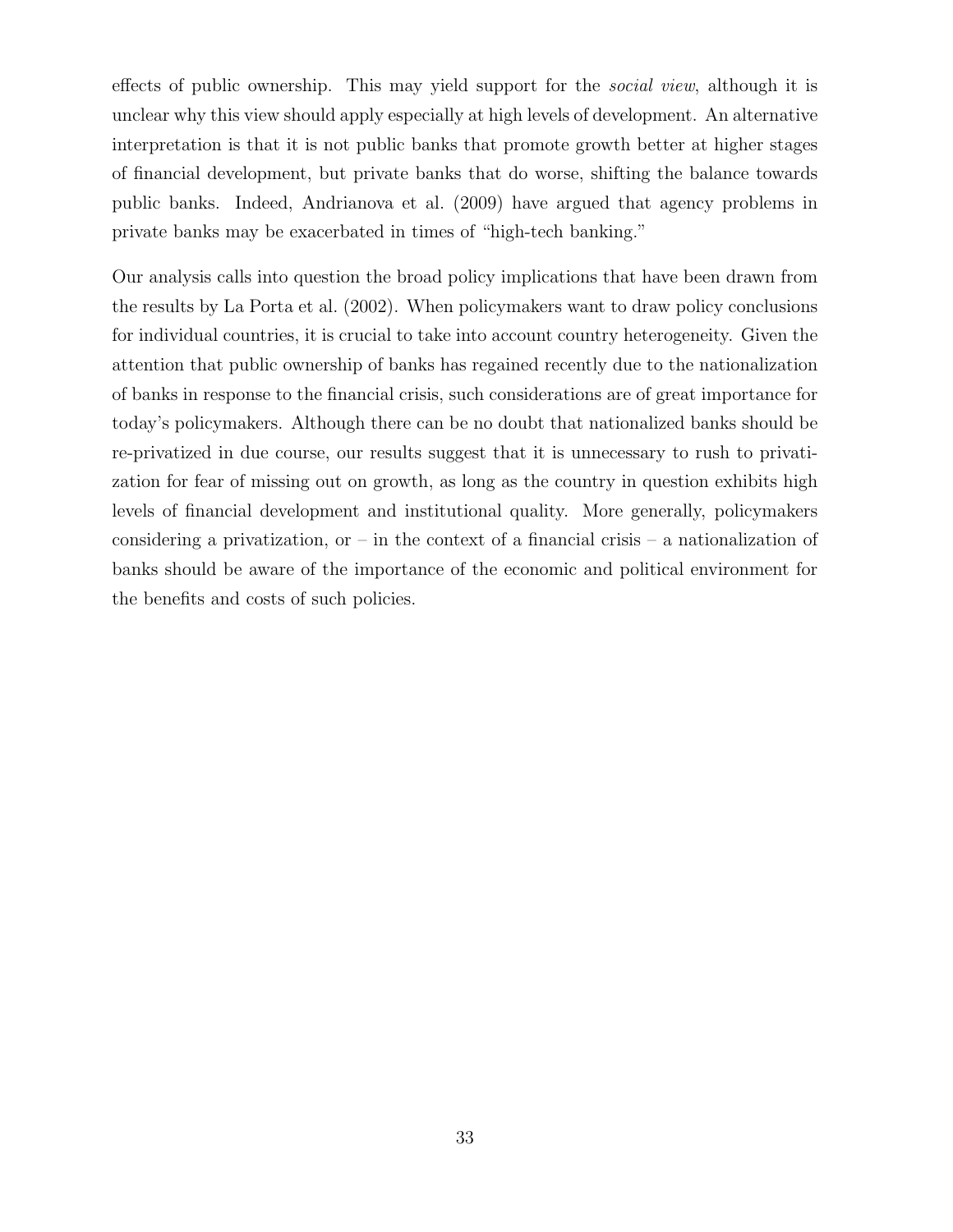# Appendix

### Variable Description

Real per capita GDP growth. Annual growth rate of real GDP per capita between initial year and end year. For each country, the logarithm of the real GDP per capita is regressed on a constant and a time trend. The growth rate corresponds to the estimated coefficient of the time trend. Source: United Nations Statistics Division (2008, for crosscountry regressions and panel regressions beginning in 1970), Heston et al. (2009, for panel regressions beginning in 1960, see Table 8).

Public ownership of banks. State-owned assets of the ten largest commercial and development banks, divided by the sum of their total assets. Source: La Porta et al. (2002).

Private credit. Value of loans of financial intermediaries to the private sector (IFS lines 22d and 42d) divided by GDP (IFS line 99b). If data for 1970 are not available (15 sample countries), we use the year closest to 1970, the latest year being 1985. To create annual values, the end-of-year value and the end-of-year value of the previous year, both deflated using the CPI (IFS line 64), are averaged. GDP is also deflated using the CPI. Source: International Monetary Fund (2008).

Democracy. The indicator assesses the degree of institutionalized democracy. Democracy is defined by three essential elements: institutions through which preferences about alternative policies and political leaders can be expressed, institutionalized constraints on the executive's power, and the guarantee of civil liberties. The indicator ranges from 0 to 10, with higher values corresponding to higher levels of democracy. Source: Polity IV Database (Gurr, Jaggers and Marshall, 2007).

Political rights. The indicator reflects assessments of Freedom House analysts based on a checklist of questions about the election process, the prevalence of political competition, and the functioning of the government. Countries where free and fair elections are guaranteed, opposition in form of alternative parties or organizations exists and can be built up, and where the government is free from corruption and accountable for its actions receive the highest scores. The indicator ranges from 1 to 7. Originally, the indicator is the lower, the stronger the political rights. To prevent confusion the indicator is reversed: Political rights = Original index  $\cdot$  (-1) + 8. Source: Freedom House (2007).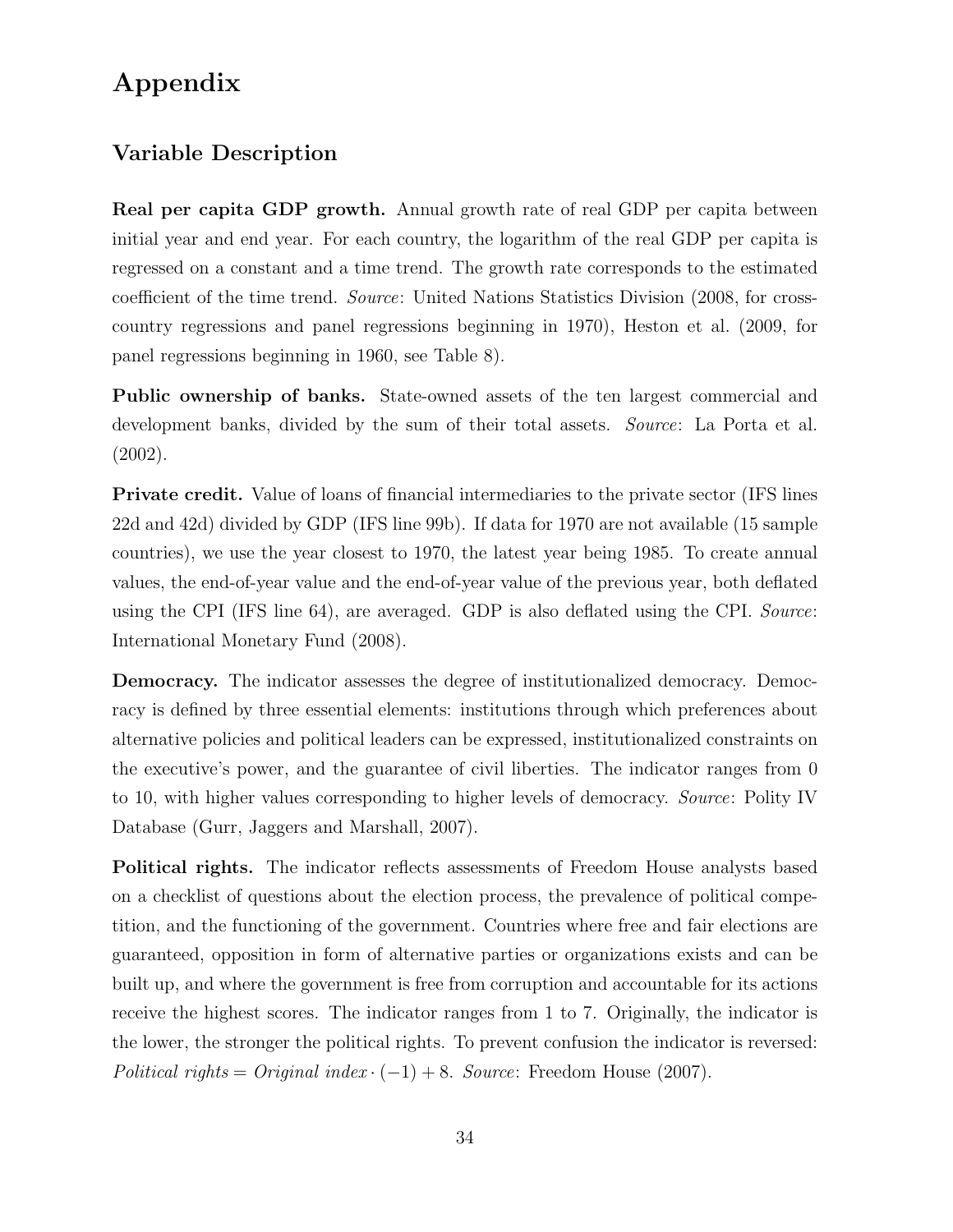Bureaucracy quality. Early values (before 1995) are taken from Political Risk Services' (PRS) bureaucracy assessments. PRS analysts give high ratings to bureaucracies that provide constant access to governmental services, tend to be "somewhat autonomous from political pressure," and "have established mechanisms for recruitment and training." The indicator ranges from 1 to 10. Since it reaches back to 1982, averages over the period 1982 to 1995 are used.

More recent values (after 1995) are taken from the Worldwide Governance Indicators (WGI) by Kaufmann, Kraay and Mastruzzi (2008). Their government effectiveness indicator measures "perceptions of the quality of public services, the quality of the civil service and the degree of its independence from political pressures, the quality of policy formulation and implementation, and the credibility of the government's commitment to such policies". It ranges continuously from -2.5 to 2.5 and assigns higher values to better governance outcomes. Averages over the period 1996 to 2007 are used. To facilitate the panel analysis the two indicators are made comparable by rescaling the WGI indicator in the following way: *Bureaucracy quality* = *Original index*  $\cdot$   $\frac{9}{5} + \frac{11}{2}$  $\frac{11}{2}$ . Source: Political Risk Services (1996), Worldwide Governance Indicators (Kaufmann et al., 2008).

Corruption control. Early values (before 1995) correspond to the PRS corruption indicator. The PRS definition of corruption comprises "demands for special payments and bribes" in exchange for governmental services and support, but emphasizes "actual or potential corruption in the form of excessive patronage, nepotism, job reservations, 'favor-for-favors', secret party funding, and suspiciously close ties between politics and business". On a ten-point scale from 1 to 10 PRS analysts give higher ratings to countries where corruption is less prevalent. Since the indicator reaches back to 1982, averages over the period 1982 to 1995 are used.

More recent values (after 1995) are taken from the Worldwide Governance Indicators by Kaufmann et al. (2008). Their corruption control indicator measures "perceptions of the extent to which public power is exercised for private gain, including both petty and grand forms of corruption, as well as 'capture' of the state by elites and private interests." It ranges continuously from -2.5 to 2.5 and assigns higher values to lower levels of corruption. Averages over the period 1996 to 2007 are used. To facilitate the panel analysis the two indicators are made comparable by rescaling the WGI indicator in the following way: Corruption control = Original index  $\cdot \frac{9}{5} + \frac{11}{2}$  $\frac{11}{2}$  . Source: Political Risk Services (1996), Worldwide Governance Indicators (Kaufmann et al., 2008).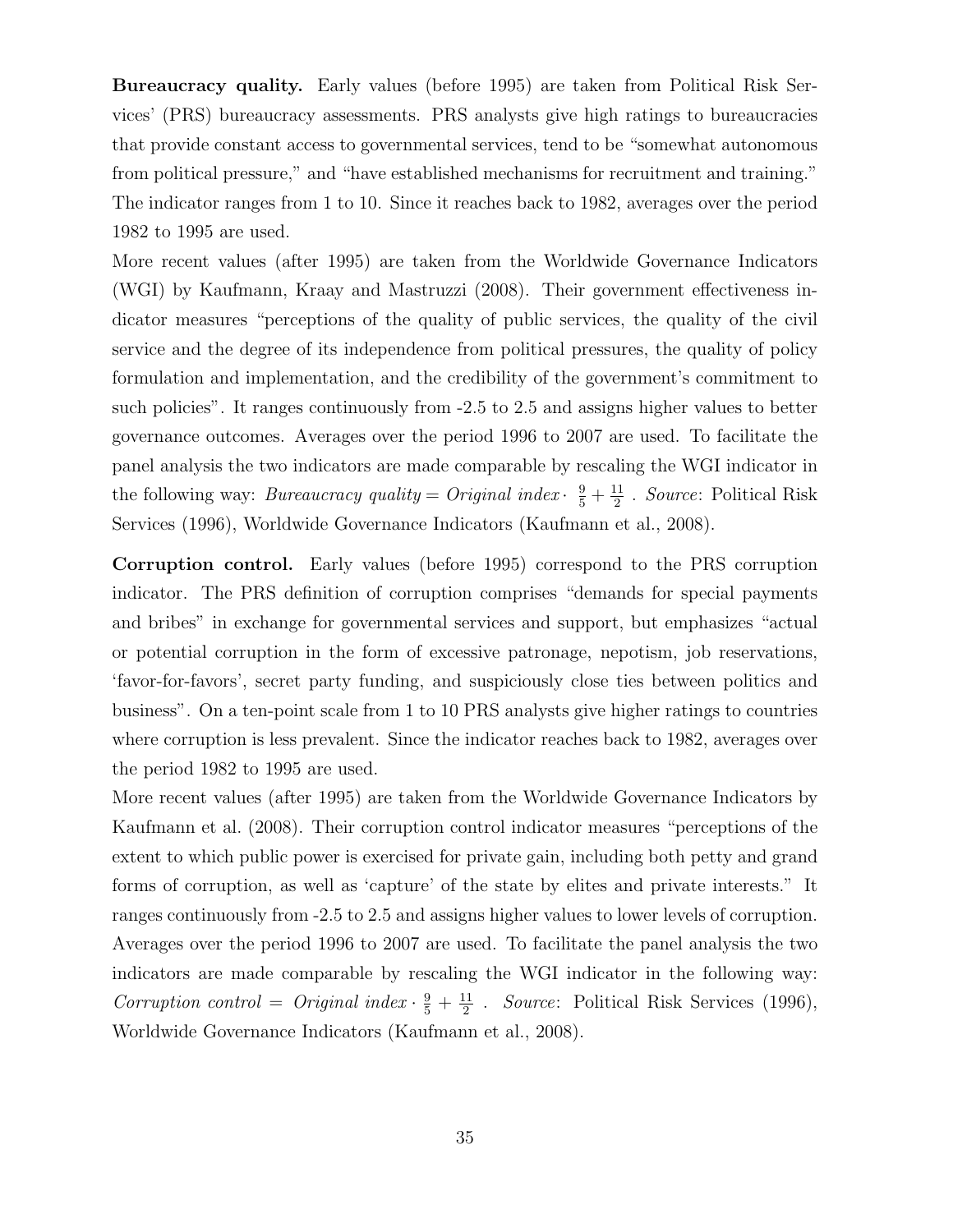Schooling. Average years of schooling in the population aged 15 or older. Source: Barro and Lee (2000). When no information from Barro and Lee (2000) is available data from Cohen and Soto (2007) is used. Depending on the specification, this applies to at most six sample countries.

Real GDP per capita. Ln of real GDP per capita. Source: Heston et al. (2009).

#### Sample Countries

AFG Afghanistan ARE United Arab Emirates ARG Argentina AUS Australia AUT Austria BEL Belgium BGD Bangladesh BHR Bahrain BOL Bolivia BRA Brazil CAN Canada CHE Switzerland CHL Chile CHN China CIV Ivory Coast COL Colombia CRI Costa rica CYP Cyprus DEU Germany DNK Denmark DOM Dominican Republic DZA Algeria ECU Ecuador EGY Egypt ESP Spain FIN Finland FRA France GBR United Kingdom GRC Greece GTM Guatemala HKG Hong Kong HND Honduras HUN Hungary IDN Indonesia IND India IRL Ireland IRN Iran IRQ Iraq ISL Iceland ISR Israel ITA Italy JOR Jordan JPN Japan KEN Kenya KOR Korea KWT Kuwait LKA Sri Lanka MAR Morocco MEX Mexico MYS Malaysia NGA Nigeria NIC Nicaragua NLD Netherlands NOR Norway NZL New Zealand PAK Pakistan PAN Panama PER Peru PHL Philippines POL Poland PRT Portugal PRY Paraguay ROM Romania SEN Senegal SGP Singapore SLV El Salvador SWE Sweden SYR Syria THA Thailand TTO Trinidad and Tobago TUN Tunisia TUR Turkey TZA Tanzania URY Uruguay USA United States VEN Venezuela ZAF South Africa ZWE Zimbabwe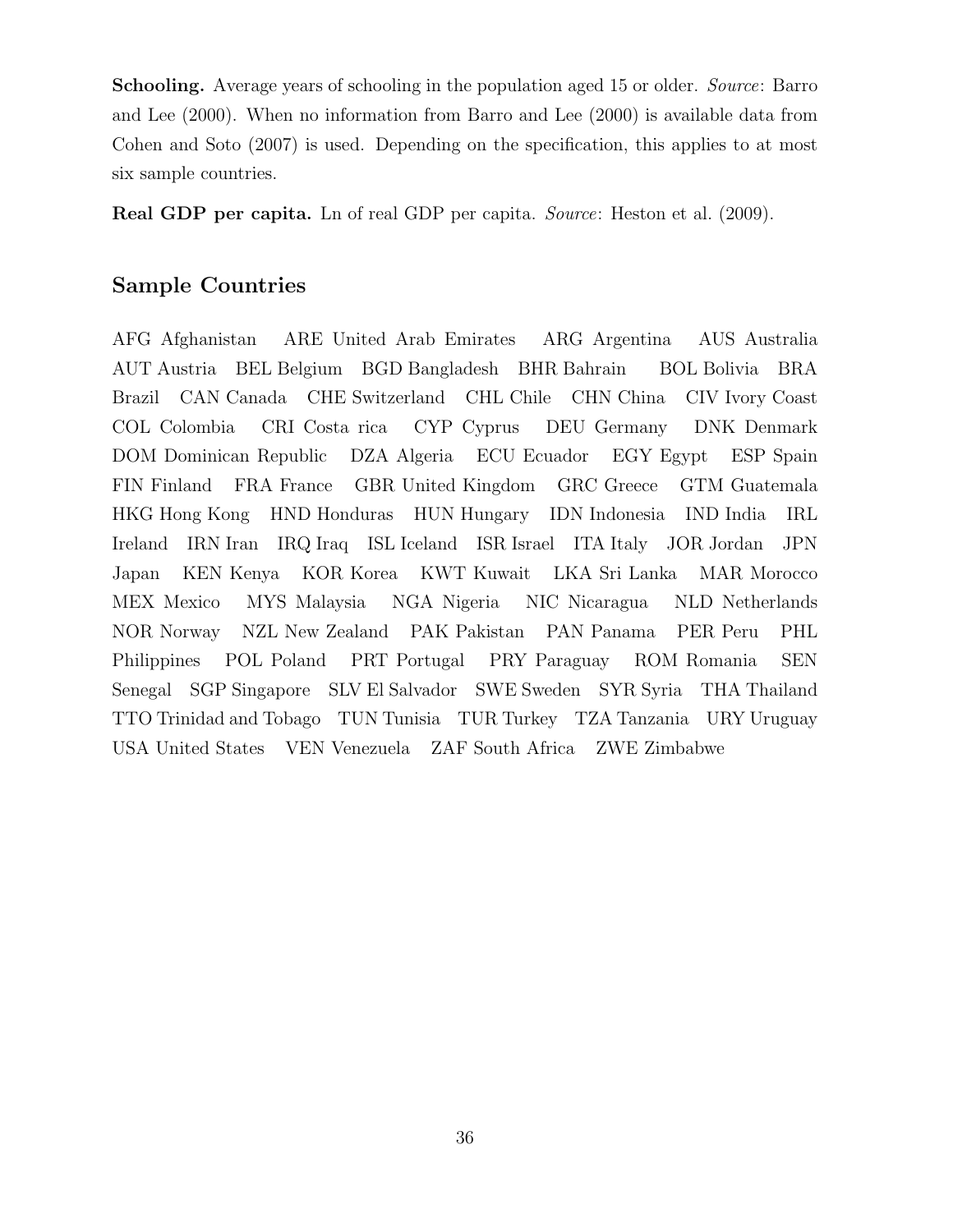## References

- Andrianova, Svetlana, Panicos Demetriades, and Anja Shortland, "Is Government Ownership of Banks Really Harmful to Growth?," Unpublished Working Paper 2009.
- **Banerjee, Abhijit,** "A Theory of Misgovernance," *Quarterly Journal of Economics*, 1997, 112.
- Barro, Robert J. and Jong-Wha Lee, "International Data on Educational Attainment: Updates and Implications," CID Working Paper No. 042 2000.
- Barth, James R., Gerard Caprio, and Ross Levine, "Bank regulation and supervision: what works best?," Journal of Financial Intermediation, 2004, 13 (2), 205–248.
- Beck, Thorsten and Ross Levine, "Industry growth and capital allocation: does having a market- or bank-based system matter?," Journal of Financial Economics, 2002, 64, 147–180.
- $\ldots$ , and Norman Loayza, "Finance and the sources of growth," Journal of Financial Economics, 2000, 58 (1-2), 261–300.
- Bils, Mark and Peter J. Klenow, "Does Schooling Cause Growth?," American Economic Review, 2000, 90 (5), 1160-1183.
- Caprio, Gerard and Patrick Honohan, Finance for growth: policy choices in a volatile world A World Bank policy research report, 1st ed., Oxford: Oxford University Press, 2001.
- Cohen, Daniel and Marcelo Soto, "Growth and human capital: good data, good results," Journal of Economic Growth,  $2007$ ,  $12$  (1),  $51-76$ .
- Detragiache, Enrica, Poonam Gupta, and Thierry Tressel, "Finance in Lower-Income Countries," IMF Working Paper 05/167 2005.
- Dinc, I. Serdar, "Politicians and banks: Political influences on government-owned banks in emerging markets," Journal of Financial Economics, 2005, 77 (2), 453–479.
- Freedom House, Freedom in the World Country Ratings 1972-2007 2007. http://www.freedomhouse.org.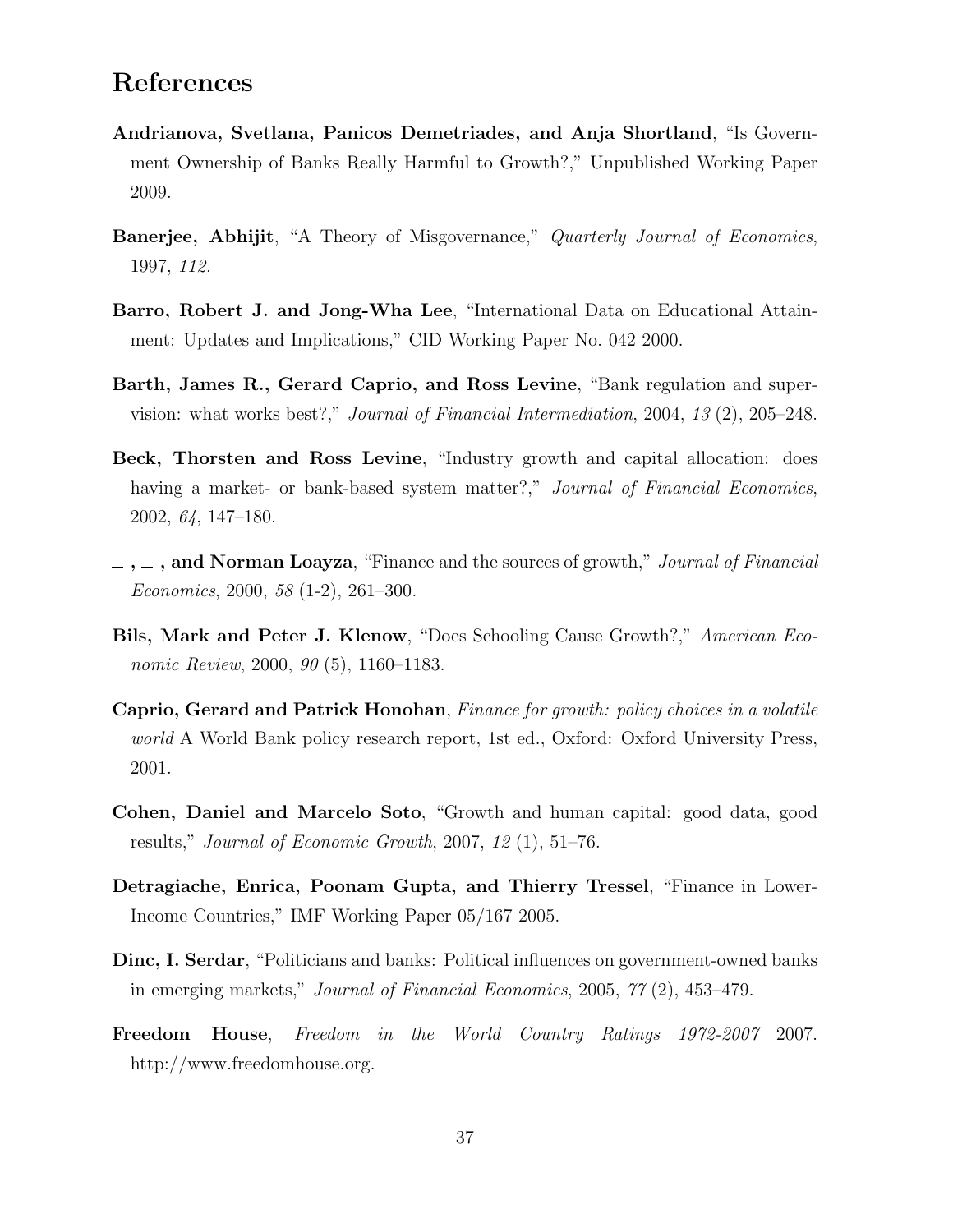- Gerschenkron, Alexander, Economic Backwardness in Historical Perspective, Cambridge: Belknap Press of Harvard University Press, 1962.
- Guinnane, Timothy W., "Delegated Monitors, Large and Small: Germanys Banking System, 1800-1914," Journal of Economic Literature, 2002, 40 (1).
- Gurr, Tedd R., Keith Jaggers, and Monty G. Marshall, *Polity IV Project: Polit*ical Regime Characteristics and Transitions, 1800-2007 Center for Systemic Peace and Center for Global Policy at the George Mason University 2007.
- Hainz, Christa and Hendrik Hakenes, "The Politician and his Banker," Working Paper, CESifo 2007.
- Hakenes, Hendrik and Isabel Schnabel, "The Threat of Capital Drain: A Rationale for Public Banks?," Journal of Institutional and Theoretical Economics, 2010, forthcoming.
- Hanousek, Jan, Dana Hajkova, and Randall K. Filer, "A rise by any other name? Sensitivity of growth regressions to data source," Journal of Macroeconomics, 2008, 30 (3), 1188–1206.
- Hart, Oliver, Andrei Shleifer, and Robert W. Vishny, "The Proper Scope of Government: Theory and an Application to Prisons," Quarterly Journal of Economics, 1997, 112.
- Heston, Alan, Robert Summers, and Bettina Aten, Penn World Table Version 6.3 Center for International Comparisons of Production, Income and Prices at the University of Pennsylvania August 2009.
- International Monetary Fund, "Germany: Financial System Stability Assessment," IMF Country Report No. 03/343 2003.
- $\_$ , "Germany: Selected Issues," IMF Country Report No. 06/436 2006.
- , International Financial Statistics, Washington DC: International Monetary Fund, October 2008.
- Kaufmann, Daniel, Aart Kraay, and Massimo Mastruzzi, "Governance matters VII : aggregate and individual governance indicators 1996-2007," Policy Research Working Paper 4654, The World Bank 2008.